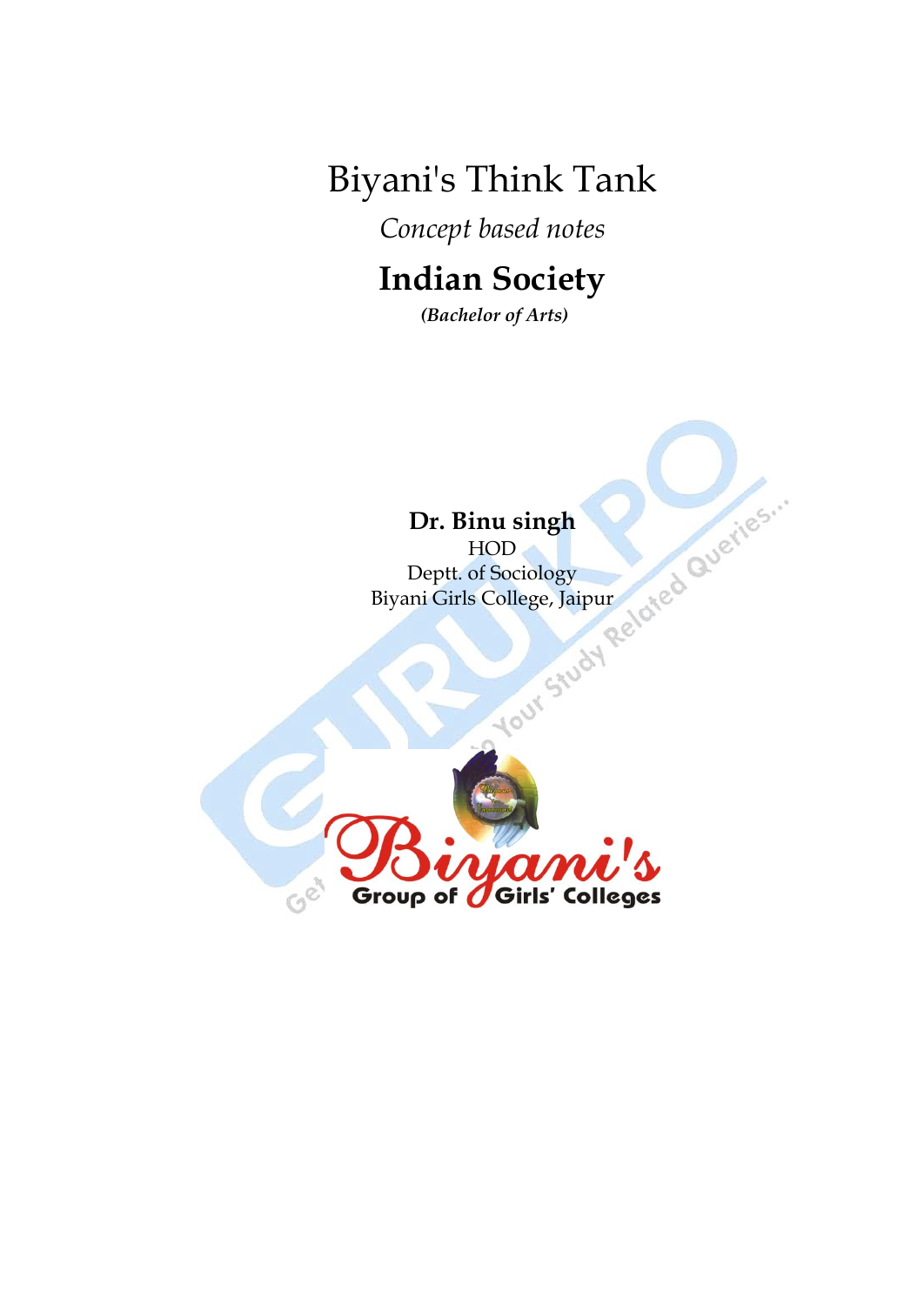*Published by :* **Think Tanks Biyani Group of Colleges**

*Concept & Copyright :* **Biyani Shikshan Samiti** Sector-3, Vidhyadhar Nagar, Jaipur-302 023 (Rajasthan) Ph : 0141-2338371, 2338591-95 □ Fax : 0141-2338007 E-mail : acad@biyanicolleges.org Website :www.gurukpo.com; www.biyanicolleges.org<br>Edition : 2012<br>Faction : 2012

**Edition : 2012**

While every effort is taken to avoid errors or omissions in this Publication, any mistake or omission that may have crept in is not intentional. It may be taken note of that neither the publisher nor the author will be responsible for any damage or loss of any kind arising to anyone in any manner on account of such errors and omissions.

*Leaser Type Setted by :* **Biyani College Printing Department**

For free study notes log on: www.gurukpo.com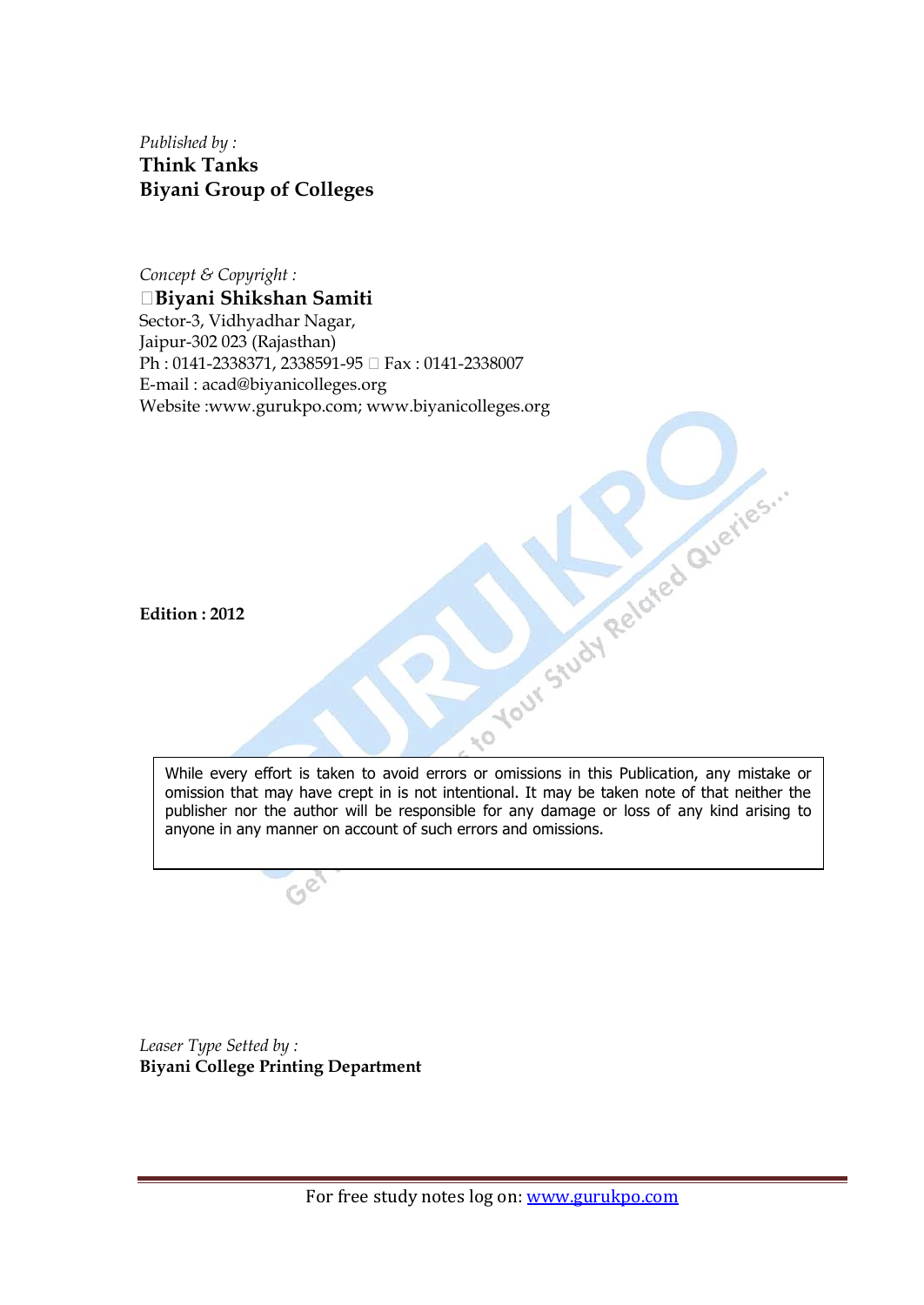## **Preface**

I am glad to present this book, especially designed to serve the needs of the students. The book has been written keeping in mind the general weakness in understanding the fundamental concepts of the topics. The book is self-explanatory and adopts the "Teach Yourself" style. It is based on question-answer pattern. The language of book is quite easy and understandable based on scientific approach.

Any further improvement in the contents of the book by making corrections, omission and inclusion is keen to be achieved based on suggestions from the readers for which the author shall be obliged.

I acknowledge special thanks to Mr. Rajeev Biyani, *Chairman* & Dr. Sanjay Biyani, *Director* (*Acad.*) Biyani Group of Colleges, who are the backbones and main concept provider and also have been constant source of motivation throughout this endeavour. They played an active role in coordinating the various stages of this endeavour and spearheaded the publishing work.

I look forward to receiving valuable suggestions from professors of various educational institutions, other faculty members and students for improvement of the quality of the book. The reader may feel free to send in their comments and suggestions to the under mentioned address.<br>Author suggestions to the under mentioned address.

#### **Author**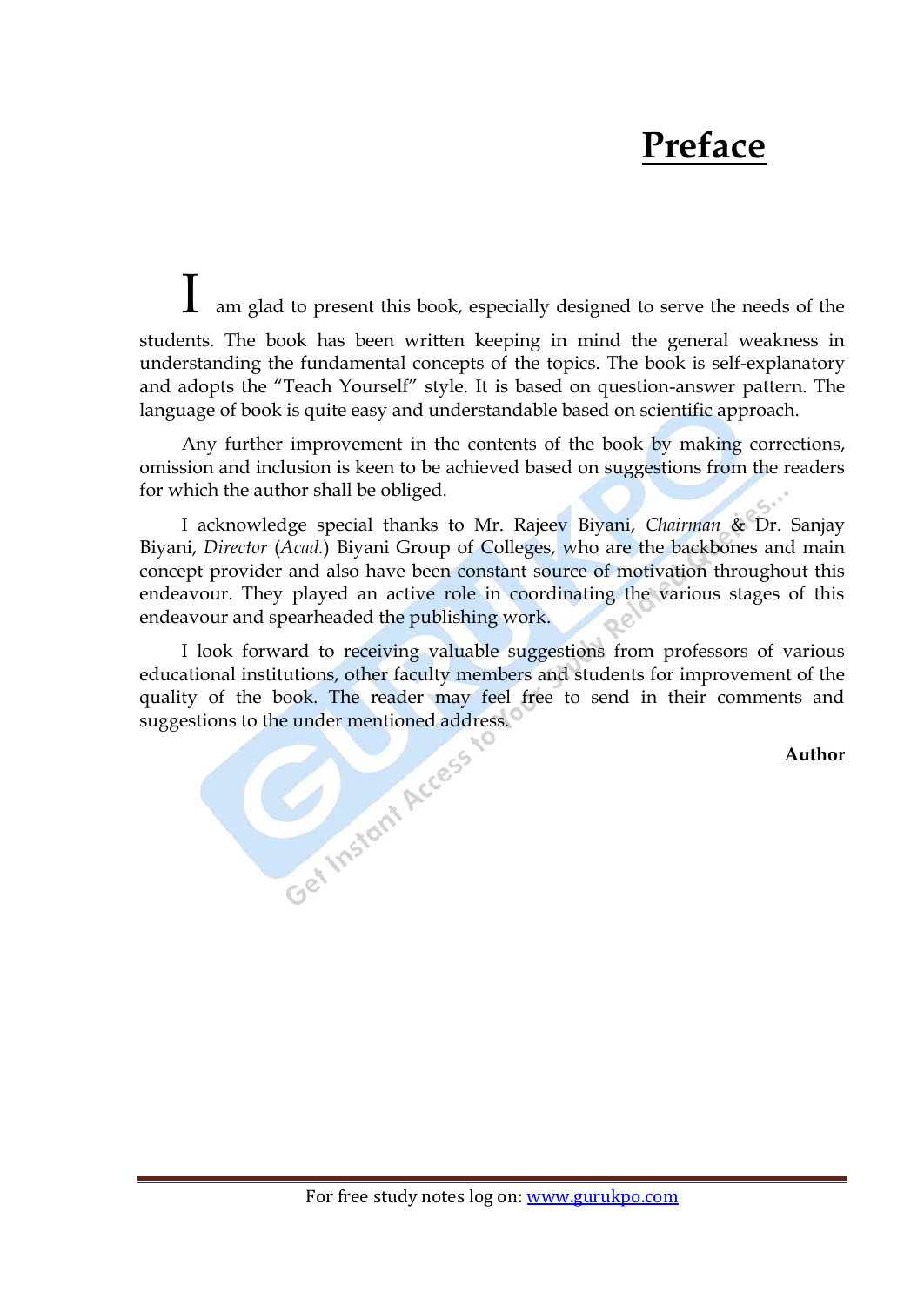# **Syllabus**<br>Paper-11 : Society in India

#### Unit-I: Sociological Understanding of Indian Society

The Textual Traditions and Field-View Traditions in Indian Sociological Studies: The Ideas of G.S. Ghurye and M.N. Srinivas. The Civilizational and the Marxian Approaches in Indian Sociological Studies: The Ideas of N.K. Bose and D.P. Mukerji.

#### Unit-II: Basic Institutions of Indian Society:

Family, Marriage, Kinship, Caste, Religion: Issues of Continuity and Change, Caste-Class Interface.

#### Unit-III : Challenges before Indian Society :

Casteism, Communalism, Corruption, Violence Against Women, Violence Against Children, Violations of human Rights, Poverty, Illiteracy, Unemployment, Issues of Displacement-Rehabilitation.

#### **Essential Readings:**

Bose, N.K. 1967, Culture and Society in India, Bombay: Asia Publishing House.

Bose, N.K. 1975 : Structure of Hindu Society, New Delhi.

Dube, S.C. 1990 : Society in India, New Delhi : National Boók Trust.

Dube, S.C. 1995 : Indian Village London : Routledge.

- Dube, S.C. 1958 : India's Changing Villages London : Routledge and Kegan Paul
- Karve, Irawati, 1961 : Hindu Society : An Interpretation (Poona : Deccan College)
- Lannoy, Richard, 1971: The Speaking Tree: A Study of Indian Society and Culture (Delhi: Oxford University Press)
- Mandelbaum, D.G., 1970 : Society in India (Bombay : Popular Prakashan)
- Srinivas, M.N., 1980 : India : Social Structure (New Delhi : Hindustan Publishing Corporation).
- Srinivas, M.N., 1963 : Social Change in Modern India (California : University of California Press).
- Singh, Yogendra, 1973: Modernization of Indian Tradition (Delhi: Thomson Press)
- Uberoi, Patricia, 1993 : Family, Kinship and Marriage in India (New Delhi : Oxford University Press).
- Desai, A.R., India's Path of Development, Bombay Popular Prakashan.
- Sharma, K.L., 2009, India's Social Structure and Change, Jaipur, Rawat Publiations.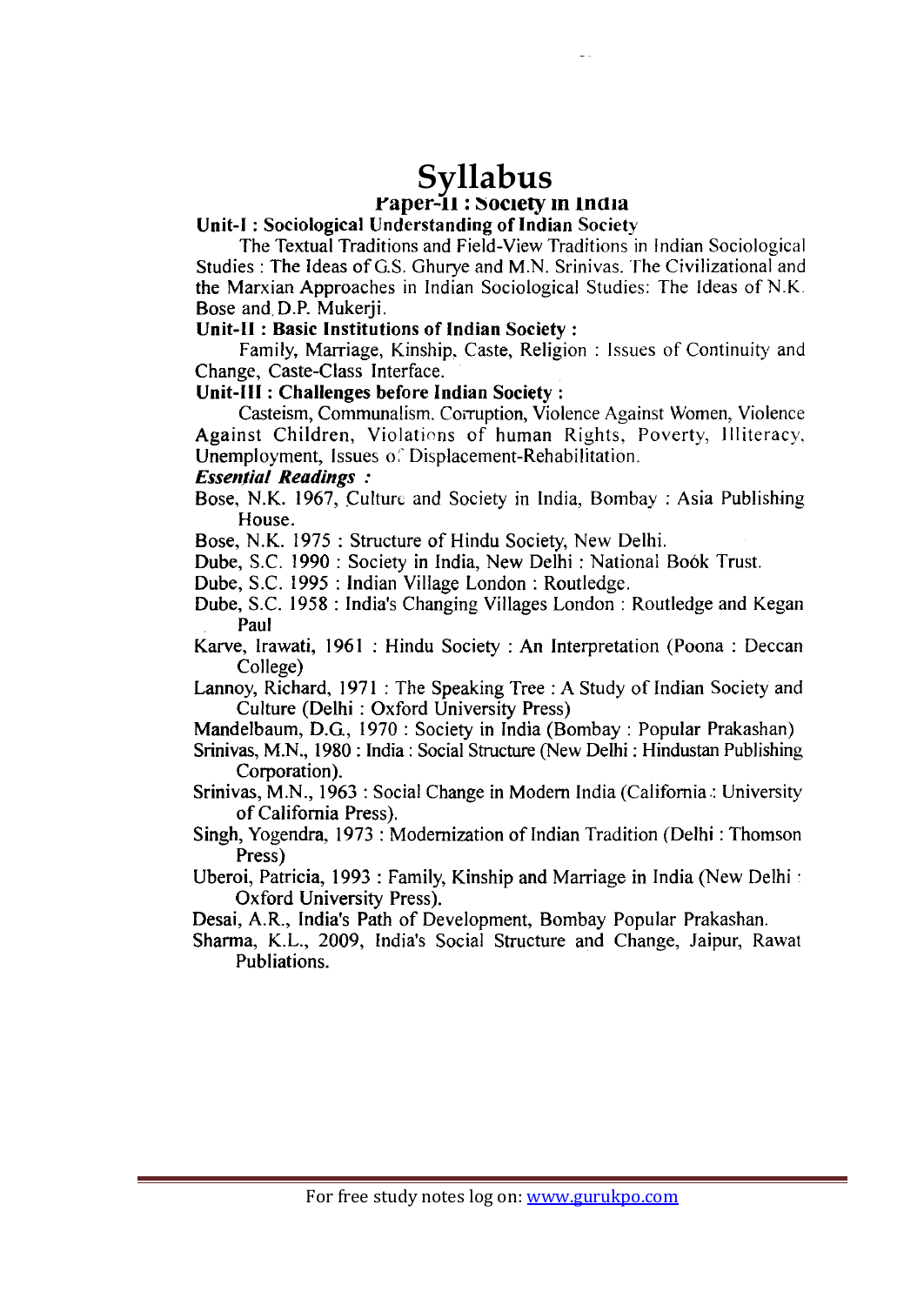## Index

- **Ch 1: Cultural Pluralism**
- **Ch:2 Unity in Diversity**
- **Ch3: Social Stratification**
- **Ch4: Marriage**
- **Ch5: Social Change**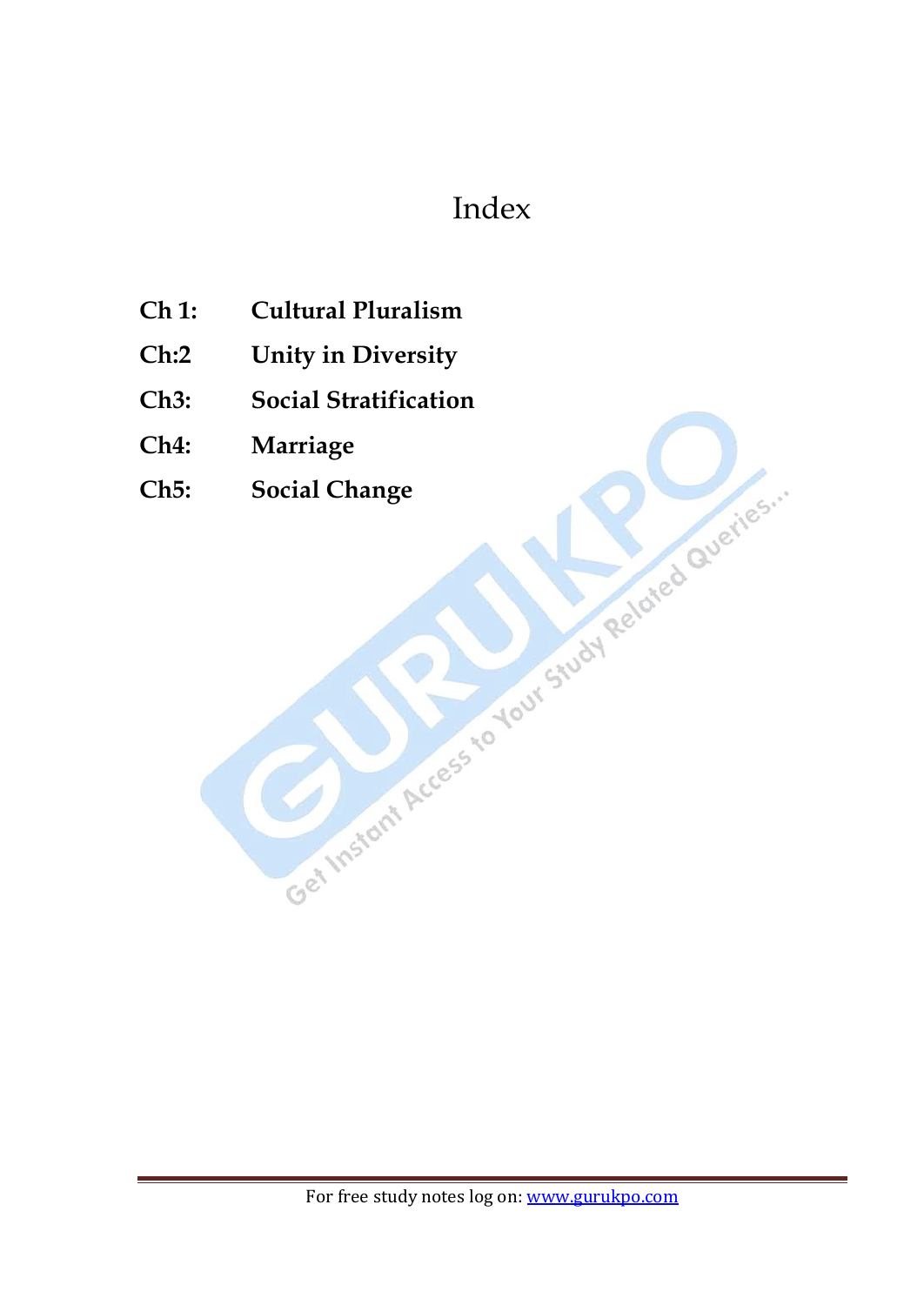## Chapter 1 Cultural Pluralism

#### **Q1. What is cultural pluralism?**

Ans: India is a plural society both in letter and spirit. It is rightly characterized by its unity and diversity. A grand synthesis of cultures, religions and languages of the people belonging to different castes and communities has upheld its unity and cohesiveness despite foreign invasions, and the Mugal and the British rule. National unity and integrity have been maintained even through sharp economic and social inequalities have obstructed the emergence of egalitarian social relations. It is this synthesis which has made India a unique mosque of cultures. Thus, India present seemingly multicultural situation within in the framework of a single integrated cultural whole, what Pandit Jawaharlal Nehru in his "Discovery of India" terms as "Unity in Diversity". In India, past traditions as well as present circumstances favour the growth of a novel type of nationhood which promotes a common national culture, but at the same time ensures various communities freedom to maintain and develop their cultural and religious tradition, so long as they are not detrimental to the unity and general welfare of the nation. This is cultural pluralism. Foreign invasions, immigration from other parts of the world, and the existence of diverse languages, cultures and religion has made cultural tolerant, on the one hand, a unique continuing and living culture, with its specificity and historicity on the other.

Hinduism, Jainism, Buddhism, Islam, Sikhism and Christianity are the major religions. There are twenty two official languages, besides several hundreds dialects. There is diversity not only in regard to racial compositions, religious and linguistics distinctions but also in patterns of livings, life styles, land tenure systems, occupational pursuits, inheritance and succession law, and practices and rites related to birth, marriage, deaths etc.

Post-Independence India is a nation united against several odds and obstacles. The idea of unity of India is inherent in all its historical and socio-cultural facts as well as in its cultural heritage. India is a secular state. It has one constitution providing guarantees for people belongings to diverse regions, religions, cultures and languages. It covers people belonging to all socio-economic strata. N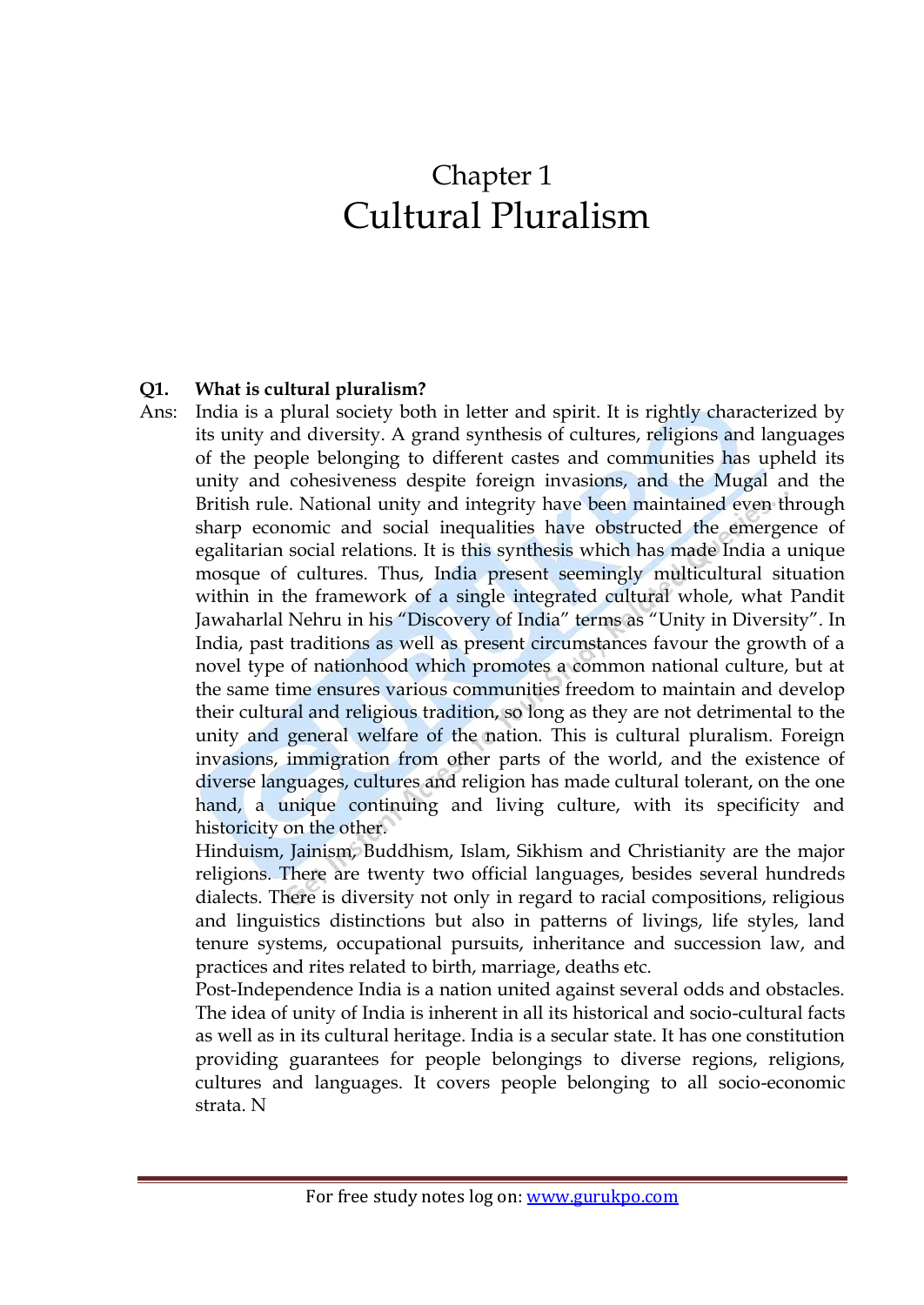#### **Q.2. What is cultural relativism?**

Ans: Human beings live in groups. Each group has its own way of life that we broadly term as culture. Members of group arrive at the way they conduct themselves through a continuous process of trial and error culminating of beliefs, values, mores and folkways. There is a very great need for unity and accord among the members of an in-group. Sumner also said that ethnocentrism is a characteristic of the in-group. Ethnocentrism according to him, "that view of things in which one's own group is the center of everything and other are scaled and rated with reference to it." It is an assumption that the values, the way of life and the attitude of one"s own group are superior to those of others. They are the only right ones, while those of the others are inferior and wrong. Thus, each culture functions in the context of its own experience and environment. This is ethnocentrism. For example, culture in which cross cousin marriage is a norm, tends to look down upon the cultural practice in which a cross cousin is equated with a sister and vice versa.

Cultural relativism is the view that all beliefs, customs, and ethics are relative to the individual within his own social context. In other words, "right" and "wrong" are culture-specific; what is considered moral in one society may be considered immoral in another, and, since no universal standard of morality exists, no one has the right to judge another society's customs.

Cultural relativism is an ethical position in which all cultures are taken as equal, each being a separate unit with its own integrity that should not be compared to our own cultures in terms of how it measures upto standards. Each culture has changes over time, some more, some less in certain areas and some in response to pressures that the other did not face.

The roots of cultural relativism go to the rejection of the comparative school of the nineteenth century on the basis of exact and specific ethnological information. This information rejected the comparative school"s methodology and as a result its evolutionary conclusions. Furthermore, as the basis of cultural relativism is a scientific view of culture, it also rejects value judgments on cultures. There is, in this view, no single scale of values which holds true for all cultures and by which all culture can be judged. Beliefs, aesthetics, morals and other cultural items can only be judged through their relevance to a given culture. For example, good and bad in are culture specific and can not be imposed in cultural analysis. The reason for this view is, of course, that what is good in one culture may not be bad in an other. This indicates that every culture determines its own ethical judgments to regulate the proper behavior of its members. A result of this view is that it assumes that most individuals would prefer to live in the culture in which they have been acculturated. It must be added to the discussion above that the cultural in cultural relativism and historical particularism is about specific cultures and not about a more abstract, singular and general concept of culture.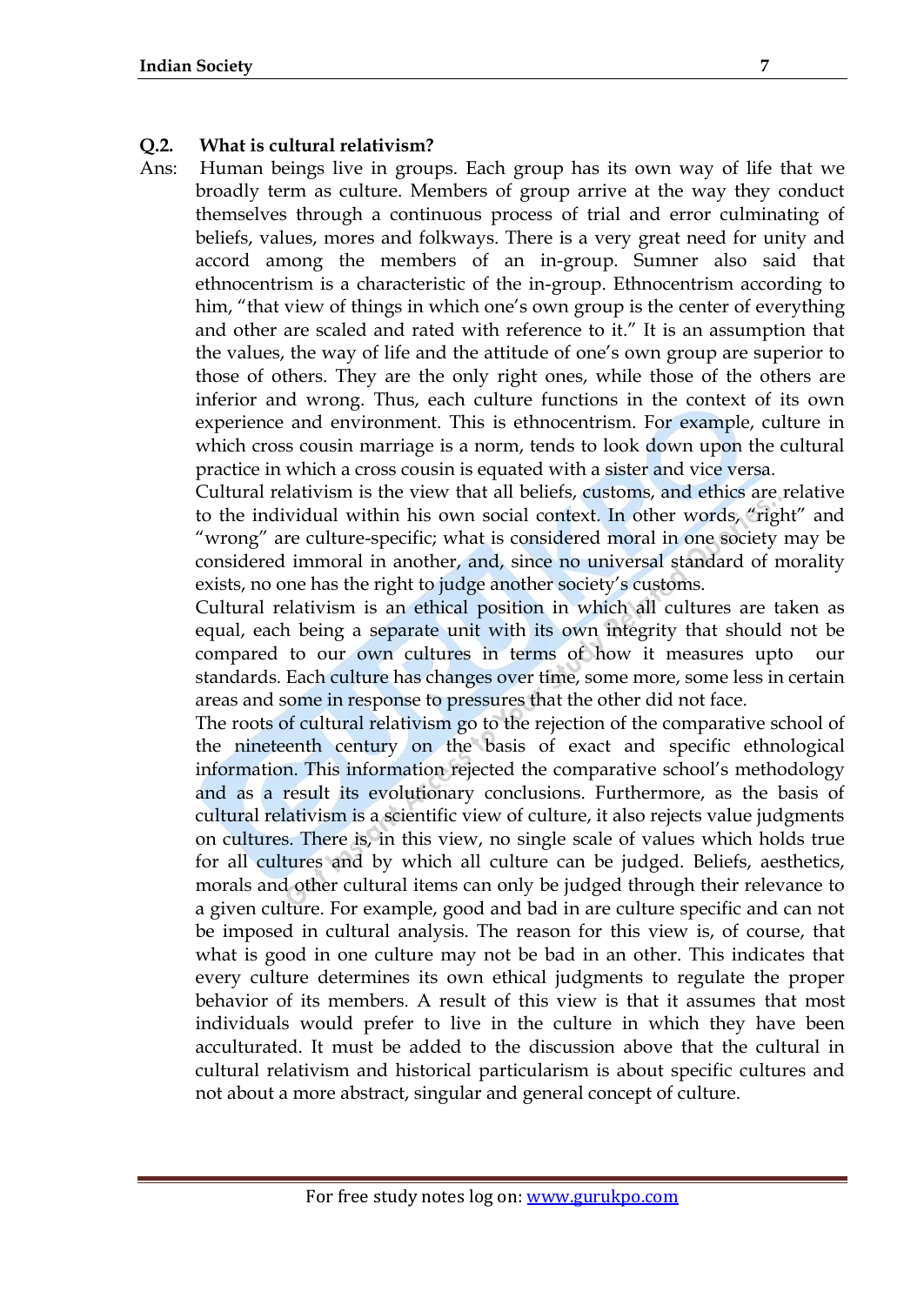#### **Q.3. What is cultural lag?**

Ans: When there is gap between material and non material culture, then it is known as cultural lag. When the ideas, values, norms and beliefs used to regulate the social life do not keep the pace with the changes in the technology of society.

#### **Q.4. How cultural pluralism prevail in India?**

Ans: Every civilization evolves certain unique features of its own which, in their entirety and inter-relatedness, constitute its dominant configuration and differentiate it from other civilizations. Indian civilization is distinguished from other civilizations of the world in respect of its continuity and heterogeneity, its accommodating ethos and its composite character.

Since the middle of the second millennium bc, Indian civilization has played host to several streams of migrant groups and communities from different parts of the world. The advent of the Aryans, the Tibeto-Burman speaking Mongoloid groups, the Kushans, the Sakas, the Greeks, the Huns, the Arabs, the Persians, the Turks and the Mongols at different points of time testifies to the pervasiveness of the migration process during the successive periods of Indian history. The migrant groups and communities brought their respective traditions and behaviour patterns from their native lands. In the course of time they lost contact with their places of origin and underwent an extensive process of indigenization. The process of adaptation and interaction among the various groups brought about, on the one hand, India"s characteristic diversity and, on the other, a composite cultural tradition. This fact is borne out by historical sources and contemporary surveys as well as researches in folklore.

The composite fabric of Indian civilization has been woven with strands and shades of varying textures and colours. It is no exaggeration to say that since ancient times India has represented a melting-pot of races and cultures. Indian civilization may be likened to an expansive river and the various cultural traditions within its confines to streams or tributaries which join the river at different points and thereby give it a distinctive character.

The notion of development in the Indian context should be viewed in tandem with cultural pluralism and national identity. It is worthwhile to bring out three inter-connected dimensions of development. The first of these is of a general nature. Civilizations do not emerge and develop in isolation. This has become a truism in our times, thanks to the process of globalization. In recent years, a serious rethinking of the notion of development and its linkage with human welfare has taken place. For too long development has been regarded as a fetish and modernization as the promised Messiah of mankind. The relevant question now is: development for what and for whom? The first part of the question focuses on a holistic and integrated perspective on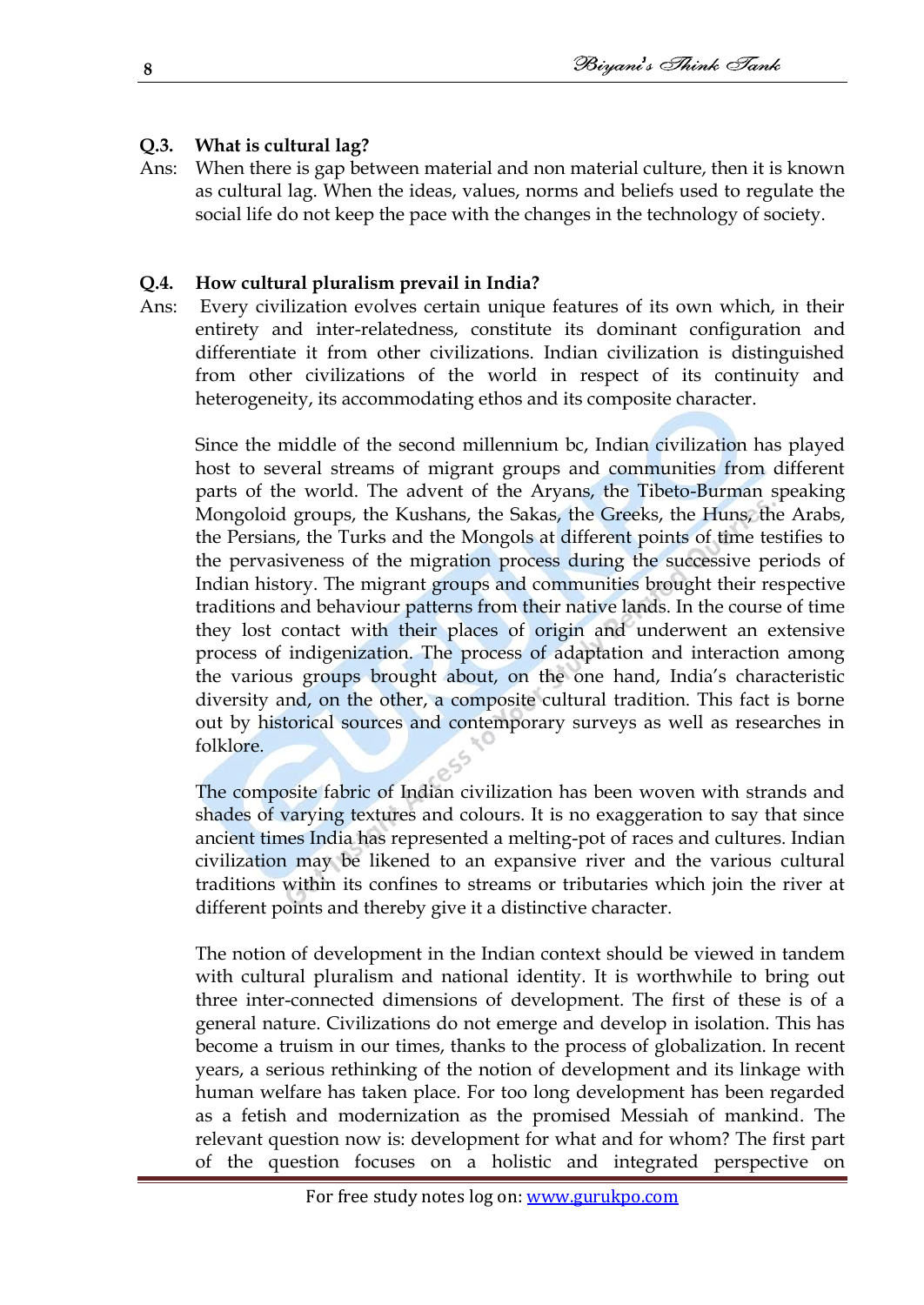development, and the second underscores a people-oriented approach. Development is now seen, not as an abstract ideal, but as a correlative phenomenon involving necessary reference to ecological balance as well as human resource development. The new vision of development stresses that the development process must take into active consideration people"s grass roots institutions and organizations and must enlist their initiative and participation. Furthermore, development cannot be measured in quantitative, statistical terms alone.40

Since the development process must ensure the participation of people at the grass roots level and take cognizance of their perceptions and felt needs, the question of development has to be closely linked to cultural policy. The cultural policy in respect of development needs to be embedded in the framework of cultural pluralism and democratic decentralization. A corollary of the above is that a policy which seeks to impose unitary solutions regardless of regional variations and specificities will prove to be counter-productive. Thus, though the policy for development needs to be attuned to national interests and aspirations, it can ill afford to ignore the culture-specific dimensions of development.41

To conclude: the interface of development and cultural identity in the Indian context has two interrelated dimensions: the pan-Indian, civilizational, on the one hand, and regional-cultural, on the other. At both the macro and micro levels, the development process needs to be informed and guided by the pluralistic and composite ethos of Indian society.

### **Q.5. Discuss the cultural unity in India?**

Ans: Few countries in the world have such an ancient and diverse culture as India's. Stretching back in an unbroken sweep over 5000 years, India's culture has been enriched by successive waves of migration which were absorbed into the Indian way of life.It is this variety which is a special hallmark of India. Its physical, religious and racial variety is as immense as its linguistic diversity. Underneath this diversity lies the continuity of Indian civilization and social structure from the very earliest times until the present day. Modern India presents a picture of unity in diversity to which history provides no parallel. Here is a catalogue of everything Indian. Indian religions, festivals, rituals, artifacts, monuments, costumes, music and dance, language and literature. The seventh largest and second most populous country in the world, India has long been considered a country of unrealised potential. A new spirit of economic freedom is now stirring in the country, bringing sweeping changes in its wake. A series of ambitious economic reforms aimed at deregulating the country and stimulating foreign investment has moved India firmly into the front ranks of the rapidly growing Asia Pacific region and unleashed the latent

strengths of a complex and rapidly changing nation.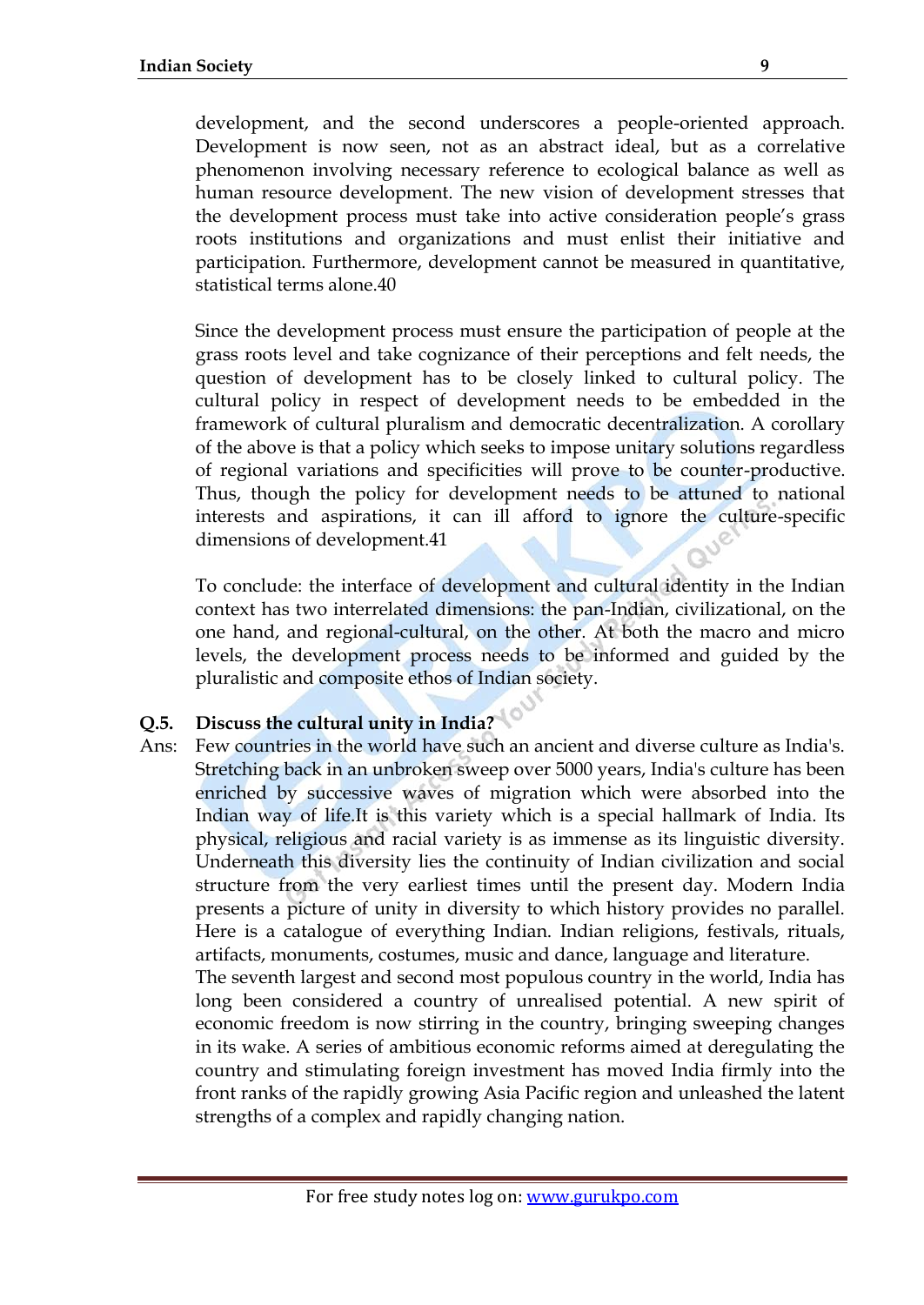India's process of economic reform is firmly rooted in a political consensus that spans her diverse political parties. India's democracy is a known and stable factor, which has taken deep roots over nearly half a century. Importantly, India has no fundamental conflict between its political and economic systems. Its political institutions have fostered an open society with strong collective and individual rights and an environment supportive of free economic enterprise.

India's time tested institutions offer foreign investors a transparent environment that guarantees the security of their long term investments. These include a free and vibrant press, a judiciary which can and does overrule the government, a sophisticated legal and accounting system and a user friendly intellectual infrastructure. India's dynamic and highly competitive private sector has long been the backbone of its economic activity. It accounts for over 75% of its Gross Domestic Product and offers considerable scope for joint ventures and collaborations.

Today, India is one of the most exciting emerging markets in the world. Skilled managerial and technical manpower that match the best available in the world and a middle class whose size exceeds the population of the USA or the European Union, provide India with a distinct cutting edge in global competition.

## **Multiple Choice Question**

# Q.1. The word "culture" has been derived from<br>
a) Kulture<br>
b) Kulturetreise<br>
c) Logos<br>
d) Contra

- a) Kulture
- b) Kulturetreise
- c) Logos
- d) Contra
- Q.2. The process of confirming to ones own culture in the growing process is known as
	- a) Transculturation
	- b) Enculturation
	- c) Acculturation
	- d) Contra culture
- Q.3. Who has given the holistic view of culture?
	- a) Evolutionist
	- b) Structuralist
	- c) Functionalist
	- d) Diffusionist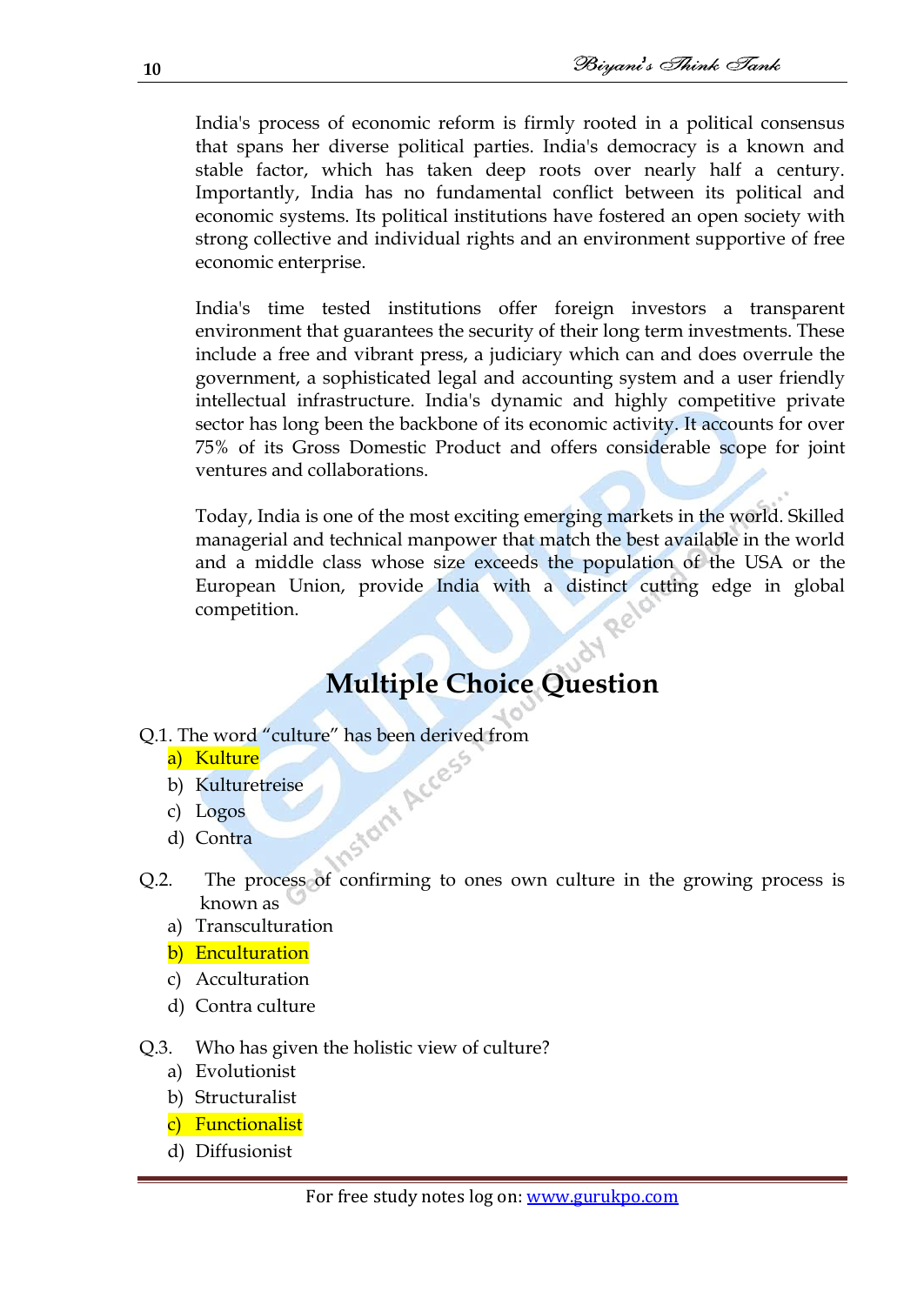- a) Nesfield
- b) Spencer
- c) Cooley
- d) S.C.Dube

Q.5. When there is gap between material and non material culture, then it is known as

- a) Cultural lag
- b) Enculturation
- c) Acculturation
- d) Contra culture

Q.6. Which of the following is an example of "cultural complex"

- a) The football
- b) A given rule about football
- c) The game of football
- d) None of the above

Q.7. Which of the following is not an example of sub-culture

- a) An ethnic group culture
- b) A social class group culture
- c) A regional group culture
- d) A national culture
- Q.8. Negriod and mnogoloid are the examples of different types of
	- a) Castes
	- b) Nationalities
	- c) Communities
	- d) races
- Q.9. Who wrote "pattern of culture"?  $\mathbb{C}^d$ 
	- a) Sorokin
	- b) Redcliff brown
	- c) Margarte mead
	- d) Ruth Benedict
- Q.10. Man became tool maker during
	- a) Paleolithic age
	- b) Mesolithic age
	- c) Neolithic age
	- d) Chalcolithic age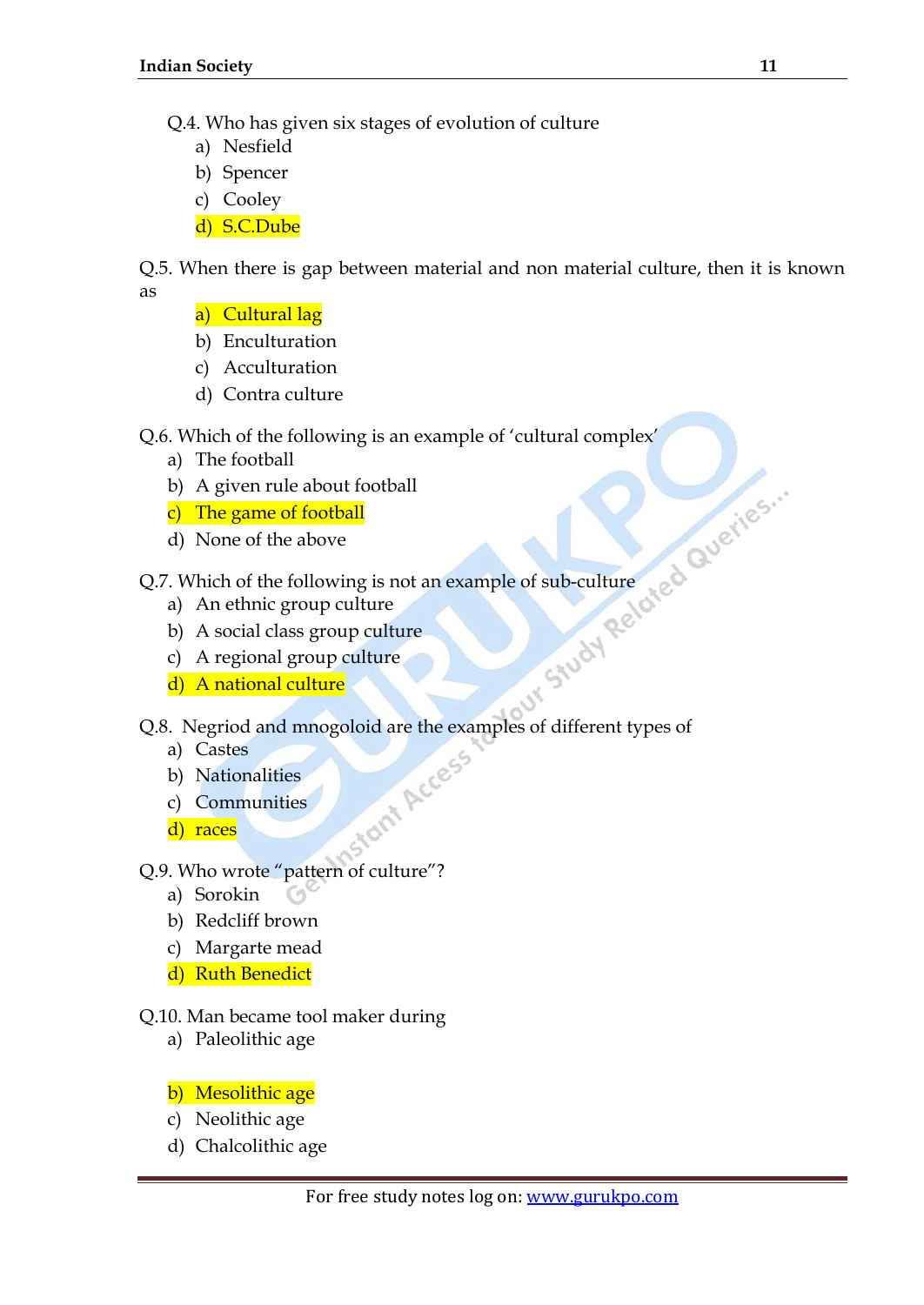- Q.11. Culture is
	- a) Initiating the individual in group ways
	- b) Limitation on freedom
	- c) Whims of the conservation in the group
	- d) Repetition of the most repeated

Q.12. Which among the following is considered as the foundation of indian culture.

- a) The English press
- b) The railway system
- c) The English language
- d) Spiritualism
- Q.13. When the cultural traits spread from one society to another the process is called
	- a) Diffusion
	- b) Parallelism
	- c) Evolution
	- d) Pluralism
- Q.14. Acculturation is the process of
	- a) Orientation is the native culture
	-
	- c) A culture merging with another culture
	- d) Transmission of culture
- Figure 1. Is the process of<br>
Luis the process of<br>
b) Acquisition of the culture of a different society<br>
c) A culture merging with another culture<br>
d) Transmission of culture<br>
15. The concording Q.15. The concept of cultural lag is linked with the name of<br>a) Robert E. Park<br>b) MacIver<br>c) Thomas<br>d) Ogburn<br>Q.16. Race is a
	- a) Robert E. Park
	- b) MacIver
	- c) Thomas
	- d) Ogburn
- Q.16. Race is a
	- a) Cultural concept
	- b) Biological concept
	- c) Religious concept
	- d) Social concept

Q.17. That part of the total culture of a society which is shared by most members of the society is called the

- a) Contra-culture
- b) Sub-culture
- c) Metaculture
- d) Core culture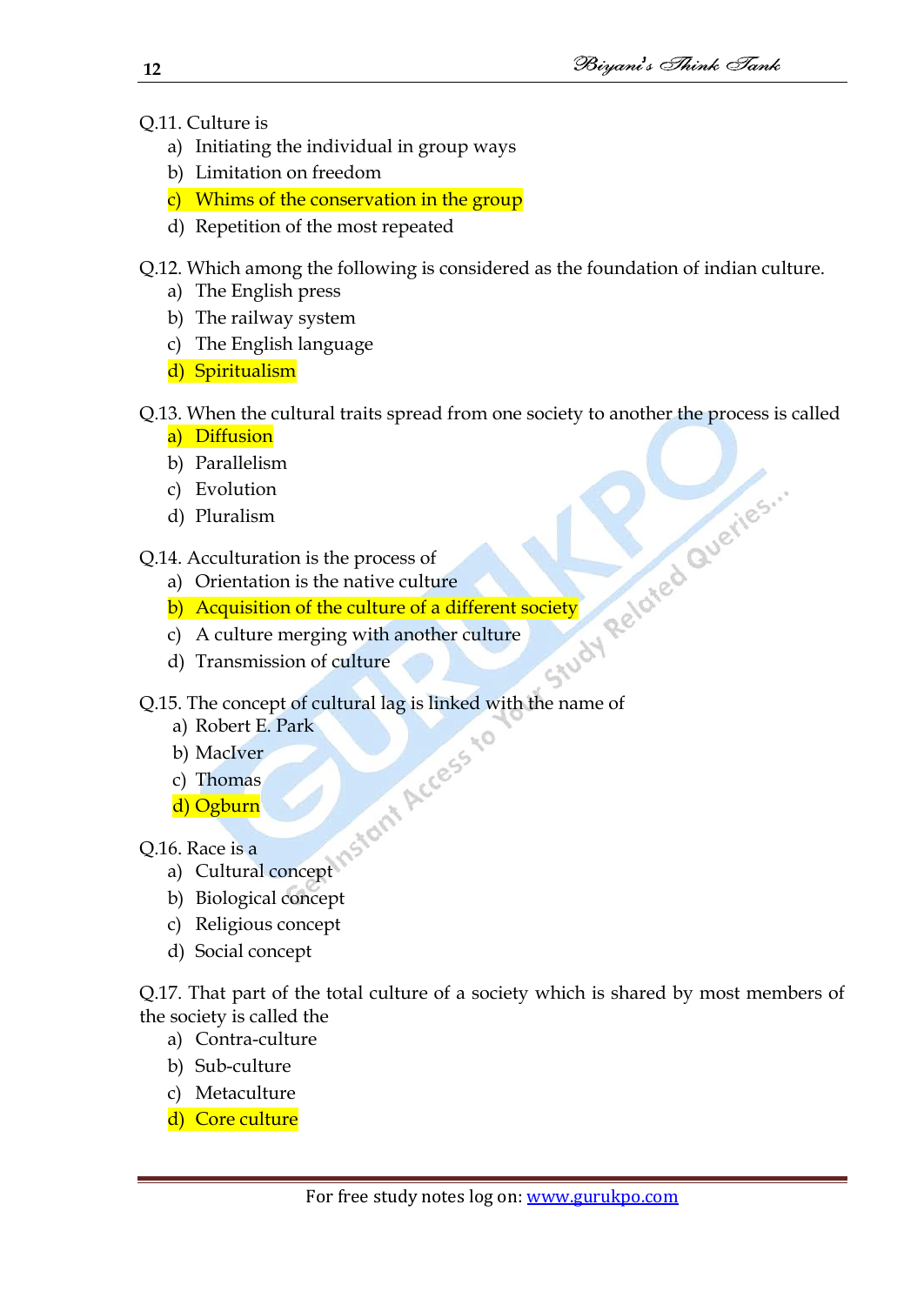Q.18. When the special traits of group within a society are too numerous and too unique to their members, they are termed

- a) Cultural universals
- b) Cultural alternatives
- c) Cultural specialties
- d) Sub-cultures

Q.19. Greeting a guest with the utterance of 'namaste' falls under-

- a) Folkways
- b) Mores
- c) Morals
- 

d) Laws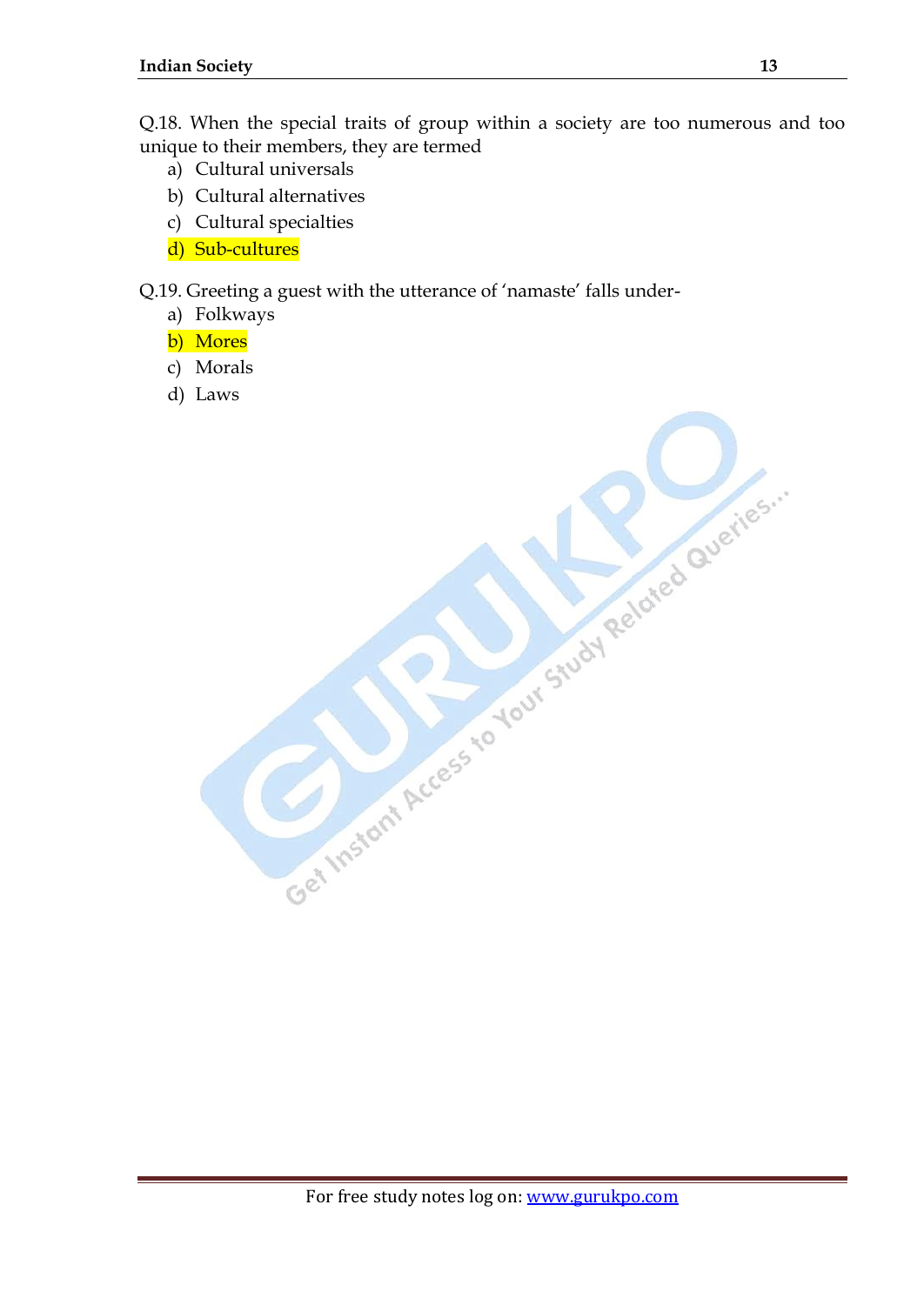## **Chapter 2**

## **Unity in Diversity**

#### **Q. 1. There is unity in diversity in India. Support this statement by some valid reasons?**

Ans: India being the largest democracy in the world with a civilization more than five thousand years old boasts of multiple cultural origins. The cultural origins of the Indian subcontinent can be traced back to the Indus Valley Civilizations, the remains of which are cherished even today. Since the late 16th century India was under the influence of the British Empire until 15th August 1947 the day when India gained independence. India is a land of diverse cultures, religions and communities. There is great diversity in our traditions, manners, habits, tastes and customs. Each and every region of the country portrays different customs and traditions. But though we speak different languages yet we are all Indians. 'Unity in Diversity' has been the distinctive feature of our culture. To live peacefully has been our motto and this motto has helped us to achieve independence. As history tells us that there has been active participation from people of different caste and religion. In our struggle for freedom people from different communities participated keeping one thing in mind that they all are Indians first. But unfortunately this peace and understanding among different communities has been endangered lately. India at present is facing many problems. The biggest of these is the problem of communalism. In their personal fight they are destroying their life only. In fact, it is the biggest threat to humanity and to the unity and integrity of the country.

People from different background and culture participated in India's struggle for freedom. The national leaders, particularly Mahatma Gandhi, Nehru, Azad and Bose had coined the slogan unity in diversity There are numerous others who were also involved. Be it Hindu, Muslim, Buddhist, Jain and Sikhs everybody had a single identity of being an Indian. It should be understood that all of us have multiple identities religious, linguistic, cultural, regional and caste identities. No one can claim single identity. One who demands single identity i.e. national identity does not recognize the reality but during India's struggle for freedom no one thought in that manner they just thought of India's independence. Modern India presents a picture of unity in diversity where people of different faiths and beliefs live together in peace and harmony. Still today also India remains one of the most ethnically diverse countries in the world.

**Characteristics of Indian society:**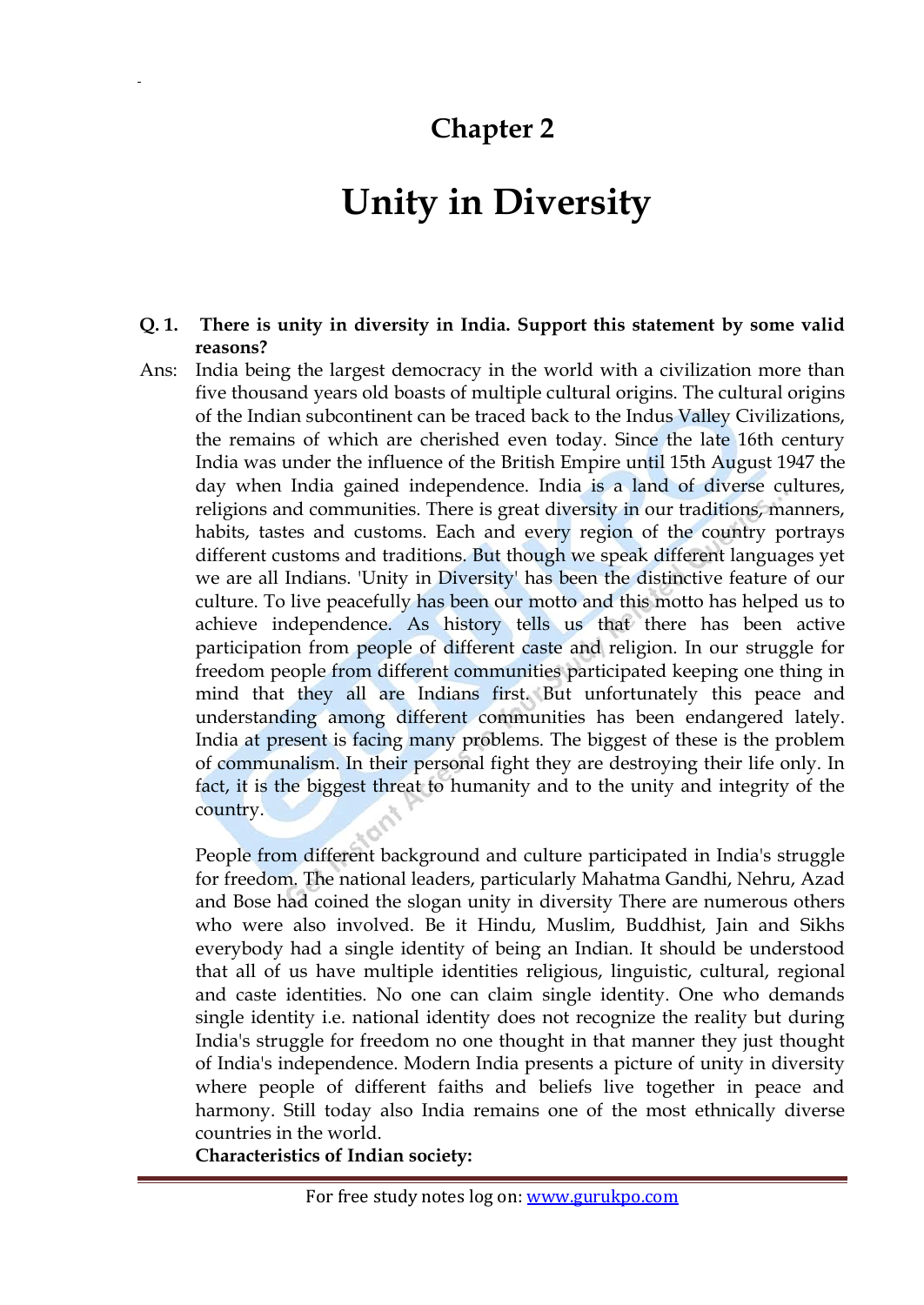Indian society is bound together with the bond of fundamental unity in culture. Since the very origin of Indian society this cultural unity has been clearly visible. Cultural unity in India is reflected in the life of people belonging to different races, religious groups, sects, communities but still hold Indian culture as a stem of their diverse attachment. Following are the features of Indian Culture:

- 1. Geographical unity
- 2. Cultural unity
- 3. Religious unity
- 4. Emotional unity
- 5. Political unity
- 6. Racial unity

**Geographical unity:** India is a rich land having definite territory of its own, like any othe nation in the world. The geographical unity of India is a matter of strange observation for the Europeans living in small regions having similar cultural identification. India that is "Bharatvarsha" reflects a historical significance and is the symbol of unity. From the early times till today every religious thinker, political philosopher and poet, has a deep admiration for this great country spreading from the Himalayas in the north to the 'Cape Comorin' in the south as a single expanse of Indian culture and civilization.

One finds praises for this unified culture, reflected in various shades in the writings of the great saints and poets. The kings, who tried to spread their empire from one end to another, have been praised by the poets as well as the great men of the contemporary times. There come no ruler from the early days who did not wish to rule the country as a whole by expanding his empire.

Today the whole country is called as Mother India with reverence by all the Indians and we feel proud of this amazing soil of ancient culture and civilization. In mother India we find ourselves connected with one another and realize the inherent unity in our innerself.

**Cultural unity:** In spite of many differences between customs and traditions, one finds a fundamental cultural unity in our country among the different communities and human groups. The mark of this unity can be found in the literature from early ages. The approach to literature, traditions and customs and philosophy is fundamentally Indian in its sentiment. A clear cultural unity is found among the people through they practice different religious rites, and have different social intercourse. Cultural unity is a force behind all the group activities. There exists no group which does not accept the nature of family and sanctity of sanskaras. Not only this, but many of the festivals are celebrated through out the country in the same manner which reflects the bond of unity existing among the people belonging to different sects. Behind all the group expressions and sectional activities, there lies the bond of cultural unity.

The transition of the Indian society from sanskritization to secularization has not affected the cultural unity. "British rule brought with it a process of secularization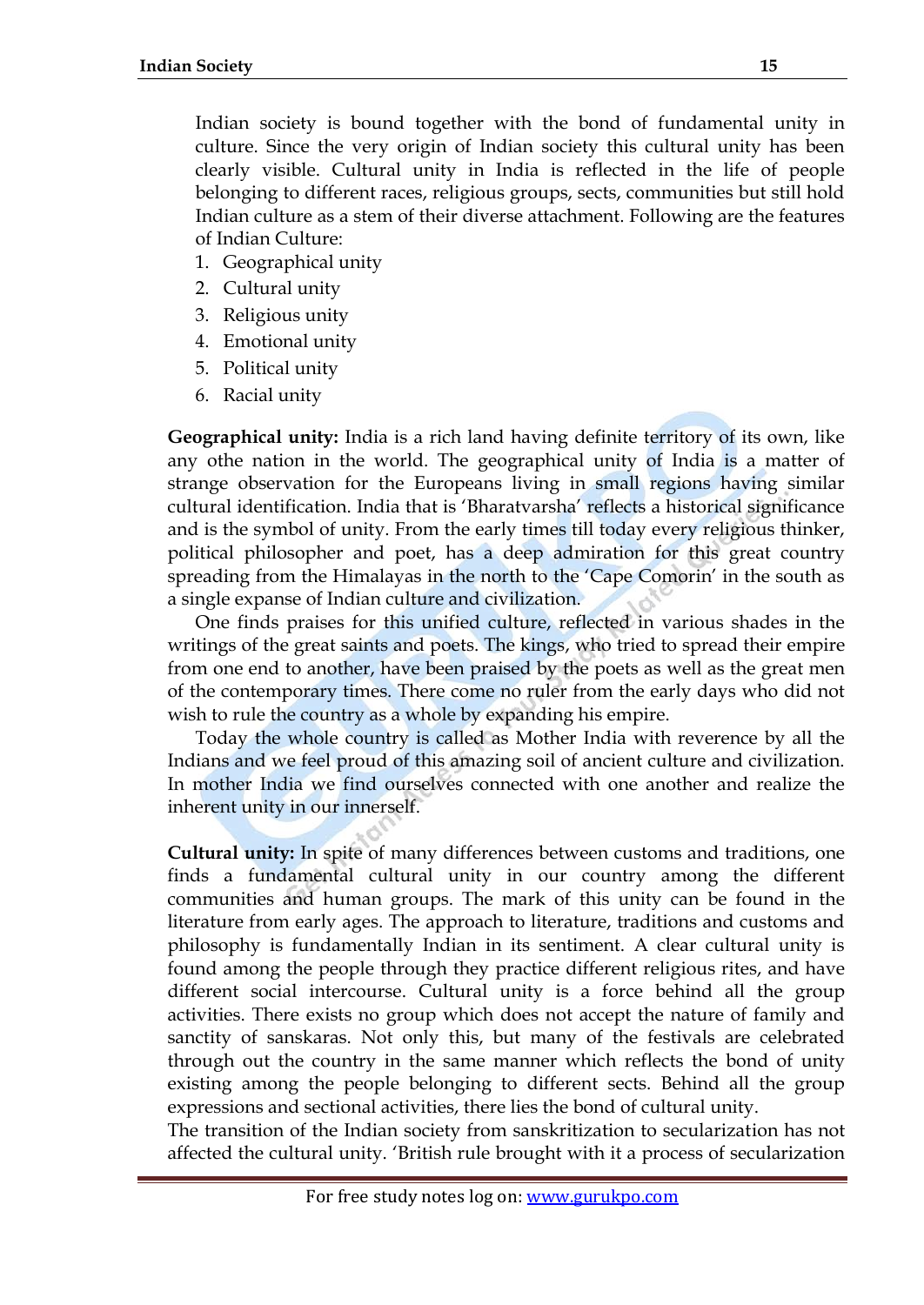of Indian social life and culture a tendency that gradually became stronger with the development of communications, growth of towns and cities, increased spatial mobility, and speed of education.

#### **Tolerance:**

The co-existence of people in harmony with diverse interests is based on the principle of tolerance. The Indian heritage based on the Vedic truths is rooted in tolerance. It is for this reason many religious faiths and cultural assimilations have found its home in India through the history of civilization. Tolerance exists in India because of the underlying principle of dharma namely unity in diversity. It is a very common sight in India that one can see a church, a mosque and a temple in the same neighborhood. The children of various religious and cultural backgrounds are part of the Indian fabric. The large number of languages provides the basic tolerance as an integral part of the Indian society. The various societies of the world such as European, American, Middle-eastern etc can see the principle of tolerance being part of Indian society. The Hindu religion based on the Vedas upholds the principle of tolerance. It recommends betterment of each individual through his or her own birth religion than the notion of conversion. The tolerance can be achieved at an individual level as the individual matures and understands that there are equally good ways compared to one"s own. Tolerance is an essential quality required for the survival of the human race because there will be diversity in the external aspects of life. Tolerance is an untold educational experience in Indian society.

#### **Peace:**

The direct result of understanding the principle of dharma and practice of tolerance is peace. Achievement of peace at the individual, family, societal and global level is only possible with tolerance practiced based on understanding the principle of unity in diversity. Peace is not absence of war. Peace is absence of fear. Peace is tolerance based on love and understanding. Peace cannot coexist with even traces of any kind of terrorism or misunderstanding between people. From time immemorial, the Indian society has given importance to allround peace in its culture. There are large numbers of shanti mantras that are clarion calls for the peace both at individual and collective levels. The Vedic literature emphasized that the very goal of human life is to experience and propagate that inner peace. The Indian heritage in all its literature gives high importance to Peace.

Indian society is multifaceted to an extent perhaps unknown in any other of the world's great civilizations. Virtually no generalization made about Indian society is valid for all of the nation's multifarious groups. Comprehending the complexities of Indian social structure has challenged scholars and other observers over many decades.

#### **Emotional unity**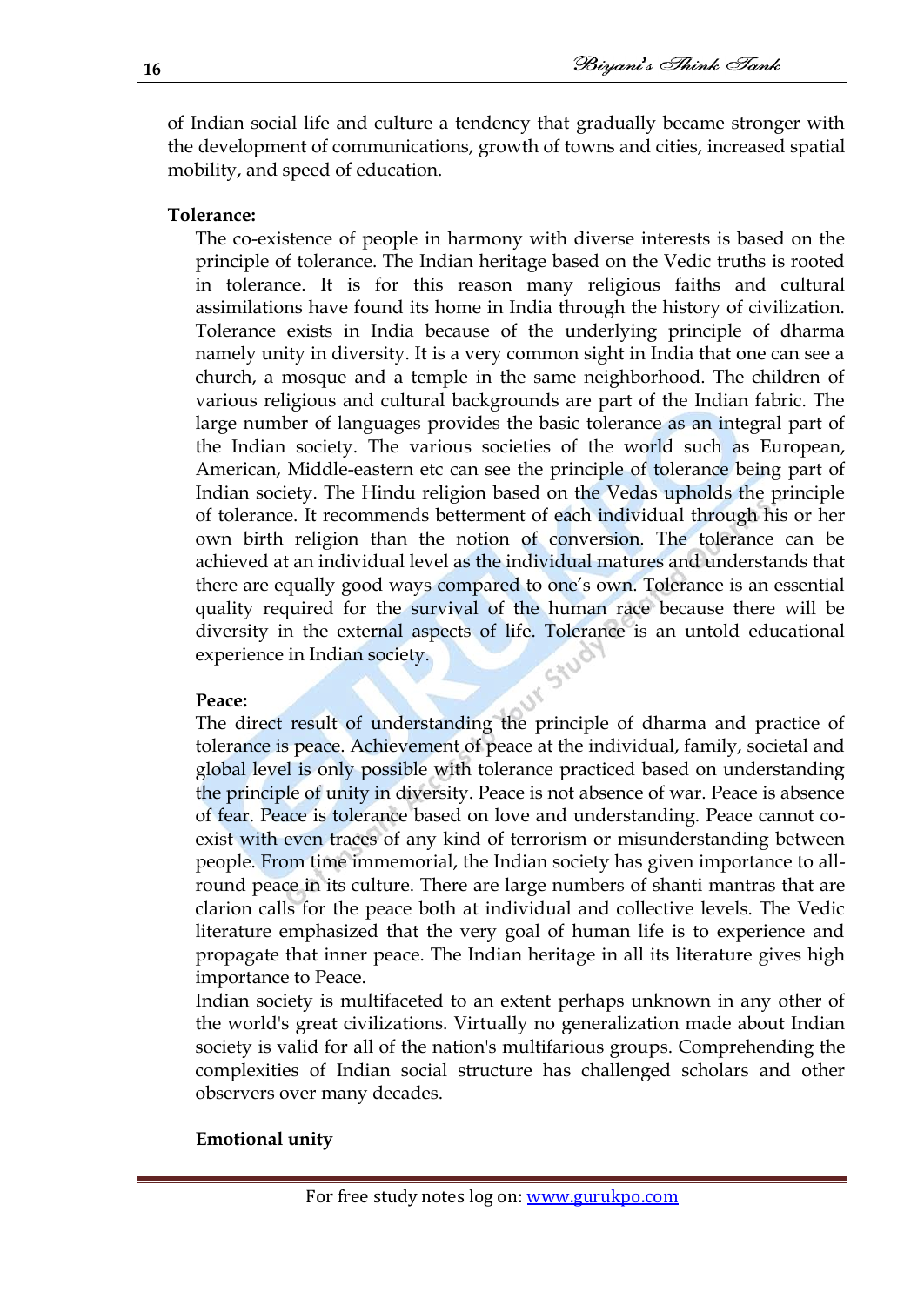The ethnic and linguistic diversity of Indian civilization is more like the diversity of an area as variable as Europe than like that of any other single nation-state. Living within the embrace of the Indian nation are vast numbers of different regional, social, and economic groups, each with different cultural practices. Particularly noteworthy are differences between social structures in the north and the south, especially in the realm of kinship systems. Throughout the country, religious differences can be significant, especially between the Hindu majority and the large Muslim minority; and other Indian groups--Buddhists, Christians, Jains, Jews, Parsis, Sikhs, and practitioners of tribal religions--all pride themselves on being unlike members of other faiths.

Access to wealth and power varies considerably, and vast differences in socioeconomic status are evident everywhere. The poor and the wealthy live side by side in urban and rural areas. It is common in city life to see a prosperous, well-fed man or woman chauffeured in a fine car pass gaunt street dwellers huddled beneath burlap shelters along the roadway. In many villages, solid cement houses of landowners rise not far from the flimsy thatched shacks of landless laborers. Even when not so obvious, distinctions of class are found in almost every settlement in India.

Urban-rural differences can be immense in the Indian Society. Nearly 74 percent of India's population dwells in villages, with agriculture providing support for most of these rural residents. In villages, mud-plastered walls ornamented with traditional designs, dusty lanes, herds of grazing cattle, and the songs of birds at sunset provide typical settings for the social lives of most Indians. In India's great cities, however, millions of people live amidst cacophony--roaring vehicles, surging crowds, jammed apartment buildings, busy commercial establishments, loudspeakers blaring movie tunes--while breathing the poisons of industrial and automotive pollution.

#### **Racial unity**

Gender distinctions are pronounced. The behavior expected of men and women can be quite different, especially in villages, but also in urban centers. Prescribed ideal gender roles help shape the actions of both sexes as they move between family and the world outside the home.

Crosscutting and pervading all of these differences of region, language, wealth, status, religion, urbanity, and gender is the special feature of Indian society that has received most attention from observers: caste. The people of India belong to thousands of castes and castelike groups--hierarchically ordered, named groups into which members are born. Caste members are expected to marry within the group and follow caste rules pertaining to diet, avoidance of ritual pollution, and many other aspects of life.

Given the vast diversity of Indian society, any observation must be tempered with the understanding that it cannot apply to all Indians. Still, certain themes or underlying principles of life are widely accepted in India.

#### **Q.2. How India is united geographically?**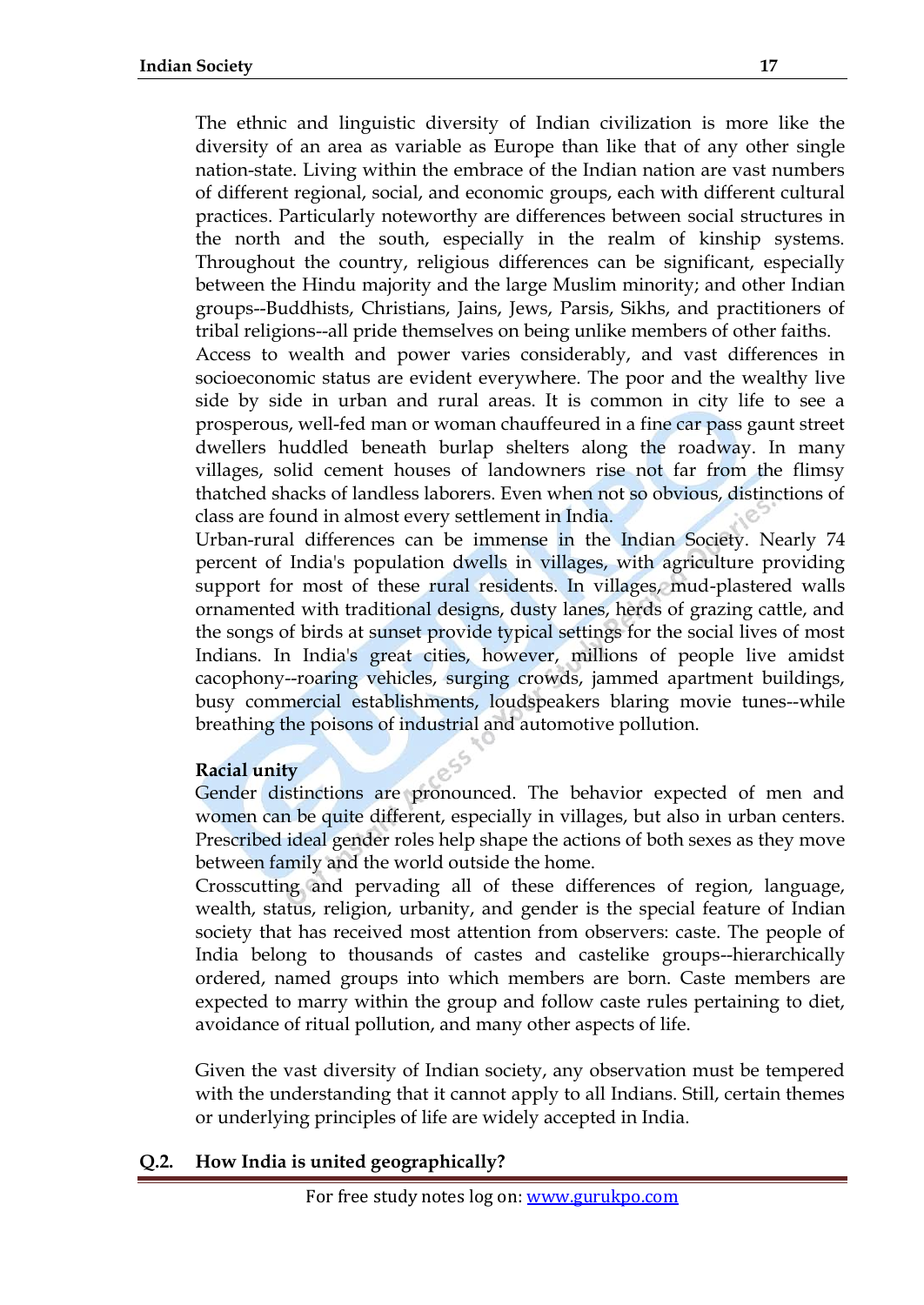#### Ans: **The Himalayas:**

The Himalayas can be divided from north to south into four zones parallel to each others:

- (1) The Trans-Himalayan zone about 40 km in width, the valleys of the rivers rising behind behind the Great Himalays.
- (2) The Great Himalayas or the Central Himalayas comprise the zone of high peaks with are 128 or 144 km from the edge of the plains. Some of the important peaks are Kanchinjunga, Nanda devi
- (3) The lesser Himalayas zone 64 to 80 km wide and having an average altitude of about 3000 meters. This zone having a height having 1500 to 1600 meters, is covered by evergreen and oak forests, coniferous forests chir, deodar, the pine, oaks.
- (4) The swalik along the foot of the Himalayas from the Brahmaputra Valley on the east to Potwar pleatue.

Geologically the Himalayas mountain ranges are not very old. In the Miocene period there was a sea known as the Tethys sea where we have the Himalayas now. The process of formation of these mountain ranges began in the Oligocene period and continued upto the Post-Pliocene period. We can also divide the northern mountains from the west to east into three major regions, western, central and eastern. The eastern mountain region consists of those mountains which lie to the east of Brahmaputra and along the summit of which the frontier of India and Burma. They are divided by a series of the river-valleys and cover for the most part with thick forests. The routes through these mountains are difficult. The Central Himalayan region extends from Bhutan To Clitoral the rainfall is much lower. The valleys are fertile and cultivated with the aid of irrigation. In the western mountain region the valleys are irrigated and cultivated wherever possible.

For geographical purpose, the long alignment of the Hinalayan system has been divided into three sections: the Western Himalayas from the Indus to the Kali; the Central Himalayas from the Kali to the Tista; the Central Himalayas from the Kali to the Tista; and the Eastern Himalayas, from the Tista to the Brahmaputra.

#### **The Southern Peninsular**

The Plateaux occupy the greater part of the Central India and the Deccan, with typical landscapes of extensive flat or rolling plains at altitudes from 300m to 1000m. In Central India, the Malwa and Vindhya plateau abou on the Vindhyan mountain range on the south and decline gently northwards. In the northcentral Indian table and plateau surfaces occur in east Rajasthan and Madhya Pradesh which are called pathar or rocky country. The Maharashtra plateau is formed entirely of basalt. In contrast to this plateau, those of Karnataka and Telangana are composed of Archaen geniesses.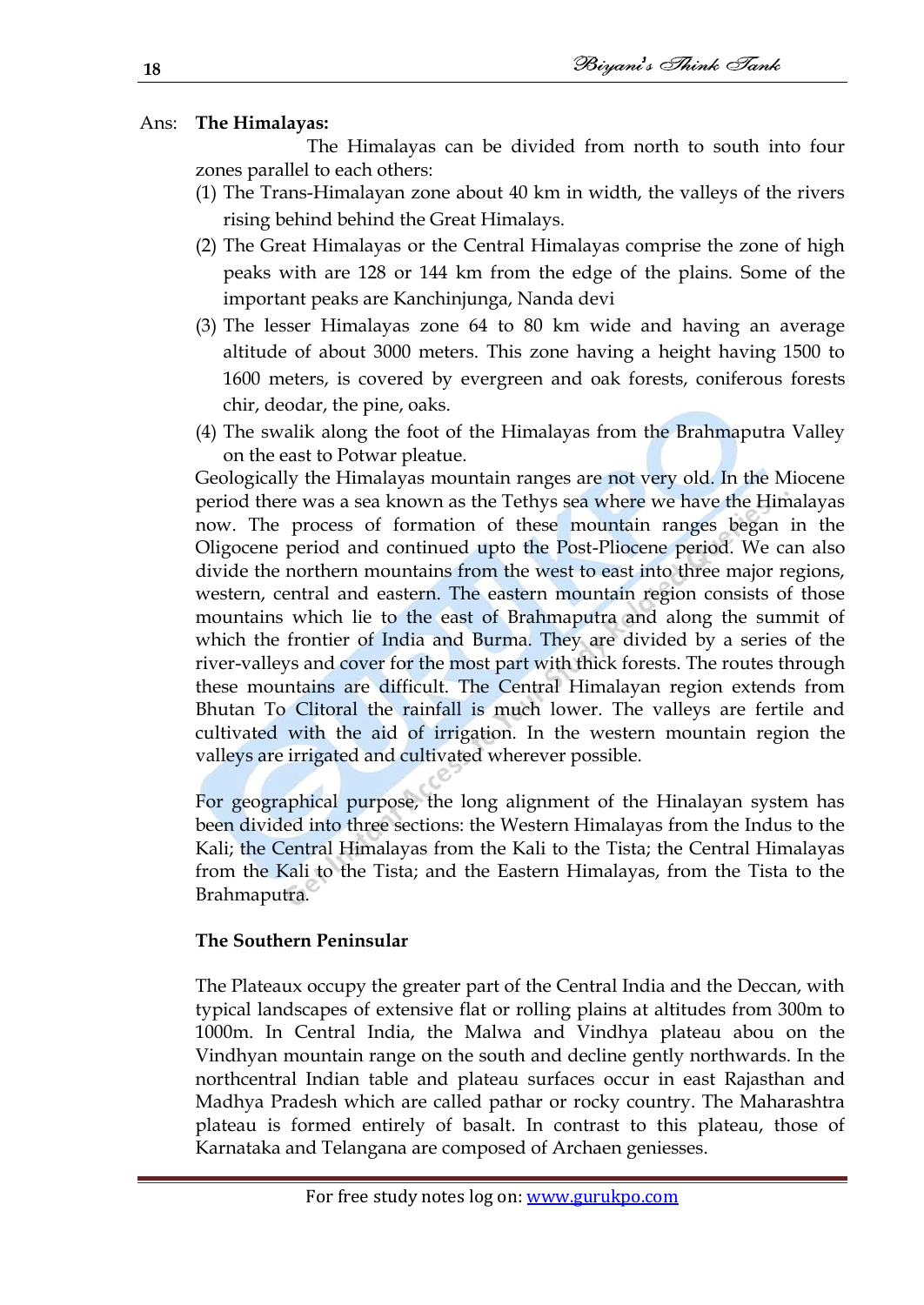The hills of India may be remnants of worn-down mountains, such as Aravalli hills (Rajasthan) the Satpura (northern Maharastra) or the Eastern Ghat; or dissected plateau escarpments such as Vindhya hills or Sahyadri parallel to the west coast.

#### **The Great Plains:**

The plains of northern India known as the Great Plains of India constitute a plain of aggregation, built up by the three major river systems the Indus, the Ganga and the Brahmaputra. Abandoned river courses, ox-bow lakes and long stretches of marshy land behind river-banks characterizes the Great Plains. The Ganga plains are divided into several sub-regions. The Ganga-Yamuna doab lies between the rivers of those names. North or the Ganga-Yamuna doab lies Rohikhand plain in Uttar Pradesh. This plains mergers into the Avadh plains, covering the eastern half of the Uttar Pradesh. Further east lie the lower plains of Bihar divided by the east-west flowing Ganga into two compact blocks. West Bengal contains the final stretch of the Ganga plains. The mouth of the Ganga has delta formation with numerous distributaries at the seaward margins. In the west, the Ganga plain merges with the Indus plain which in general is at a higher level than the former. The semi-arid landscape of the southern Punjab plain extends southwards over most of this arid land. The groundwater is saline. groundwater is saline.

#### **The Coastal Plains**

The narrow coastal plains fringing Peninsular India is washed by the Bay of Bengal on the east, the Indian Ocean in the south and the Arabian Sea on the west. The eastern coastal plains are much wider than the western. Several deltas lie on the eastern coast but none on the west. While the western coast runs fairly straight from the Kanyakumari to  $22 \degree$  N, the eastern coastline swings in wide curves, changing direction from north to north-east from 16 ° N onwards. Unlike the west coast, the east is deficient in rainfall and is backed b shifting sand dunes and stretches of saline sand.

The eastern coastal plain extends through three states- Tmail Nadu, Andhra Pradesh and Orrisa. The Cauvery delta is the most important subregion in Tamil Nadu. In Andhra Pradesh two of the biggest rivers of the Deccan, the Godavari and the Krishna, flow through this region and form deltas in the lower reaches. In Orissa state it has the Mahanadi delta, South of the Mahanadi delta lies the Chilka lake. The plains on the west coast have width between 10 to 25 km. The northern part of the West coast lies in the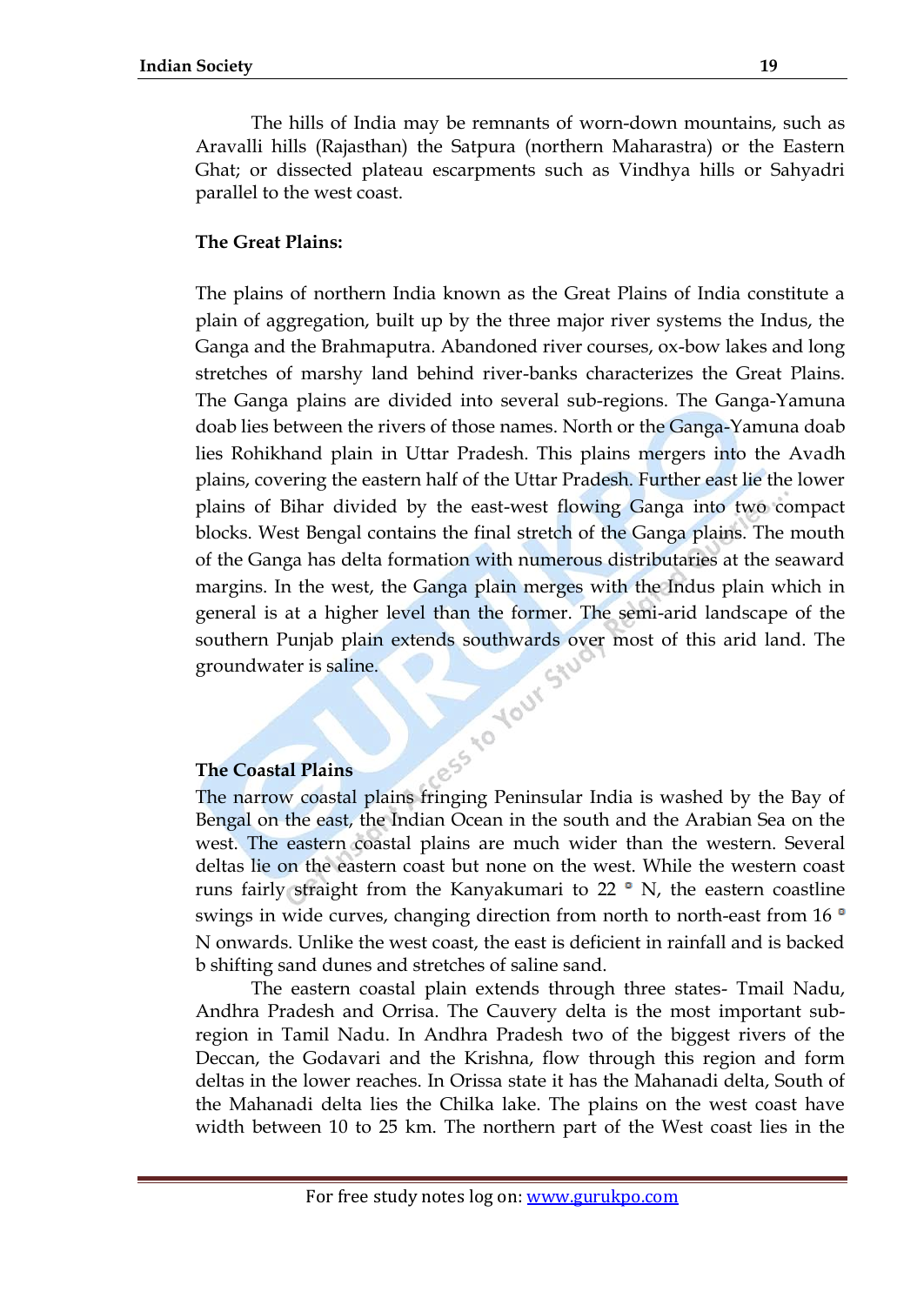Gujarat state, called the Gulf of Cambay coast, where it widens to include the Gujarat plain.

#### **The Indian Desert**

The Indian desert lies towards the western margins of the Aravali Hills. It is an undulating sandy plain covered with sand dunes. This region receives very low rainfall below 150 mm per year. It has arid climate with low vegetatin cover. Streams appear during the rainy season. Soon after they disappear into the sand as they do not have enough water to reach the sea. Luni is the only large river in this region. Barchans (crescent shaped dunes) cover larger areas but longitudinal dunes become more promiment near the Indo-Pakistan boundary. If you visit Jaisalmer, you may go to see a group of barchans.

#### **The Islands**

The Lakshadweep Islands group lying close to the Malabar coast of Kerala. This group of islands is composed of small coral isalnds. Earlier they were known as Laccadive, Minicoy and Amindive. In 1973 these were named as Lakshadweep. It covers small area of 32 sq km. Kavaratti island is the administrative headquarters of Lakshadweep. This island group has great diversity of flora and fauna. The Pitli island, which is uninhabited, has a bird sanctuary.<br> **Comment on the racial unity of Leonary** sanctuary.

#### **Q.3. Comment on the racial unity of India?**

Ans: Race, we mean a group of people that have certain physical characteristics in common. Indian society is constitute by a number of races. The racers which constitute the Indian society have classified by a number of sociologists and Anthropologists.

**Dr. Risley's classification:** The classification from the anthropometric point of view was from the first time attempted by **Sir Herbert Risley** in the census of 1901. According to him, the following are the main ethnic groups in the Indian population.

- (a) **The Indo-Aryan –** About 75 percent of the population of India belong to this race. According to Sir Herbert Risley, this race is found in the East Punjab, Rajasthan and Kashmir. Rajputs, Khattris and Jats are included in it. Tall stature, fair complexion, dark eyes, long head and narrow nose etc., are some of the principle characteristics of this ethnic ground.
- (b) **The Dravidian-**This race inhibits Madhya Pradesh, Chota Nagpur, Madra and Hyderabad. This is "probably the original type of the population of India and now modified to a varying extent by the admixture of Aryans, the Schythians and the Mongoloids elements. The physical characteristics are these people are that they are of short stature, very dark complexion, plentiful hair, dark eyes, long head and broad nose. The people of this race are about 20 percent of the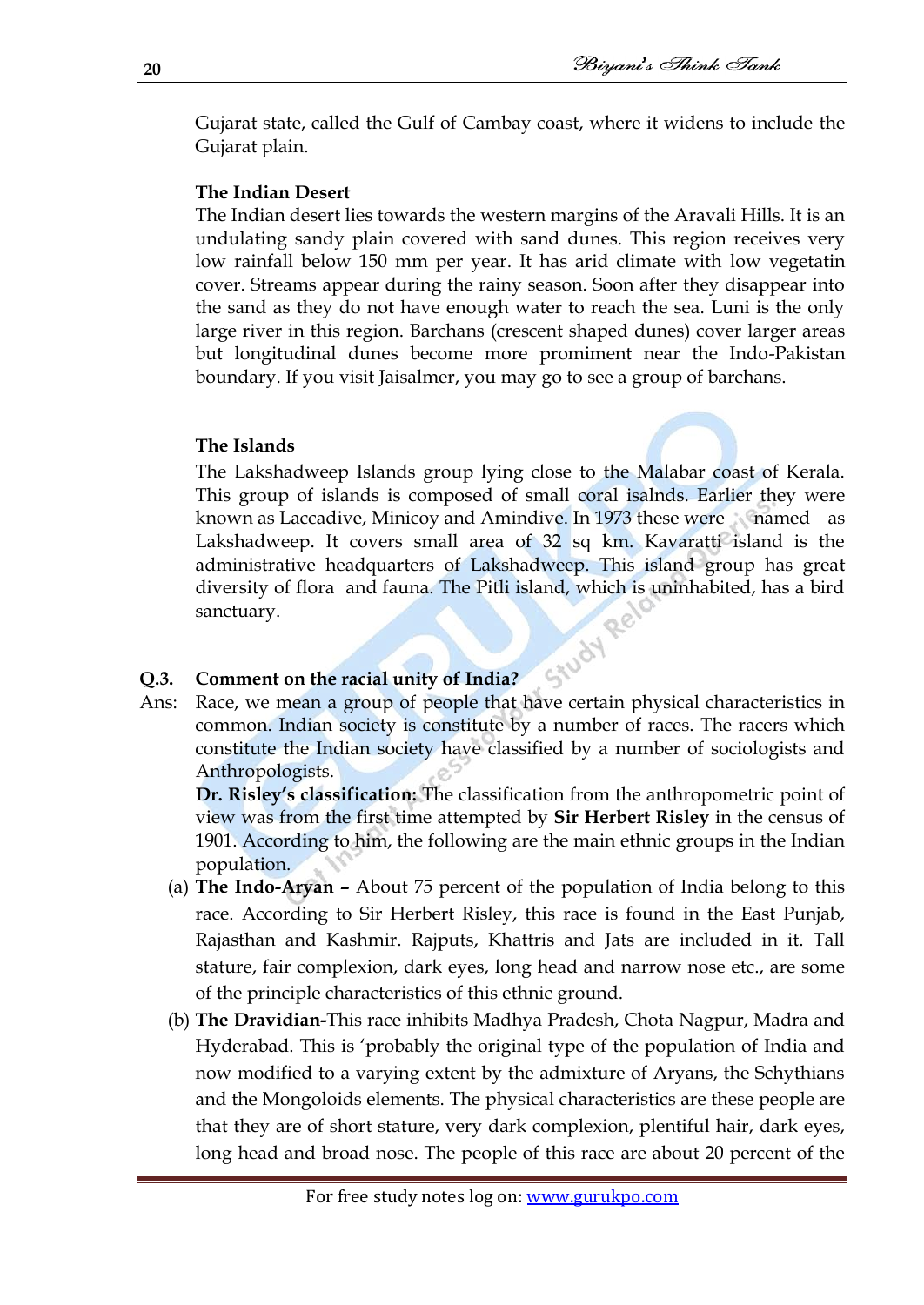Indian population. This race is well represented by the Paniyans of Malabar and the Santhals of Chota Nagpur.

The classification from the anthropometric point of view was the first time attempted by Sir Herbert Risley in the census of 1901. According to him, the following are the main ethnic groups in the Indian population.

- (a) **The Indo-Aryan-** About 75 percent of the population on India belong to this race. According to Sir Herbert Risley, this race is found in the East Punjab, Rajasthan and Kashmir. Rajputs, khattris, and jats are included in it. Tall strature, fair complexion, dark eyes, long head and narrow nose are some of the principle characteristics of this ethnic ground.
- (b) **The Dravidian-** This race inhibits in Madhya Pradesh, Chhota Nagpur, Chennai and Hyderabad. This is "probably the orignal type of the population of India and now modified to a varying extent by the admixture of the Aryans, the Schythians and the Mongoloids elements." The physcial characteristics of these people are that they are of short stature, very dark complexion, plentiful hair, dark eyes, long head and broad nose. The people of this race are about 20 percent of the indian population. This race is well represented by the Paniyans of Malabar and the Santhals of Chhota Nagpur.
- (c) **Mongoliods –**This race is mostly found in the southern extremity of Himalayas. The Kanets of Lahul and Kulu: Lepchas of Dargeeling and Sikkim. Bhotias of Almora and the Tharus of Khatima represents this race. The chief characteristics of these people are that they have broad head, scanty hair on face, short stature, broad nose, flat face and small eyes.
- (d) **The Aryo-Dravidian** This race is assumed to be the intermixture of Aryans and dravidians. The people of this type are mostly found in Uttar Pradesh and Bihar. The upper strata of this race is represented by Bhrahims while the lower strata is represented by Harijans. Long to medium strature, lightish brown to black complexion, plently hair on face and medium nose are the chief characteristics of this race.
- (e) **The Mongoloids Dravidian** Dark complexion, broad and round head, plenty hair on face, medium nose and short stature are some characteristics of this race. This race is well represented by the Brahmins and Kayasthas of Bengal of Orissa.
- (f) **The Scyho**-Dravidian- According to Sir Herber Risley, this is the admixture of the Scythians and the Dravidians. Saurashtra, Coorg and the Hilly tracts of Madhya Pradesh are inhibited by this race. This Scythian elements are more evident in the higher strata of population while the lower strata is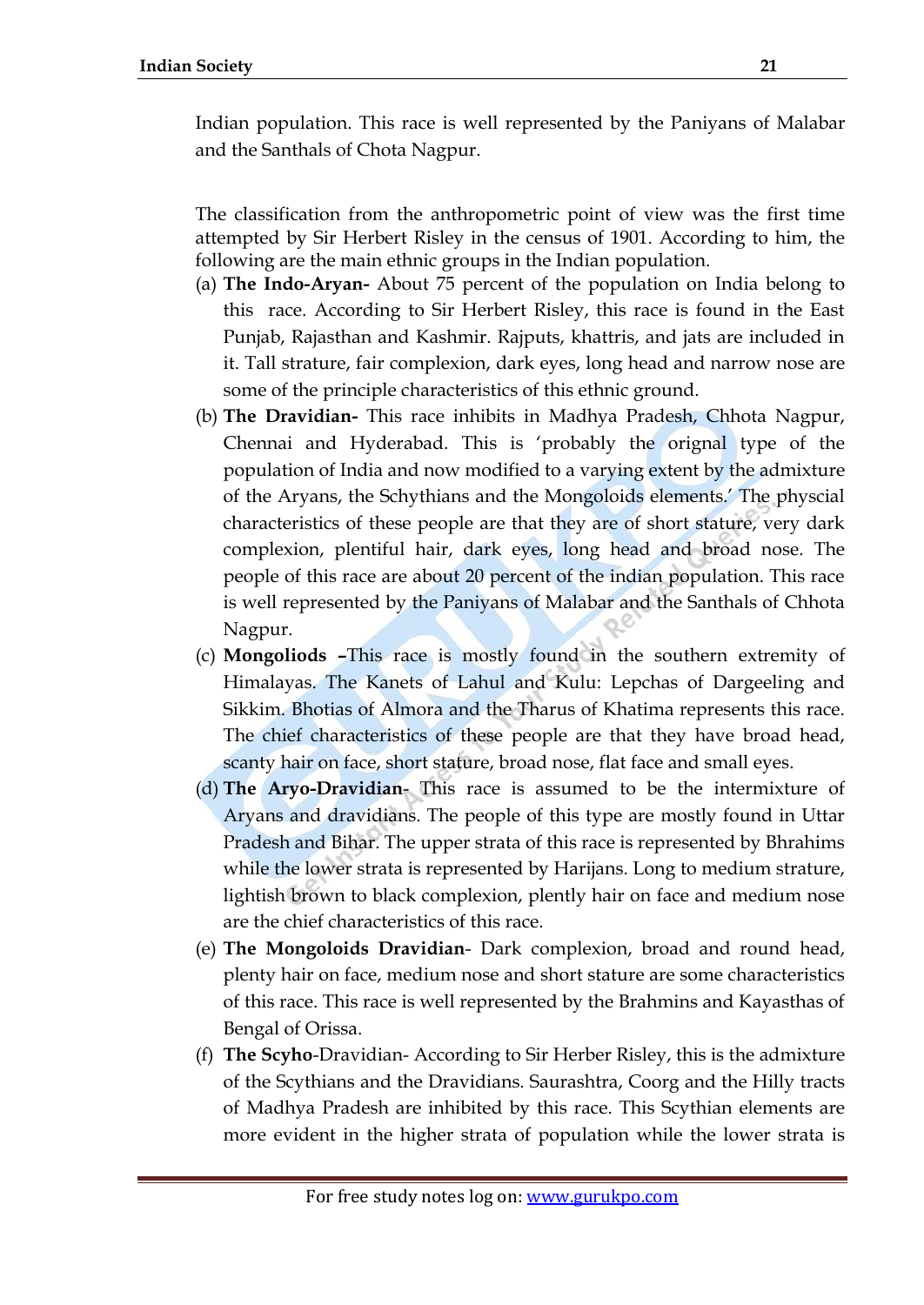dominated by Dravidian elements. Lawar strature, fine nose, fair complexion and scanty hari on body are some principle feature of this race.

(g) **The Turko**-Iranian- The tyep, according to Risley does not exist in India. It is well represented by the inhabitants of Afganisthan and Baluchistan.

In this classification, Risley does not mention about the existence of Negrito elements in India. But some other writers in their classification, have accepted the existence of Negrito elements in India.

#### **Q.4. Discuss about the religious unity in Diversity in India?**

**Ans**: Religion has played an important part in Indian society from the earliest times. It has assumed numerous forms and nomenclature in relation to different groups of people associated with it. India has been a poly-religious society. Transformations and changes in different religions have occurred from time to time vis-à-vis changes in intellectual climate and social structure. Religion in India has never been static. Today it has made inroads into the arenas of politics and economic life.

Religious movements have been a perpetual feature of India"s socio-cultural life. Pre-vedic and vedic religion, unorthodix religions, including the element of Bhakti, emerged from time to time. Religious sects like Vaishnavism, Saivism and Saktism emerged as the components of orthodox Brahmanism. In addition to these ramifications of religion several folk and religious practices were evolved by different people in various parts in India.

According to the 1931 census there were ten religious groups in India. These were Hindus, Jains, Buddhists, Zorastrians, Muslims, Sikhs, Christians, Jews and other tribal and non-tribal religious groups. For example, elements of sanskiritics and tribal religion are found in a mixed form at various levels. So is the interaction between the "great" and "little" traditions. Integration of sanskritic Hindu religion and tribal religion is also found. Santhals, for example, observe several high caste festivals. This is also the case with the lower and untouchable casts. Some tribal worship.

People of all the religion live in the pious land of India. Religious differentiation is only external in nature. The Hindus, Muslims, Christians, Sikhs, Parsee"s Buddhists and other religioys communities live in this country. In spite of this diversity in religious belief, every Indian does not find his religious view apart from others. Each religion in our country exhibits one single feeling, each believes in the immortality of soul, temporary existence of this physical world, nirvana and contemplation and this is all the ideas falling within the lap of religions in our country. Though all the religions take different ways to accomplish their objectives which is same, for all and every religions embodies faith in invisible god, purity of thought benevolence, and pity are the true characteristics of every individual. No religion teaches cruelty or selfishness. Nearly every religion has its rituals and observance of certain norms. Such rituals and norms are nearly common in all religions.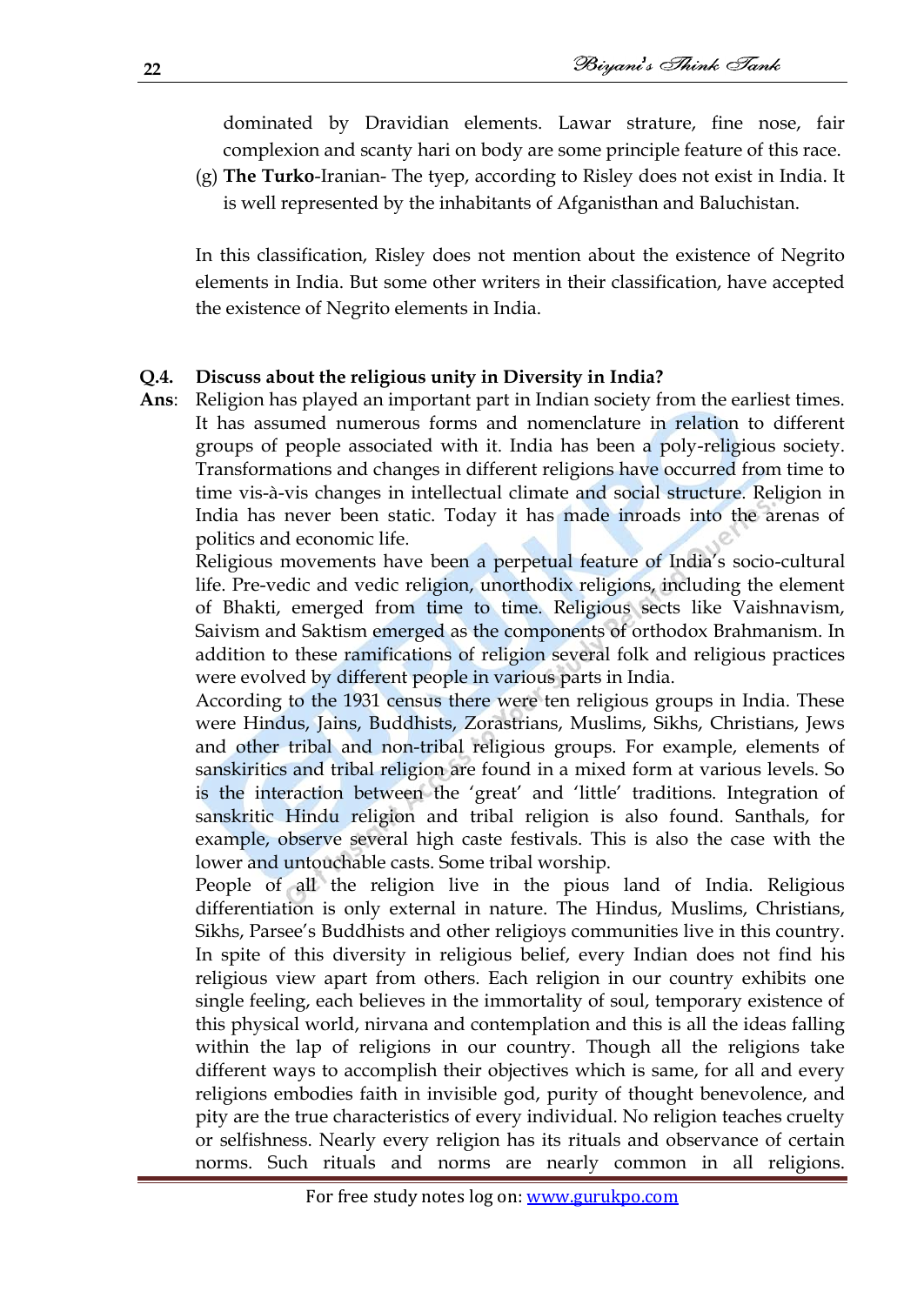Worshippers of one god or goddess have erected the temples to offer their prayers for instance the Shiva and Vishnu, Krishna and Rama temples are found in nearly every corner of the country. No one comes into the conflict of the other. The great legendary epics, the Geeta the Ramayana, and the

Get Instant Access to Your Study Related Queries.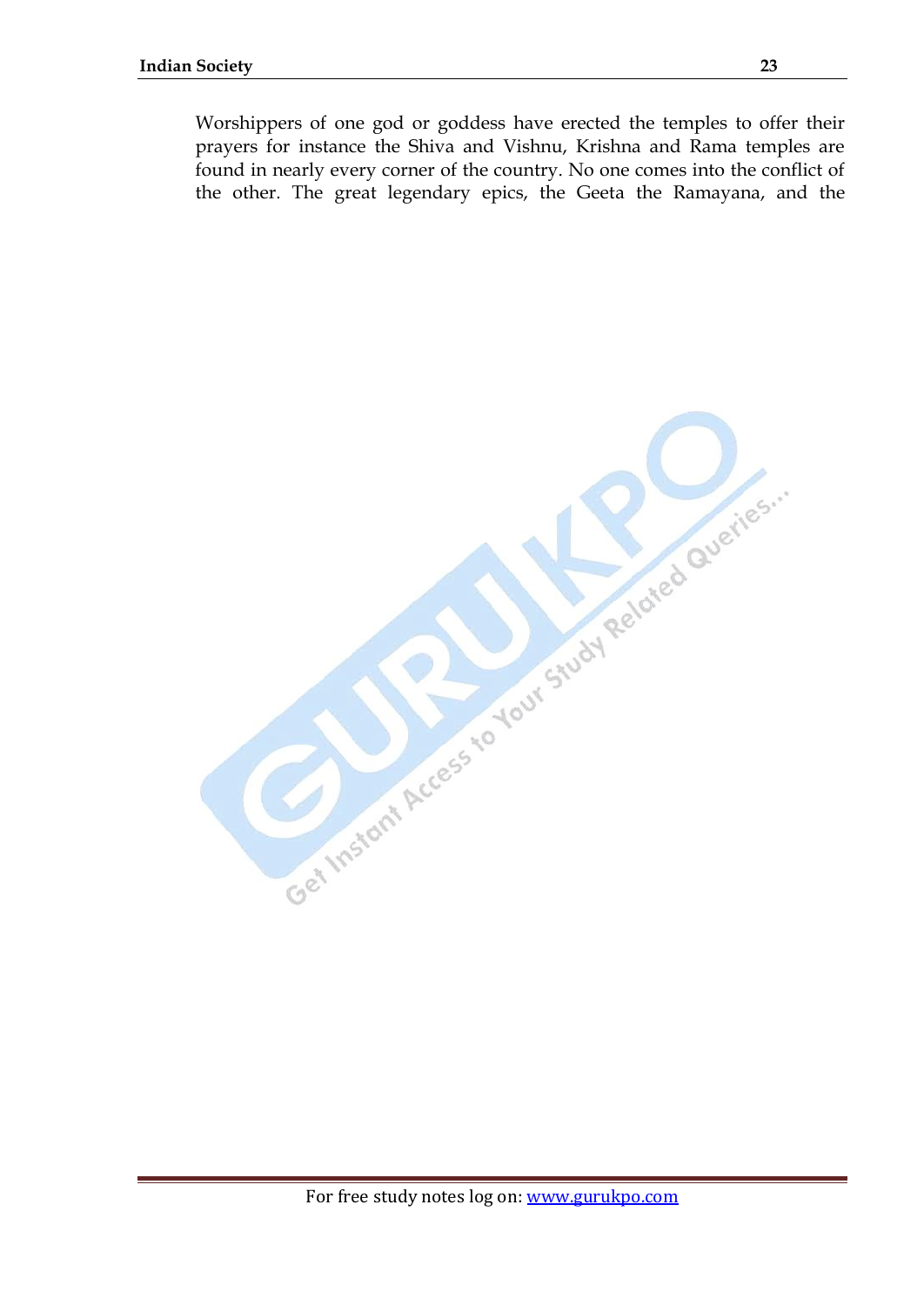## **Chapter 3 Social Stratification**

#### **Q. 1 Define stratification & critically evaluate any one theory of stratification.**

**Ans. 1** According to Kingsley Davis "stratification is the name applied to the resulting system of organization".

#### **Theories of Social Stratification -**

 $CA^{\mathcal{C}}$ 

The functional approach to stratification assumes that functional differentiation is an inevitable phenomena. One person cannot perform all or most of the functions in a society. For different functions, persons of different intent and ability are required. The salient features are :-

a) Every society is a relatively persistent, stable structure of elements.

b)Every society is a well integrated structure of elements.

c)Every element in a society has a function.

d)Every functioning social structure is based on a consensus of values among individuals.

Thus according to Daherendorf, stability, integration, functional analysis of any given system gives the stratification in society.

The salient feature of Davis Moore approach is as follows:-

- a) Inevitability of functional differentiation.
- b) Need for differential intent and ability for different functions.
- c) Differential evaluation of different social position & duties.
- d) Reward on the basis of differential value attached with the different functions.
- e) Values & rewards constituting the social differentiation.

A critical appraisal – Tumin refers to dysfunctions of stratification & enumerates eight-dysfunctions. Those are briefly as follows:-

- 1. Social stratification systems function to limb the possibility of discovery of the full range of taken talent available in a given society. This results from the fact of unequal access to appropriate motivation. Eg. Channels of recruitment and centers of training.
- 2. In foreshortening the range of available talent, social stratification system function to set limits upon the possibility of expanding the production resources of the society at least relative to what might be the case under conditions of greater equality of opportunity.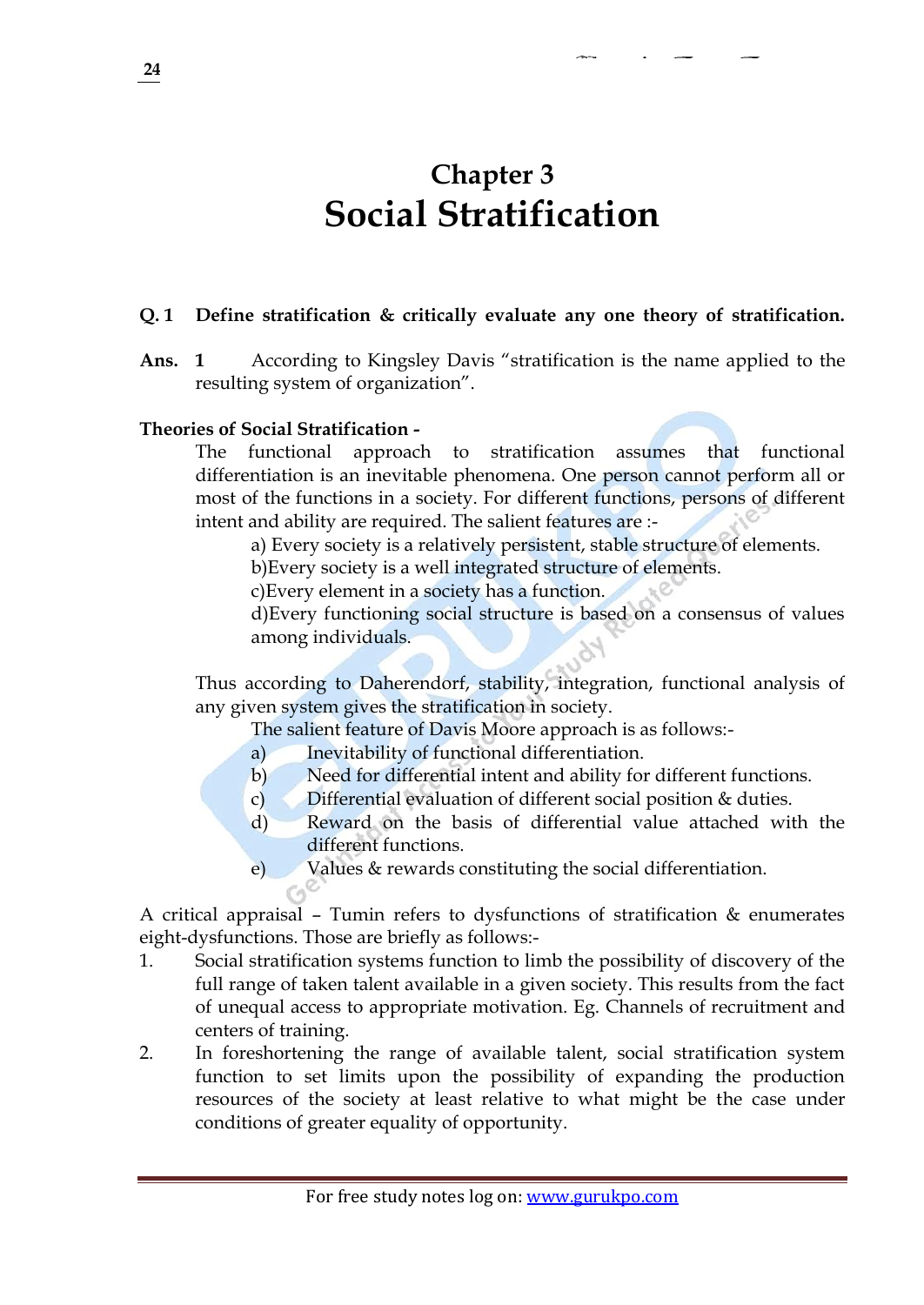- 3. Social stratification system function to provide the elite with political power necessary to procure acceptance and dominance of an ideology which rationalizes the status-quo, spreading conservative influence.
- 4. Social stratification system function to distribute favorable self-image unequally throughout a population which inhibits the development of creative potential of the very same person.
- 5. Social stratification system functions to encourage hostility suspicion and distrust among the various segments of a society which limit extensive social integration because of the "sense of significant membership".
- 6. Consequently social stratification function to distribute loyalty unequally in the population.
- 7. Finally, the motivation to participate is found unequal because of apathy created by this sense of significant membership.

#### **Marxian Theory of social stratification -**

Marx recognized that the system was more complex but he foresaid an increasing polarization that would divide society into two great camps.

On this theory the small former, small-businessman & independent professional would gradually be squeezed out. Most of them are forced into the proletariats as employees of large business organizations owned by & few<br>wealthy capitalist.<br>The elements of this theory are :-<br>1. Origin of social classes.<br>2. Major divisions.<br>3. Objective class & subject -1<br>4. Class wealthy capitalist.

#### **The elements of this theory are :-**

- 1. Origin of social classes.
- 2. Major divisions.
- 3. Objective class & subject class.
- 4. Class rule and class struggle.
- 5. Progressive & Reactionary Classes.
- 6. The end of the class system.

#### **Criticism of Marx :-**

- 1. The model overemphasizes the significance of economic class for individual conducts well as personal identification & group action are often more important.
- 2. The concept of a ruling class though not without scientific merit, has limited relevance to a complex, industrialized nation.
- 3. Marx did not give sufficient weight to the forces that mitigate the class cleavage he observed in the mid nineteenth century.
- 4. The thesis of a polarization of classes has not been upheld, although it is true that modern society has become an employee society.
- 5. The prediction that workers under capitalism would develop class consciousness and revolutionary aspiration has been borne out only to a very limited extent.

#### **Q. 2. What is social about social inequality?**

**Ans:** Social Inequality: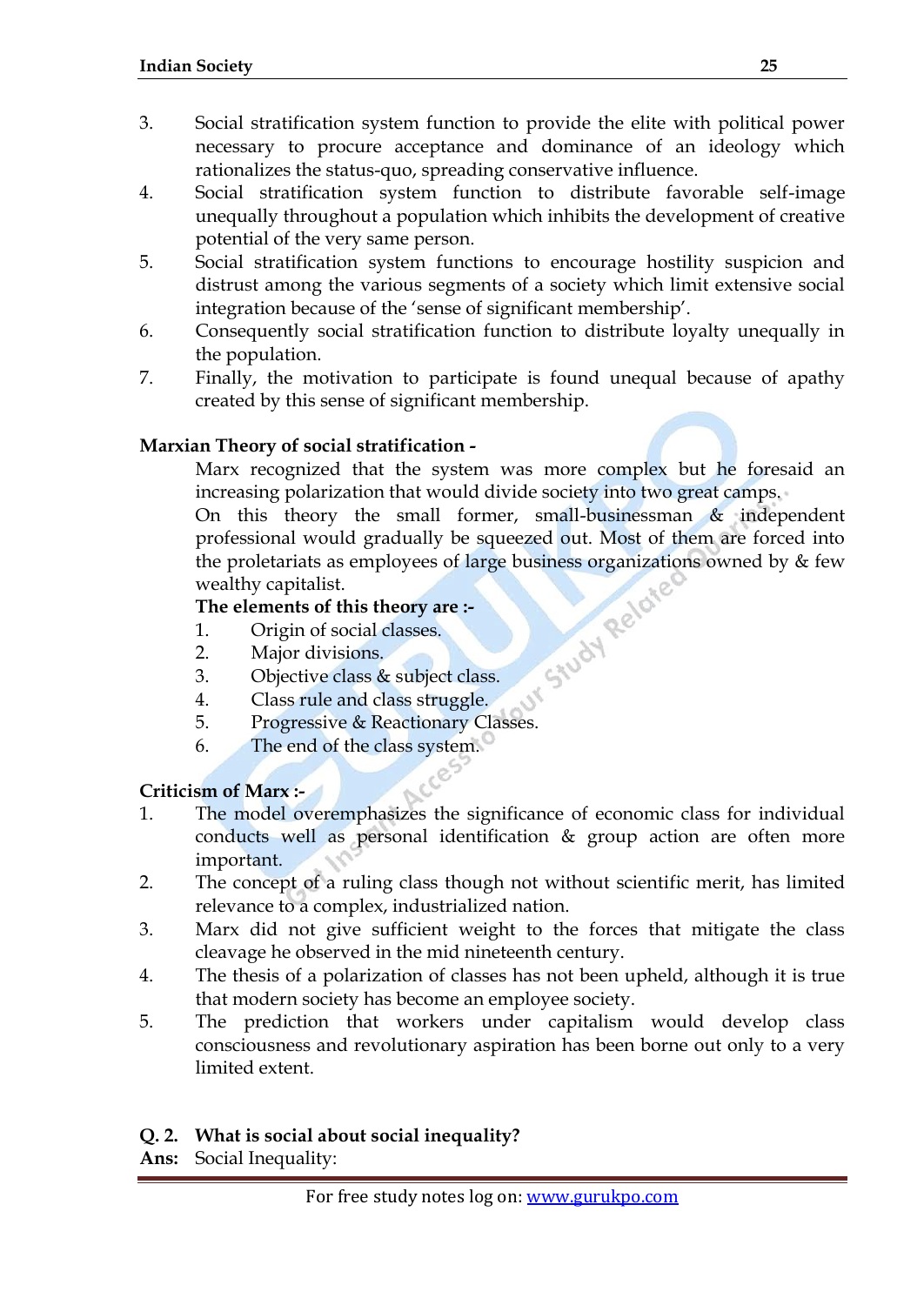- It is not about individuals but about groups.
- It is social, not economic (i.e., people may be subjected to social inequality regardless of their economic status), although there is usually a strong link between social and economic inequality.
- It is systematic and structured rather than accidental.

#### **Q. 3. Differentiate between jati and varna.**

Ans: Varna and Jati

- Varna is an all India phenomenon and Jati is regional or local in nature. T
- There are only 4 Varnas, whereas jatis (including sub castes) number in the hundreds and even thousands.

#### **Q.4 What are the common features of caste system in India?**

#### **Ans: The features of caste are the following:**

- 1 Caste is determined by birth a child is "born in to "the caste of its parents. Caste is never a matter of choice. One can never change one"s caste, leave it, or choose not to join it, although there are instances where a person may be expelled from their caste.
- 2 Membership in a caste involves strict rules about marriage. Caste groups are "endogamous", i.e .marriage is restricted to members of the group.
- 3 Caste membership also involves rules about food and food-sharing. What kinds of food may or may not be eaten is prescribed and who one may share food with is also specified.
- 4 Caste involves a system consisting of many castes arranged in a hierarchy of rank and status. In theory, every person has a caste, and every caste has a specified place in the hierarchy of all castes. While the hierarchical position of many castes, particularly in the middle ranks, may vary from region to region, there is always a hierarchy.
- 5 Castes also involve sub-divisions within themselves, i.e., castes almost always have sub-castes and sometimes sub-castes may also have sub-sub-castes. This is referred to as a segmental organisation.
- 6 Castes were traditionally linked to occupations. A person born into a caste could only practice the occupation associated with that caste, so that occupations were hereditary, i.e. passed on from generation to generations.

#### **Q5. What is hierarchical division of caste based on?**

Ans:

- The hierarchical ordering of castes is based on the distinction between 'purity' and 'pollution'.
- This is a division between something believed to be closer to the sacred and something believed to be distant from or opposed to the sacred, therefore considered ritually polluting.
- Castes that are considered ritually pure have high status, while those considered less pure or impure have low status.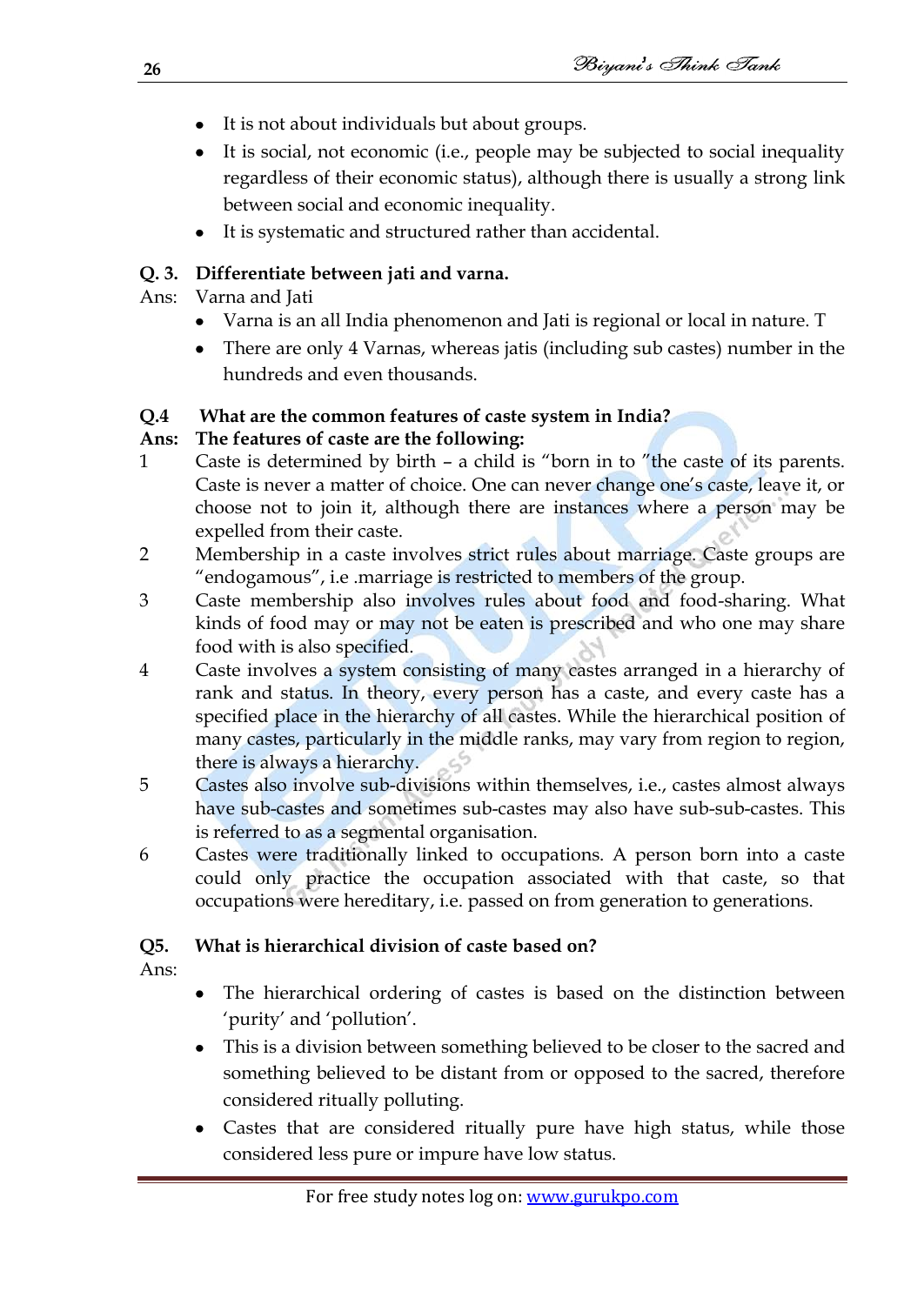Historians believe that those who were defeated in wars were often assigned low caste status.

#### **Q.6. What are three key principles of social stratification?**

Ans:

- 1. **Social stratification is a characteristic of society**, not simply a function of individual differences. Social stratification is a society-wide system that unequally distributes social resources among categories of people. In the most technologically primitive societies – hunting and gathering societies, for instance – little was produced so only rudimentary social stratification could exist. In more technologically advanced societies where people produce a surplus over and above their basic needs, however, social resources are unequally distributed to various social categories regardless of people"s innate individual abilities.
- 2. **Social stratification persists over generations**. It is closely linked to the family and to the inheritance of social resources from one generation to the next. A person's social position is ascribed. That is, children assume the social positions of their parents. Within the caste system, birth dictates occupational opportunities. A Dalit is likely to be confined to traditional occupations such as agricultural labour, scavenging, or leather work, with little chance of being able to get high-paying whitecollar or professional work. The ascribed aspect of social inequality is reinforced by the practice of endogamy. That is, marriage is usually restricted to members of the same caste, ruling out the potential for blurring caste lines through inter-marriage.
- 3. **Social stratification is supported by patterns of belief,** or ideology. No system of social stratification is likely to persist over generations unless it is widely viewed as being either fair or inevitable. The caste system, for example, is justified in terms of the opposition of purity and pollution, with the Brahmins designated as the most superior and Dalits as the most inferior by virtue of their birth and occupation. Not everyone, though, thinks of a system of inequality as legitimate. Typically, people with the greatest social privileges express the strongest support for systems of stratification such as caste and race. Those who have experienced the exploitation and humiliation of being at the bottom of the hierarchy are most likely to challenge it.

#### **Q.6. What is social exclusion?**

Ans: Social exclusion refers to ways in which individuals may become cut off from full involvement in the wider society. It focuses attention on a broad range of factors that prevent individuals or groups from having opportunities open to the majority of the population. In order to live a full and active life, individuals must not only be able to feed, clothe and house themselves, but should also have access to essential goods and services such as education, health, transportation, insurance, social security, banking and even access to the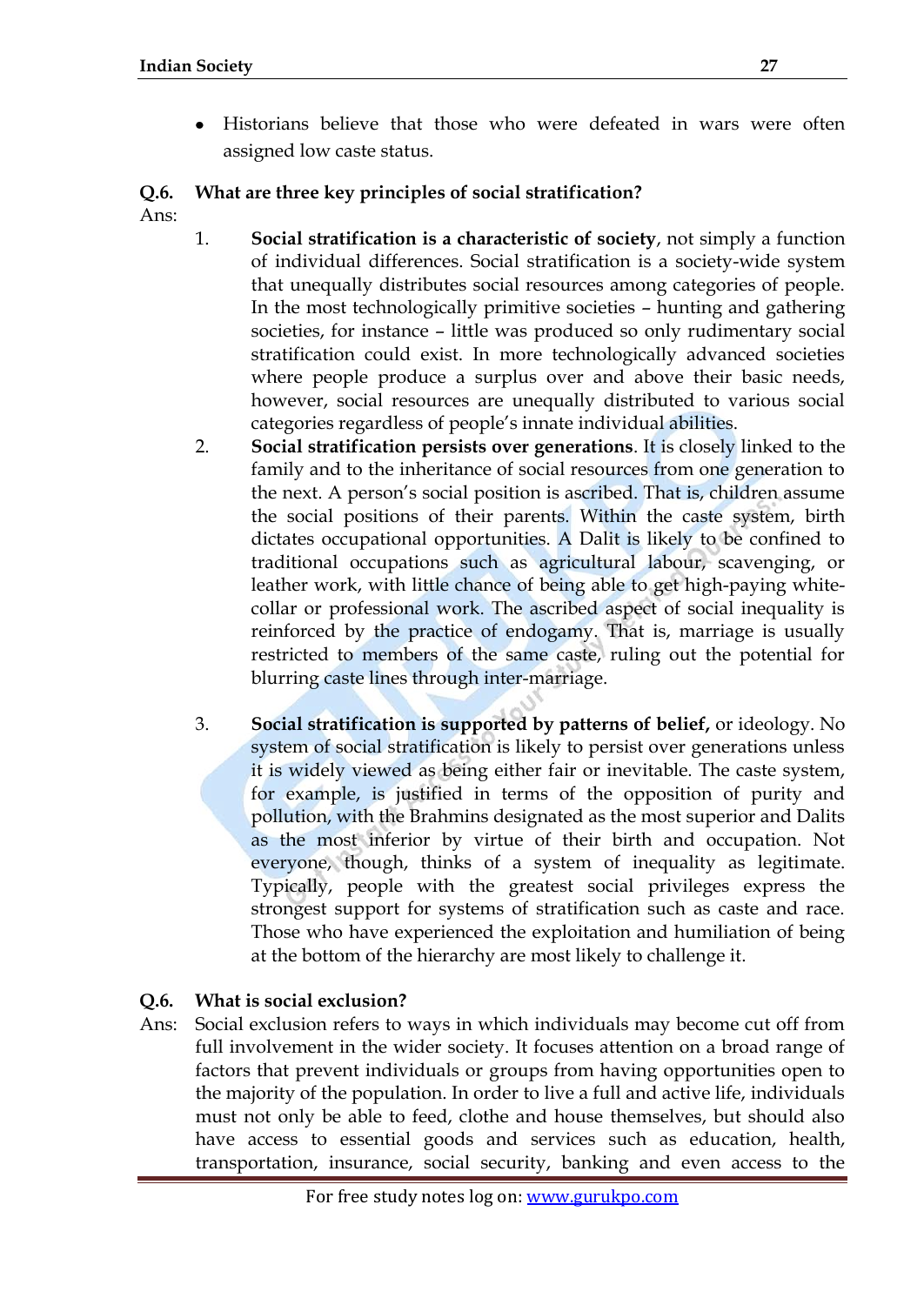police or judiciary. Social exclusion is not accidental but systematic – it is the result of structural features of society.

#### **Q.7. What is untouchability?**

Ans "Untouchability" is an extreme and particularly vicious aspect of the caste system that prescribes stringent social sanctions against members of castes located at the bottom of the purity-pollution scale. Strictly speaking, the "untouchable" castes are outside the caste hierarchy – they are considered to be so 'impure' that their mere touch severely pollutes members of all other castes, bringing terrible punishment for the former and forcing the latter to perform elaborate purification rituals. In fact, notions of "distance pollution" existed in many regions of India (particularly in the south) such that even the mere presence or the shadow of an "untouchable" person is considered polluting. Despite the limited literal meaning of the word, the institution of "untouchability" refers not just to the avoidance or prohibition of physical contact but to a much broader set of social sanctions.

#### **Q.8. What are the features of disability?**

- Ans: Some common features central to the public perception of "diability" all over the world
	- Disability is understood as a biological given.
	- Whenever a disabled person is confronted with problems, it is taken for granted that the problems originate from her/his impairment. The disabled person is seen as a victim.
	- Disability is supposed to be linked with the disabled individual"s self perception.
	- The very idea of disability suggests that they are in need of help.

#### **Q.9. What are the bases of stratification?**

- Ans: Bases for social stratification
	- Social class
	- Race and ethnicity
	- Sex and age
	- Space and place

#### **Q.10. Discuss about caste in india?**

**Ans**

- Basis is kinship
- Associated occupation
- Clearly separated, self-regulating groups
- No individual mobility in one lifetime
- No intercaste marriage
- Religious interpretation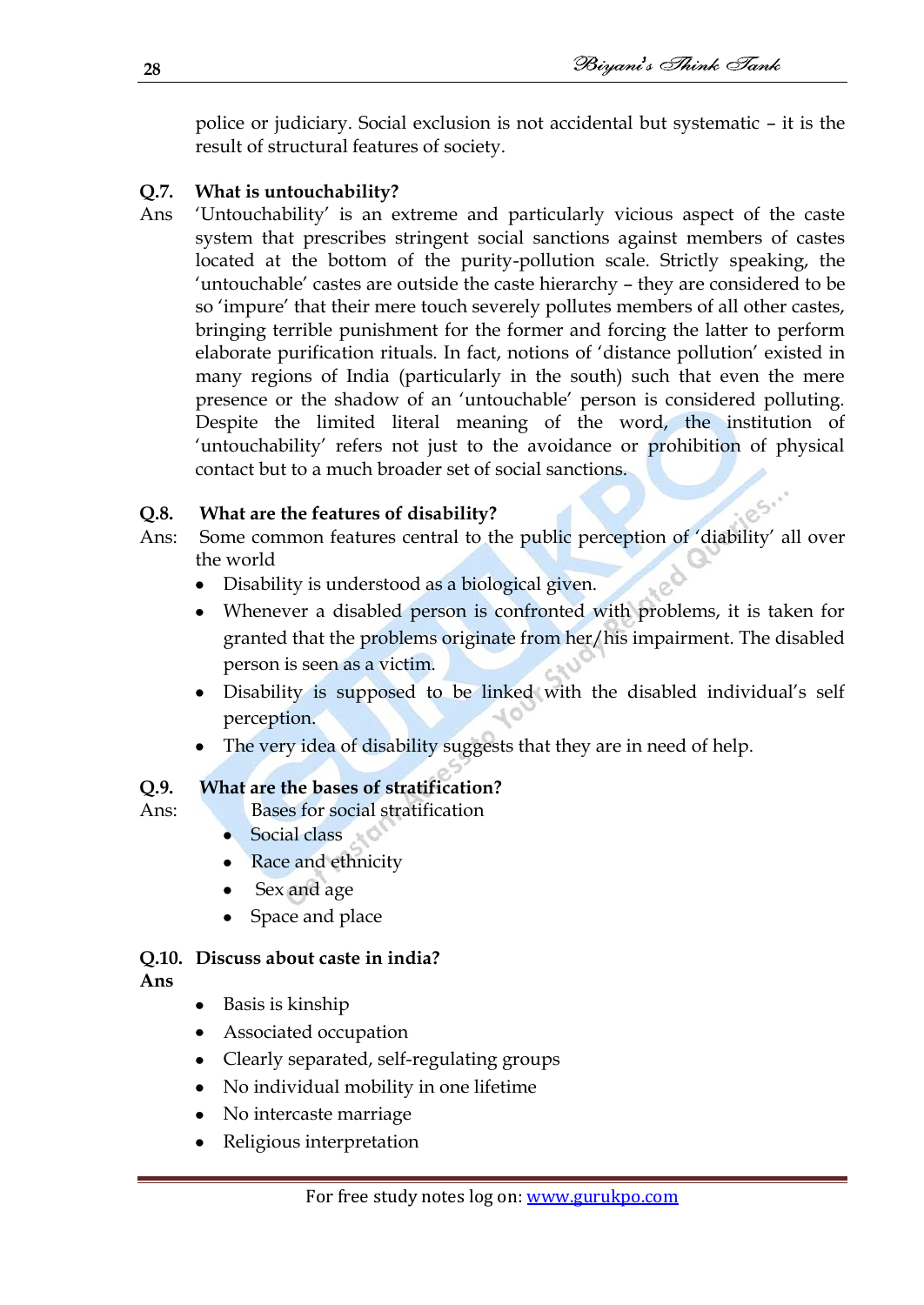ranked by purity.

#### **For example the caste system places the hierarchal arrangement in India:**

- Brahmin scholars and priests are placed at top.
- Then Kshatriya political leaders and warriors.
- Vaishaya merchants are placed at third cadre
- Shudras menial workers, artisans are at the bottom
	- o Untouchable

#### **Q.11. What are the principles of stratification?**

Ans:

- It is a characteristic of society, not simply a reflection of individual differences.
- It persists over generations.
- It is universal but variable.  $\bullet$
- It involves not just inequality but beliefs

#### **Q.12. In what sense has caste become relatively 'invisible' for the urban upper castes?**

- **Ans:** One of the most significant yet paradoxical changes in the caste system in the contemporary period is that it has tended to become "invisible" for the upper caste, urban middle and upper classes.
	- For these groups, who have benefited the most from the developmental policies of the post-colonial era, caste has appeared to decline in significance precisely because it has done its job so well.
	- Their caste status had been crucial in ensuring that these groups had the necessary economic and educational resources to take full advantage of the opportunities offered by rapid development.
	- In particular, the upper caste elite were able to benefit from subsidized public education, specially professional education in science, technology, medicine and management.
	- At the same time, they were also able to take advantage of the expansion of state sector jobs in the early decades after Independence. In this initial period, their lead over the rest of society (in terms of education) ensured that they did not face any serious competition.
	- As their privileged status got consolidated in the second and third generations, these groups began to believe that their advancement had little to do with caste. Certainly for the third generations from these groups their economic and educational capital alone is quite sufficient to ensure that they will continue to get the best in terms of life chances. For this group, it now seems that caste plays no part in their public lives, being limited to the personal sphere of religious practice or marriage and kinship. However, a further complication is introduced by the fact that this is a

105.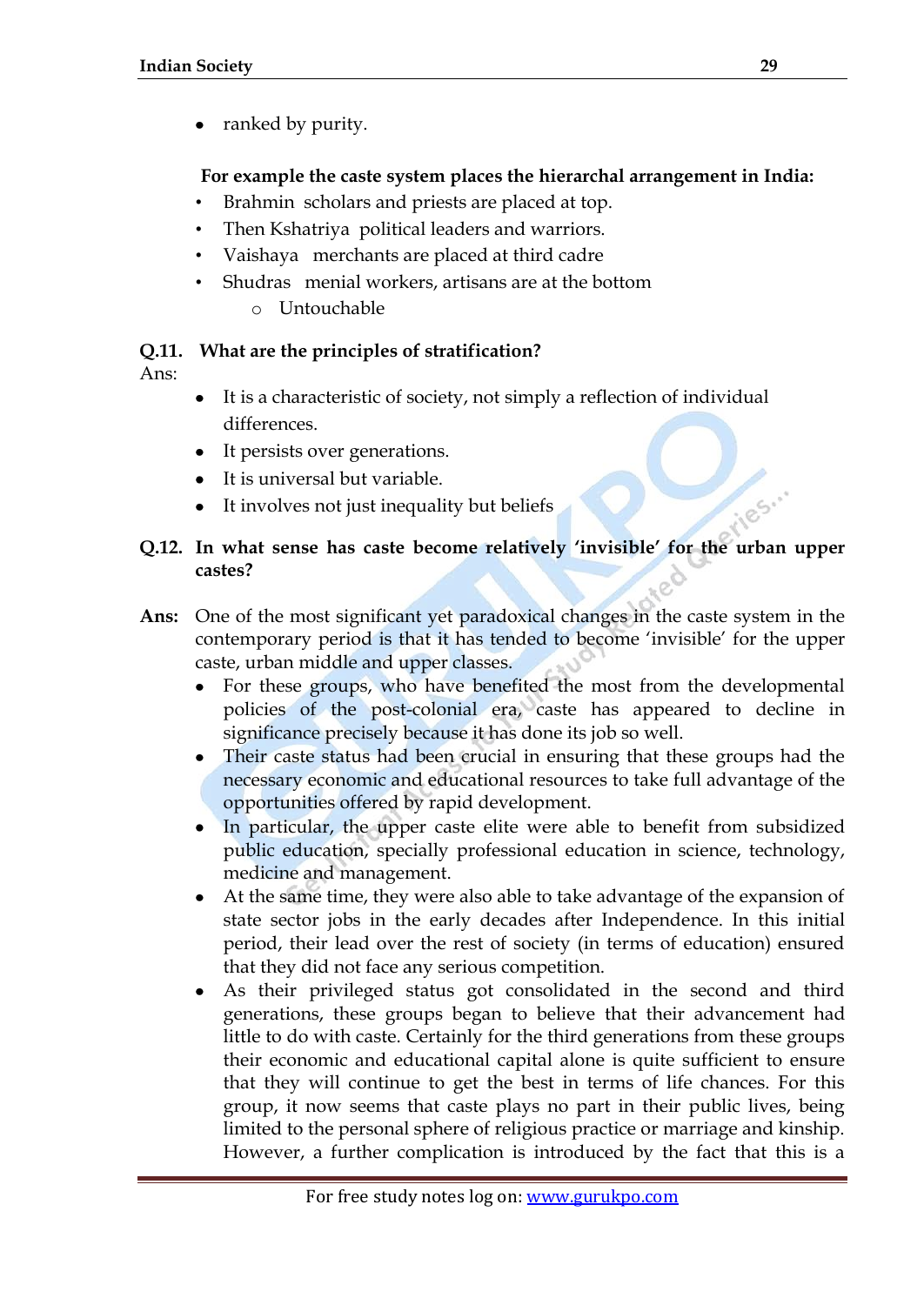differentiated group. Although the privileged as a group are overwhelmingly upper caste, not all upper caste people are privileged, some being poor.

#### **Q. 13. What were the changes brought to caste system after independence?**

**Ans:** Recruitment to industrial jobs, whether in the textile mills of Mumbai(then Bombay), the jute mills of Kolkata (then Calcutta), or else where, continued to be organised along caste and kinship-based lines. The middle men who recruited labour for factories tended to recruit them from their own caste and region so that particular departments or shop floors were often dominated by specific castes.Prejudice against the untouchables remained quite strong and was not absent from the city, though not as extreme as it could be in the village.

Endogamy, or the practice of marrying within the caste, remained largely unaffected by modernisation and change. Even today, most marriages take place within caste boundaries, although there are more intercaste marriages.While some boundaries may have become more flexible or porous, the borders between groups of castes of similar socio-economic status are still heavily patrolled. For example, inter-caste marriages within the upper castes (eg., brahmin, bania,rajput) may be more likely now than before; but marriages between an uppercaste and backward or scheduled caste person<br>remain rare even today.<br>All the scheduled caste person in the set of the scheduled caste person in the scheduled caste person in the scheduled caste pe remain rare even today.

#### **Q.14. What is the role of the ideas of separation and hierarchy in the caste system?**

Ans: Theoretically, the caste system can be understood as the combination of two sets of principles, one based on difference and separation and the other on wholism and hierarchy. Each caste is supposed to be different from -and is therefore strictly separated from – every other caste. Many of the scriptural rules of caste are thus designed to prevent the mixing of castes – rules ranging from marriage, food sharing and social interaction to occupation. On the other hand, these different and separated castes do not have an individual existence – they can only exist in relation to a larger whole, the totality of society consisting of all castes. Further, this societal whole or system is a hierarchical rather than egalitarian system. Each individual caste occupies not just a distinct place, but also an ordered rank – a particular position in a ladder-like arrangement going from highest to lowest.

The hierarchical ordering of castes is based on the distinction between "purity" and "pollution". This is a division between something believed to be closer to the sacred (thus connoting ritual purity), and something believed to be distant from or opposed to the sacred, therefore considered ritually polluting. Castes that are considered ritually pure have high status, while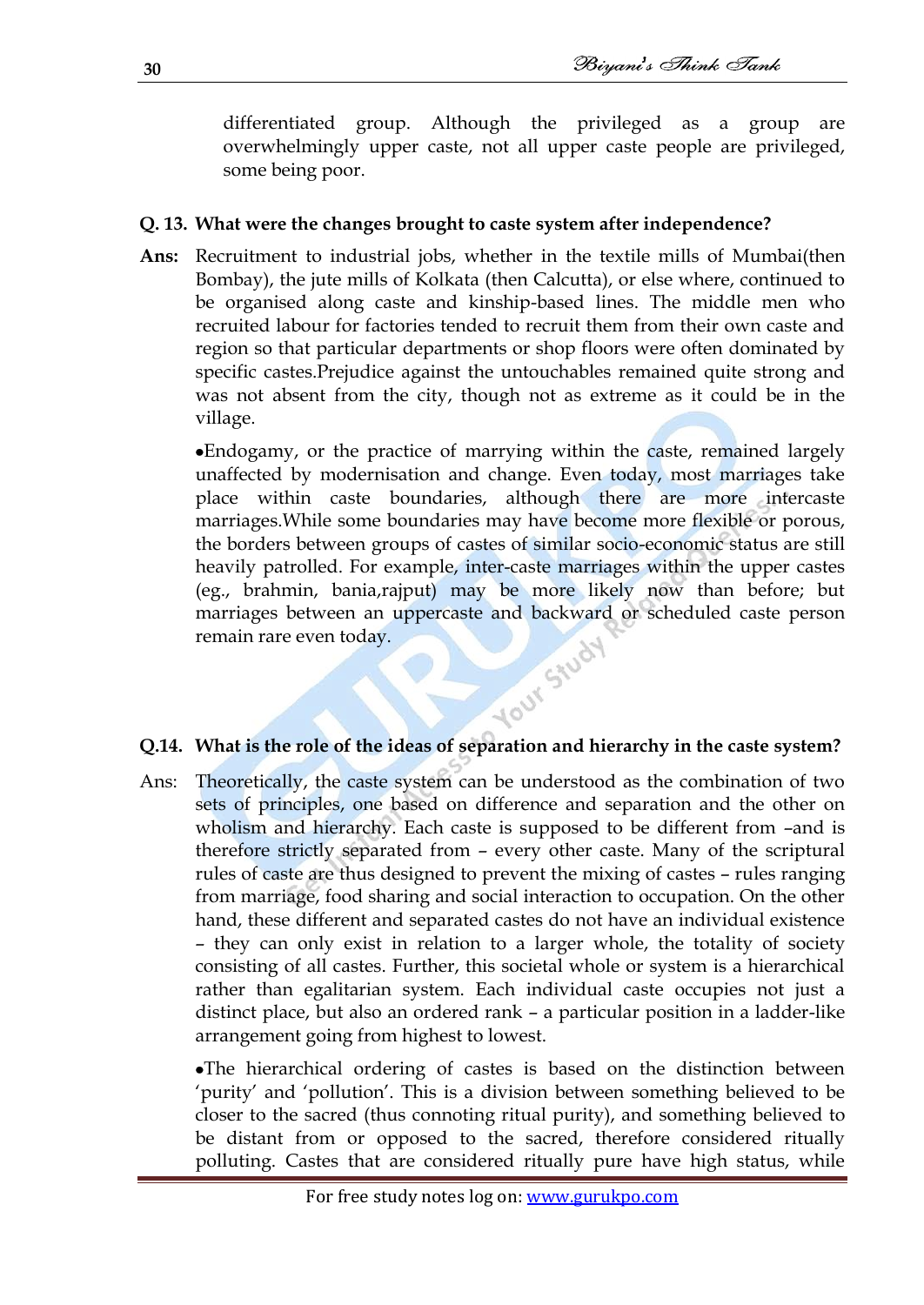those considered less pure or impure have low status. As in all societies, material power (i.e., economic or military power) is closely associated with social status, so that those in power tend to be of high status, and vice versa. Historians believe that those who were defeated in wars were often assigned low caste status.

#### **Q.16 Explain the meaning of 'social mobility'. Discuss briefly the main types of ascending and descending mobility**.

Ans Social mobility is an indication of social progress and social change. As a result of social mobility the society marches ahead and individuals make progress. When some change takes place in the social structure or the pattern of social relationship is changed, we call that the society is mobile or the process of social mobility has started. Leaving of one profession or religion or adopting the other is an example of social mobility. In our social life, social mobility is a normal feature. Shifting of people from rural areas to urban areas and giving up the traditional profession and taking up the new profession are the example of mobility. Various factors particularly industrialization and scientific and technological development are responsible for social mobility. When the individual members of the society leave their status, occupation and place of habitation in the society it is said that social mobility has taken place. Sorokin who can be called the most authoritative scholar of this process of social mobility, has defined in the following words:

"By social mobility I understand any transition of an individual or social objective or value, anything that has been created or modified by human activities from one social position to another"

**Essentials of social mobility-** From the definition given above, we find that Sorokin has used the term social mobility in a very comprehensive sense According to him social mobility involves and means any change that has taken place. Man is the creation of natural phenomenon. Any change that takes place in the field of natural phenomenon and also social phenomenon does not fall within the purview of social mobility but any change that takes place in the field of social phenomenon falls within the purview of social mobility. Use of cars by the people of middle class is an indicative of social mobility.

**A type of mobility- Sorokin has** visualized the following two types of social mobility:

(1) Horizontal social mobility,

(2) Vertical social mobility,

It would be useful if both these types of social mabilities are studied separately and a bit in detail:

(1) **Horizontal social mobility**- When the change or movement takes place in the same situation or in the area of same situation we have a horizontal social mobility. For example, if a person who has been working as a social worker in a factory becomes a foreman of the same factory it shall be termed as a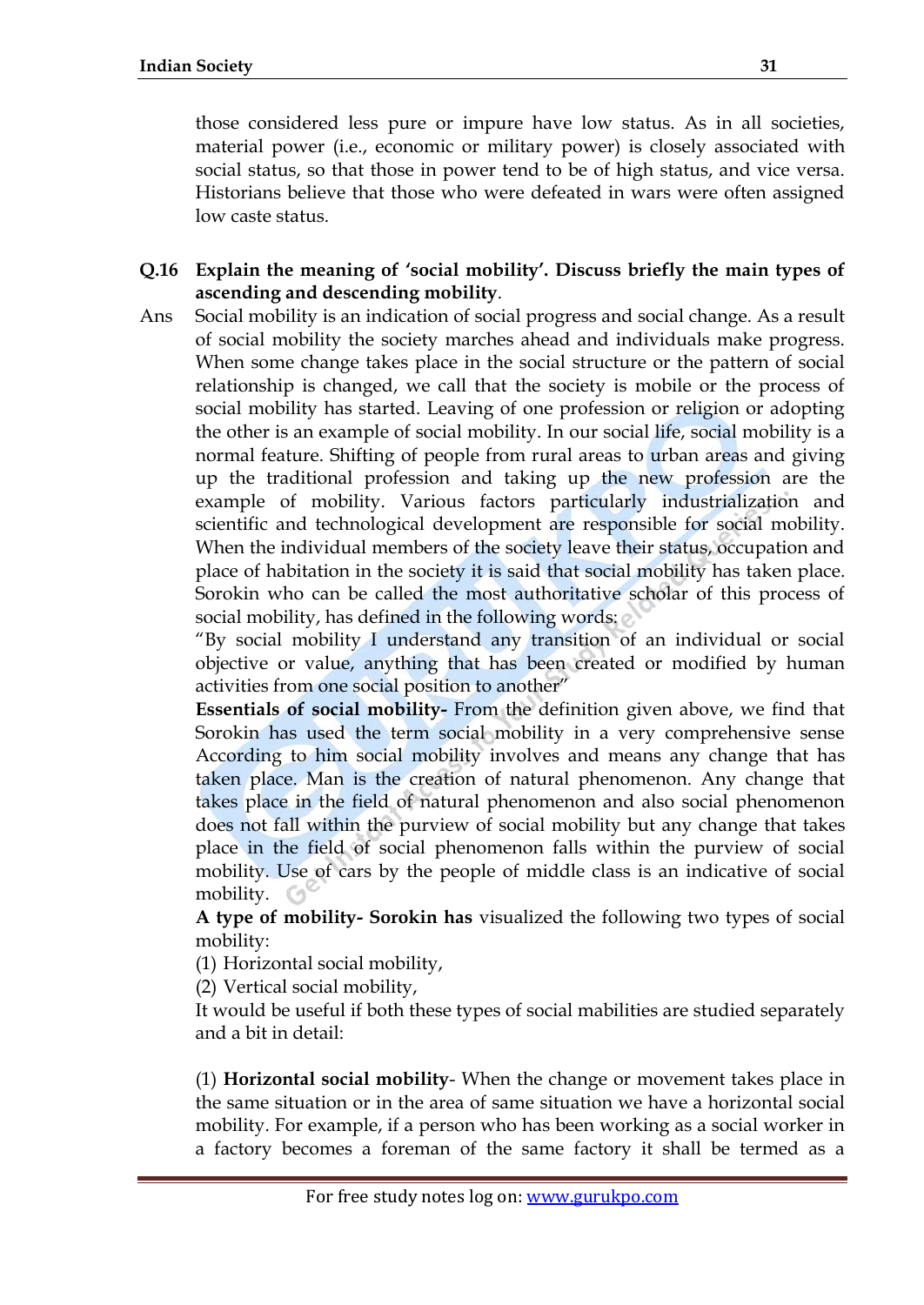horizontal social mobility. It only involves change from one place to another. Sorokin has himself defined it in the following words:

"By horizontal social mobility or shi9fting is meant the transition of an individual or social object from one social group to another situation on the same level."

The basic difference between the horizontal mobility and the vertical mobility is that in this case, the change does not take place in the vertical or upward direction or movement from one situation to another situation does not take place. It only means change from one situation to other situation in the same order.

(2) **Vertical social mobility**- When a person or social body changes from one social status to another this is known as vertical social mobility. If all of a sudden a person becomes rich due to the will of distant relations of his own, it shall be known as vertical social mobility. Sorokin has defined it as given below:

"By vertical social mobility we mean the relation involved in a transition of an individual or a social body from one social stratum to another".

**Kinds of social mobility**- According to the direction of the transition mobility may be of the following types:

(a) Ascending or social clinding type of vertical social mobility;

(b) Descending or social sinking type of social mobility.

In the former, a person goes up and in the latter the person goes down. If person becomes rich all of a sudden it is known as ascending social mobility and in case he becomes poor after having been rich for several generations or having been so for several years it is known as descending mobility or social sinking.

Generally the ascending and descending social mobility is seen in economic, political and occupational fields. A person who is working as a clerk may complete at the I.A.S. examination and become an officer and go up.

Types of ascending social mobility- According to Sorokin, the ascending social mobility may also be divided into the following two categories:

- (a) Infiltration of the persons of the lower status into an existing status group; and
- (b) Formation of a new group by persons of a particular status group.

In such a case, the group that is formed is generally of a higher status. In this respect, Sorokin has himself said that "the ascending current exists in two principal forms; as an infiltration of an individual of a lower stratum into a existing higher one and has a creation of a new group by such individuals and insertion of such a group into a higher stratum instead of side by side the existing group of this stratum."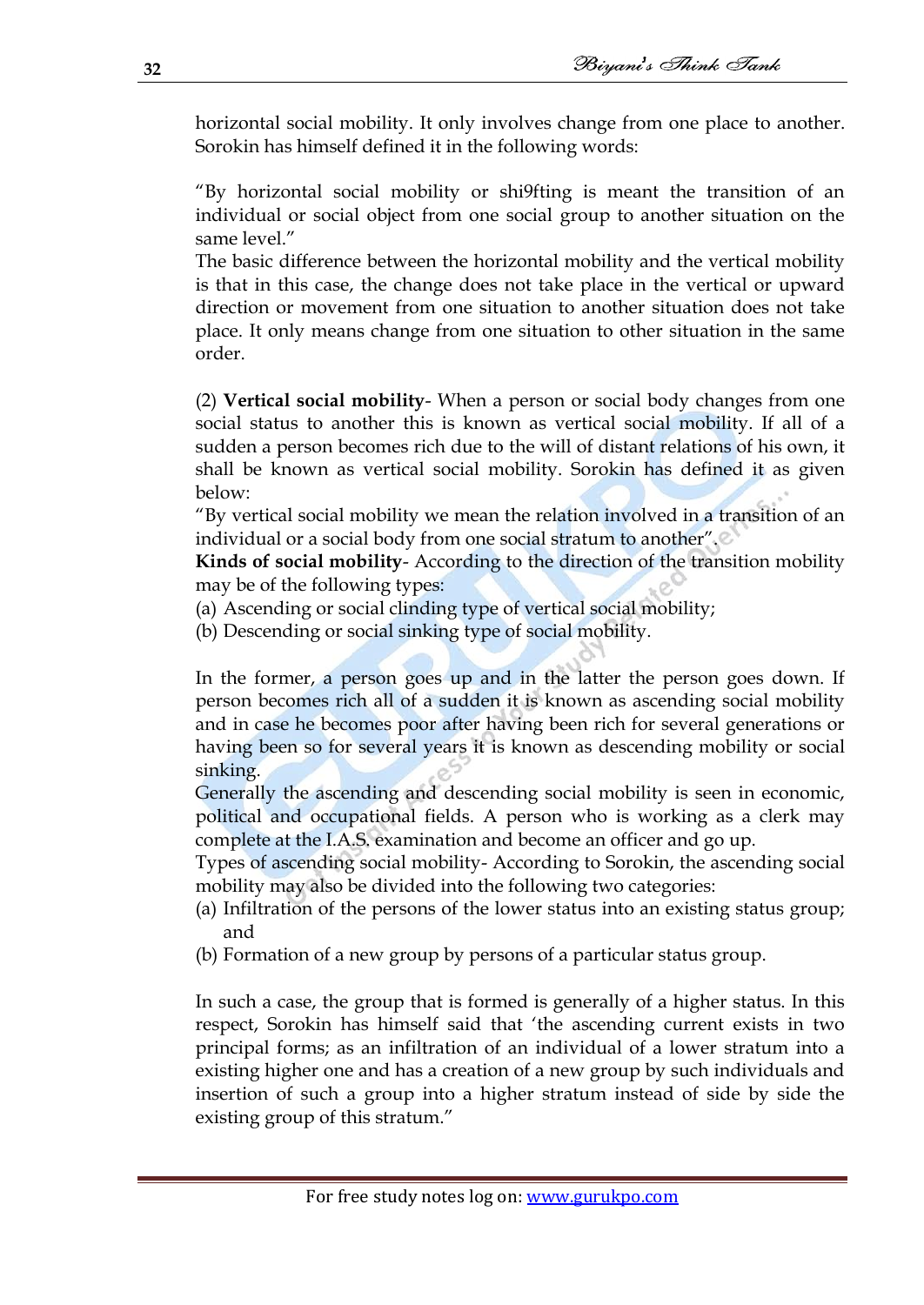**Types of descending social mobility**- Descending social mobility according to Sorokin, is also of two types;

- (a) When a group or few members of a group, fall down from the higher stratum to a lower one. In this situation the entire group does not fall down, only a few individual come down:
- (b) When the whole social group falls from higher stratum to a lower stratum, it is also possible that particular social unit which has a higher stratum may get disorganized or dismantled. Sorokin has described it in the following words:

"Correspondingly the descending current has also two particular forms; the first consists in a dropping of an individual from higher social position to existing lower one without the degradation or disintegration of higher group to which they belong. The second is manifested for a degradation of a social groups as a whole an abasement of this rank among other group in its disintegration as a social unit."

He has clarified it with the help of an example of falling of an individual from a ship into the water while the later type of social mobility; it is like entire ship sinking into the water. His own words in this respect are quoted below:

"The first case of sinking remains one of an individual falling from a ship, the second of the sinking of the ship itself with all on Board or of the ship as a wreck, breaking itself into pieces.

The cases of individuals falling from higher stratum to lower one are quite common but the example of entire class or group fall from higher status to lower is generally not seen. In this respect the typical example is of the caste system of India. It is said that in the beginning according to history the Brahmins were not higher in the status as compared to Kshhatriyas. But in the passage of time they so managed that they become higher in social position as compared to the Kshhatriyas. According to Indian caste system, the Brahmins are placed at highest but in the modern age of the economic oriented and social structure many of the Brahmins work under Vaishyas but are placed to be lower to them in caste. These are the examples of descending social mobility.

In India both the ascending and descending types of social mobility are seen in the members of different castes.

**Democracy and vertical social mobility**- Democracy or a democratic social structure as the only place where social mobility particularly vertical social mobility can take place, in such a set up the status of an individual is not determined on the basis of birth but on basis of achievements and failures. All the persons are given equal opportunities and avenues of progress are open to them. Now in India, since the promulgation of Indian constitution, vertical social mobility can be seen in almost all the castes particularly in so called lower caste of Harijans etc. Since India is the secular democratic country, all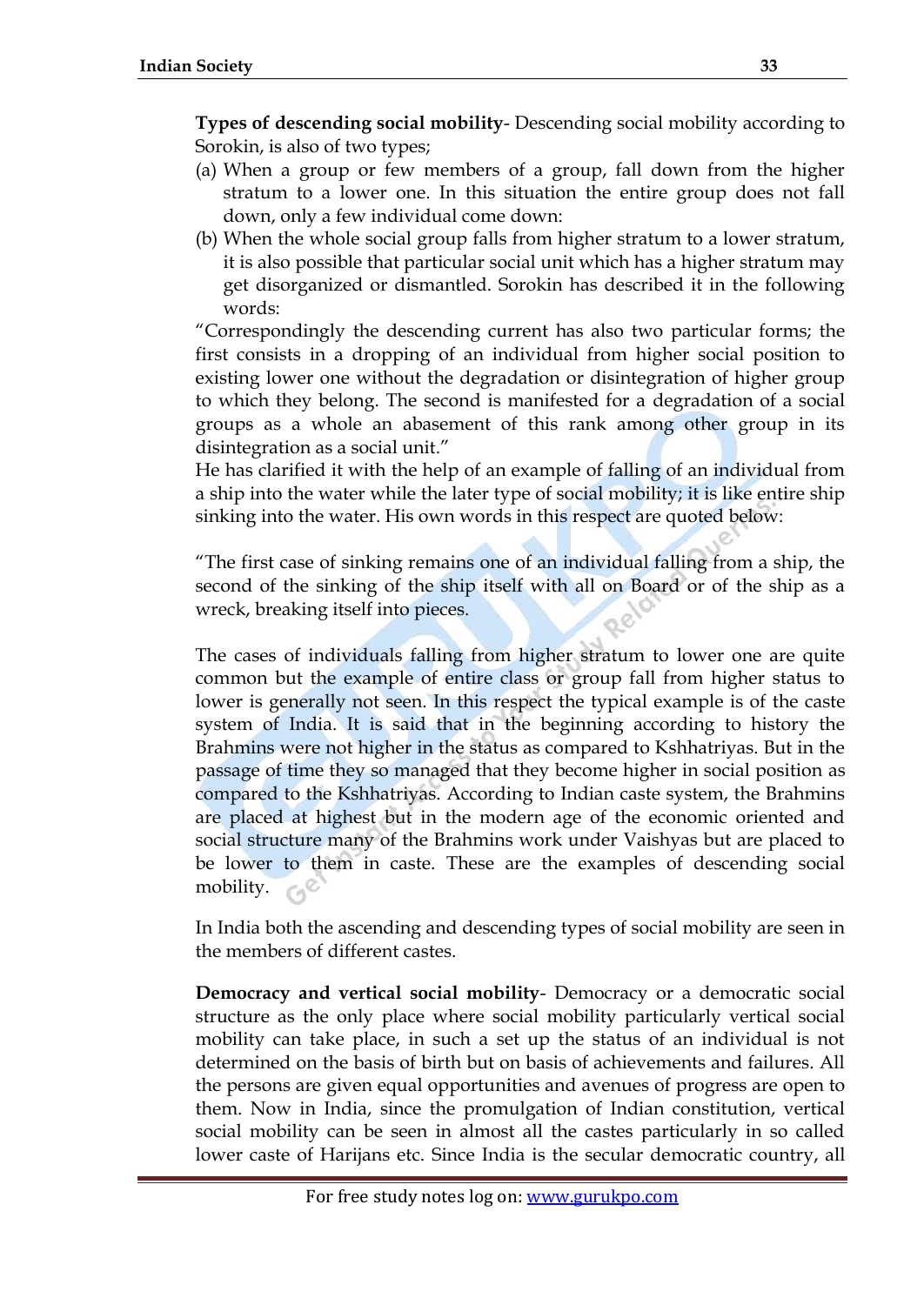the persons are given opportunities to work and achieve things provided with basis of ability for that. According to new standards, members of particular caste achieve certain things; they are promoted to higher caste. In democracy people have an opportunity for social mobility because of the equality of opportunities and individual freedom. This does not mean that only in democratic society the mobility is possible. Mobility can be achieved even in autocratic society or a rule by the dictator. According of Sorokin the study of history reveals it.

## **Multiple Choice Questions**

- **Q.1.** The jati is
	- a) An endogamous group
	- b) An exogamous group
	- c) Hypergamous group
	- d) Hypogamous group
- Q.2.A caste system is stabilized by
	- a) Divine will
	- b) Value supported by all caste
	- c) Agrarian classes

Solution of the absence of barriers to social mobility called<br>
a) Value supported by all caste<br>
c) Agrarian classes<br>
Q.3. a society characterized by the absence of barriers to social mobility called<br>
a) Open class<br>
c) Dyna

- a) Open class
- b) Closed class
- c) Dynamic class
- d) Ideal class
- Q.4. the bond between the blood relatives is called
	- a) Affinal kins
	- b) Consanguineal kins
	- c) Primary kins
	- d) Secondary kins
- Q.5. Which of the following is not characteristic of jati
	- a) Traditional occupation
	- b) Endogamy
	- c) Political autonomy
	- d) Economic self-sufficient

Q.6. The book 'Manu Smariti' is related with which religion :-

- e) Parsi
- f) Sikh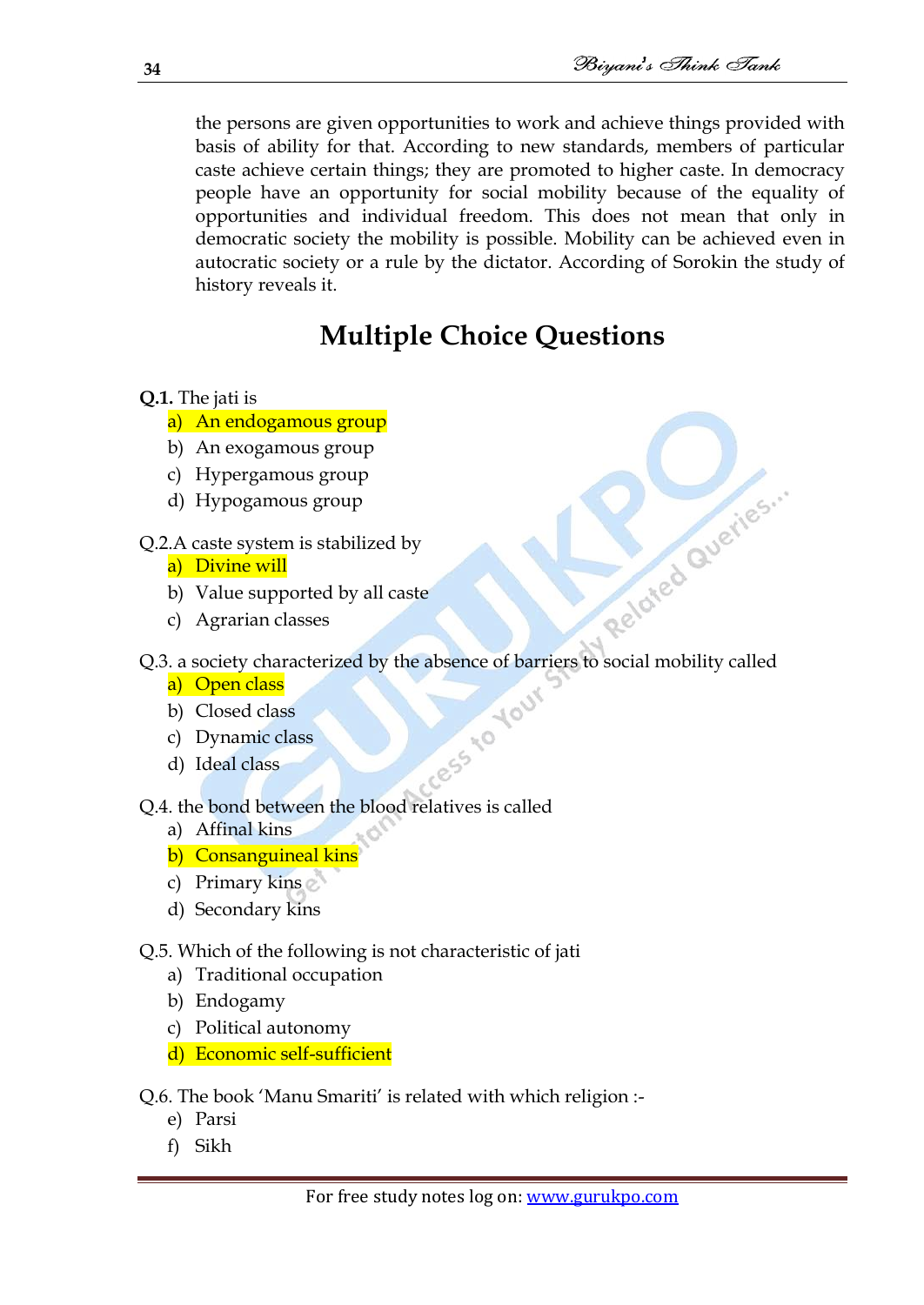- g) Islam
- h) Hindu

Q.7. The main characteristics of caste systems is :-

- (a) Segmental division of society
- (b) Hierarchy
- (c) Endogamy
- (d) All of the above

Q.8. vertical mobility involves

a) Change in role

b) Change in occupation

- 
- d) Change in social class position

#### Q.9. Indian caste system is an

- a) Ascribed status
- c) Change in group<br>
d) Change in social class position<br>
Q.9. Indian caste system is an<br>
a) Addiscuted status with horizontal mobility<br>
c) Addiscuted status with vertical mobility<br>
d) Achieved status<br>
d) Achieved status<br>
0 b) Achieved status with horizontal mobility
	- c) Ascribed status with vertical mobility
	- d) Achieved status

#### Q.10. By means of social contract man

- a) Lost his freedom
- b) Gained his freedom
- c) Became part of the whole
- d) State come into existence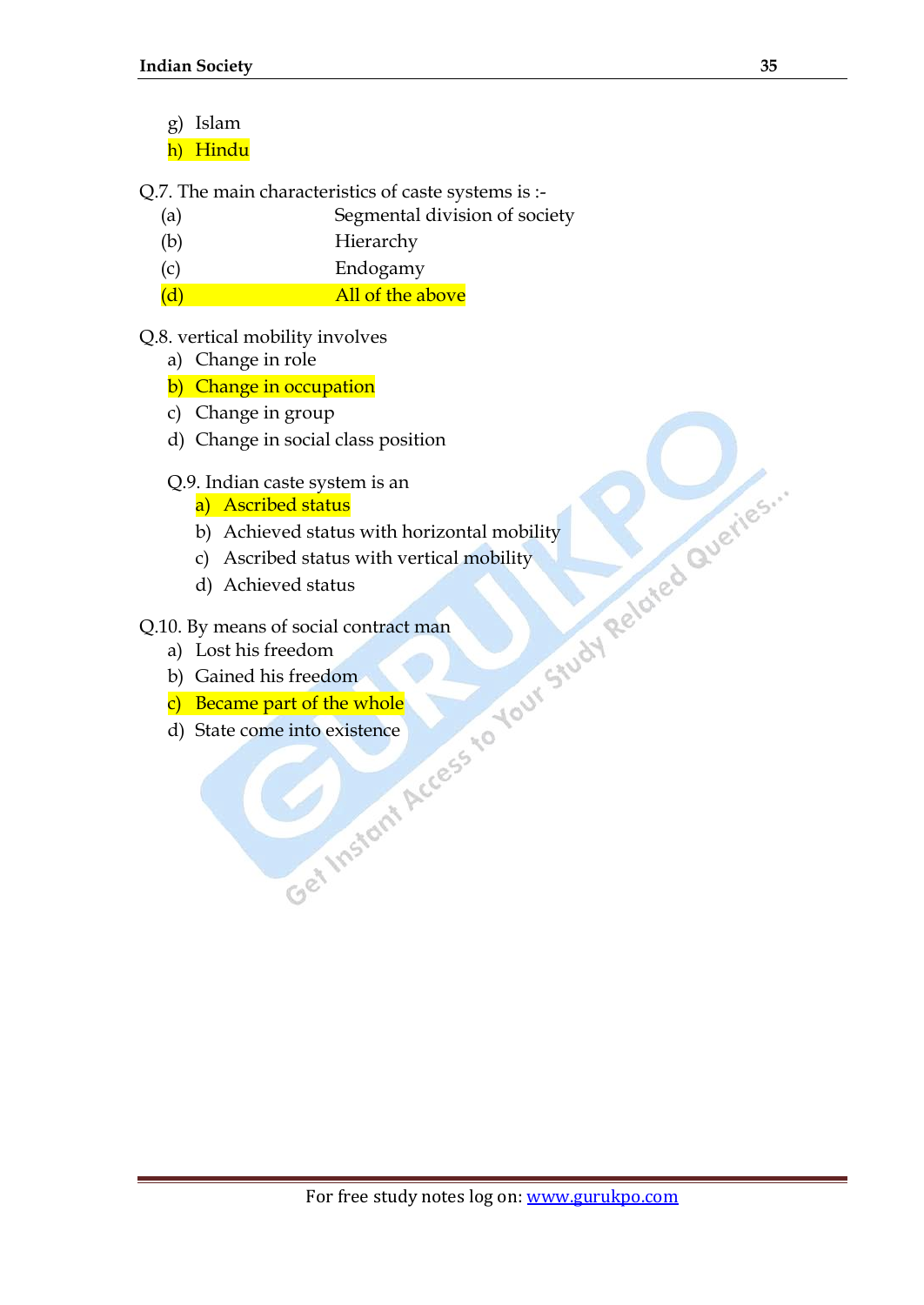## **Chapter 4 Marriage and Family : Continuty and change in its structure.**

#### **Q.1. What are the types of Hindu Marriage?**

Ans: There are eight types of Hindu Marriage- four approved and four unapproved.

- Approved:
	- o Brahma –This is gift of daughter only with a single robe, to a person expert in Vedas.
	- o Daiva- In this daughter is given to a person in live of Dakshina for working as priest in sacrifice performed by the father
	- o Arsha- In this type of marriage boy makes a present of a bull and a cow to girls father, which is accepted for religious purpose.
	- o Prajapatya- In this marriage the gift is made with condition that "you two partners for performing secular and religious duties."
- Unapproved
	- o Gandharva It is a union of a man and a woman by mutual consent
	- o Asura- In this cost for bride is given by bridegroom to the father of bride.
	- o Rakshsa- It is a marriage by force
	- o Paishacha-Marriage of a girl by a boy who committed the crime of ravishing her either when asleep or when in state of intoxication.

#### **Q.2. What is marriage? Define aims of marriage in Hindu society?**

Ans: Hindu society is very old and with the passage of time certain traditions have been built around all the social organizations including marriage. Marriage in Hindu society is considered to be physical, social and spiritual bond between the husband and the wife. Since the institution of marriage existed even during prehistoric society, therefore it is deep-rooted but occupies a pivotal position in the kinship organization.

**Concept of Hindu Marriage:** Concept of Hindu Marriage is widely different from the one which is followed in European countries. In India marriage is not considered to be a source of enjoyment or what is called sexual pleasure. Similarly, the aim of marriage does not end with the getting of the children. It is also not a bond friendship which can be broken at any time.

According to Manu, a man who does not marry, never receives worship after death. His happiness of the next world depends upon a continuous line of male descendants who make periodical offerings for the peace of his soul.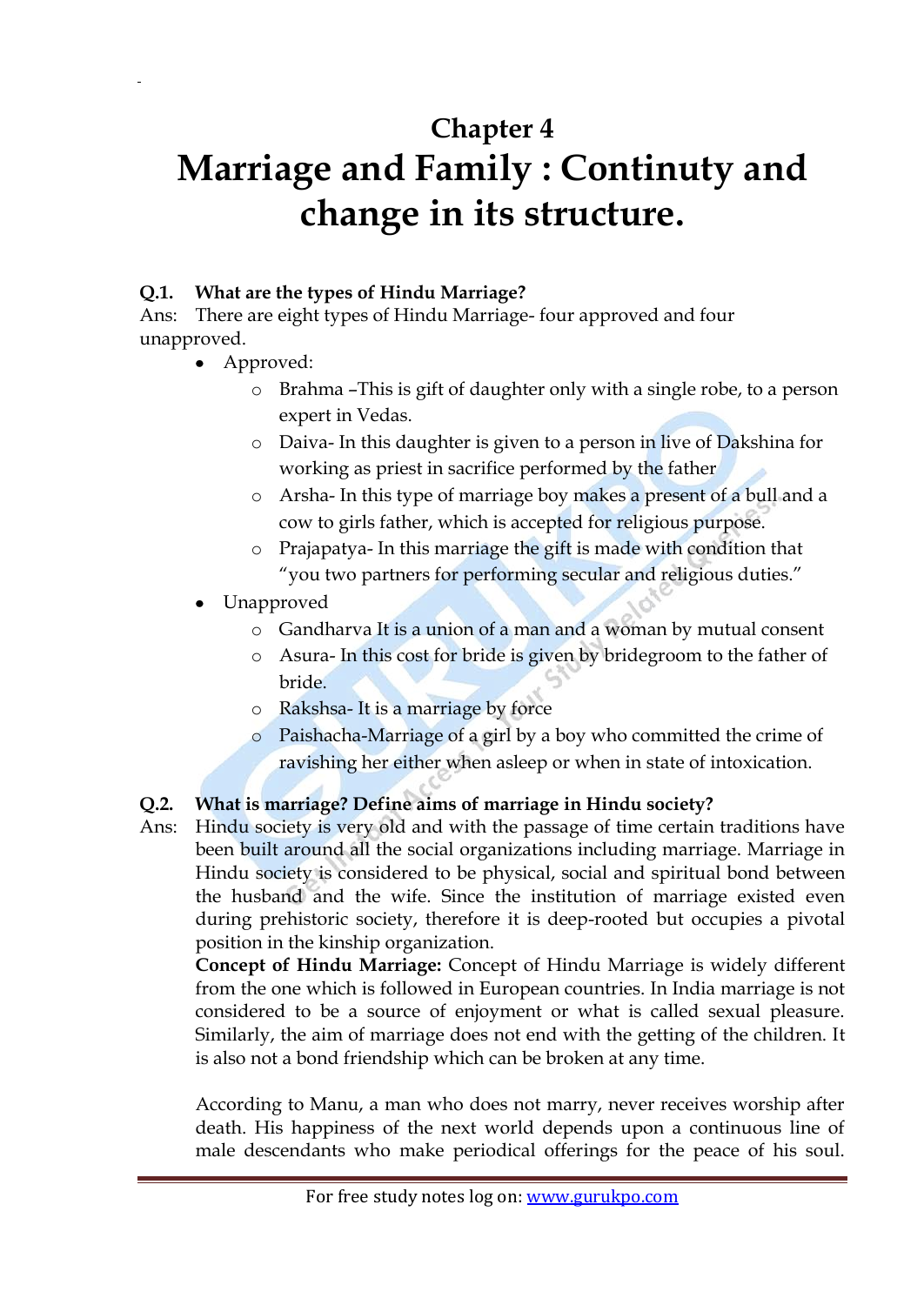Manu further observes, "To be mothers women created and to be fathers men. Therefore the Vedas ordain that dharma must be practiced by man together with his wife." Apart from this without marriage man cannot enter into the Grihasthashrama. Mahabharat has clearly indicated that an unmarried girl cannot enter heaven despite of all religious practices. Similarly a man shall remain in various painful stages unless death ceremonies are not properly observed by his descendants.

Thus in brief, Hindu marriage is a sacrament. It is a socially approved union of man and woman aiming at procreation, pleasure and observance of certain social obligations. According to Hindu scriptures, a man by entering Grihasthashramas, though marriage can attain the fullest development of life viz. Dharma (religious upliftment), Artha (wealth), Karma (sexual pleasure), and moksha (final liberation from earthly bondages). Thus in Hindu marriage, sex is secondary and dharma is primary. In fact, in Hindu philosophy, we find recognition of the spiritual ideal of marriage. Hence, the Hindus regard the marriage relation as an indissoluble. 1185.1

#### **Q.3. Can we say that Hindu Marriage as a sacrament? Comment?**

Ans: The aim of Hindu marriage are said to be dharma, praja (progeny) and rati (pleasure). Sex is given third place in regard to the functions of marriage. Dharma is the first and highest aim of marriage. Dharma is the first and highest aim of marriage. Procreation is given the second place. Marriage also aims at begetting a son to save the father from going to hell. On marriage the sacred fire is enkindled to offer Panchamahayagyas. A man with his wife is supposed to offer puja through out his life. Thus, marriage is primarily for the fulfillment of duties, his dharma.

Kapadia points out performance of homa, of offering in the sacred fire, panigrahana, or taking the hand of the bride and saptapadi, the bride and the bridegroom going to seven steps together are important rites for completion of a marriage. All these rites are performed with the vedic mantras in the presence of the sacred fire. Thus, Hindu marriage is a sacrament because it is said to be complete only on the performance of the sacred rites and the sacred formulae. Hindu marriage is a sacrament in another sense because marriage is considered essential for woman and she is required to perform rites with her husband throughout her life. Hindu marriage is sacred because it is irrevocable, the husband-wife try to adjust their tastes and temper, ideals and interests by making sacrifice for each other. Hindu marriage is not an ordinary event, it is an institution of life-long compromise and adjustment.

Marriage is a social duty toward the family and the community, and as such there is little individual interest. Husband-wife are not individual persons but they are part of extended family and caste. However, the husband and wife have never been equal in regard to their obligations and privileges. The wife is required is follow the ideal of pativratya, devoted to her husband alone. The institution of sati has received encouragement, and widow-remarriage gets discouraged. Today the situation has undergone sea-change. The Hindu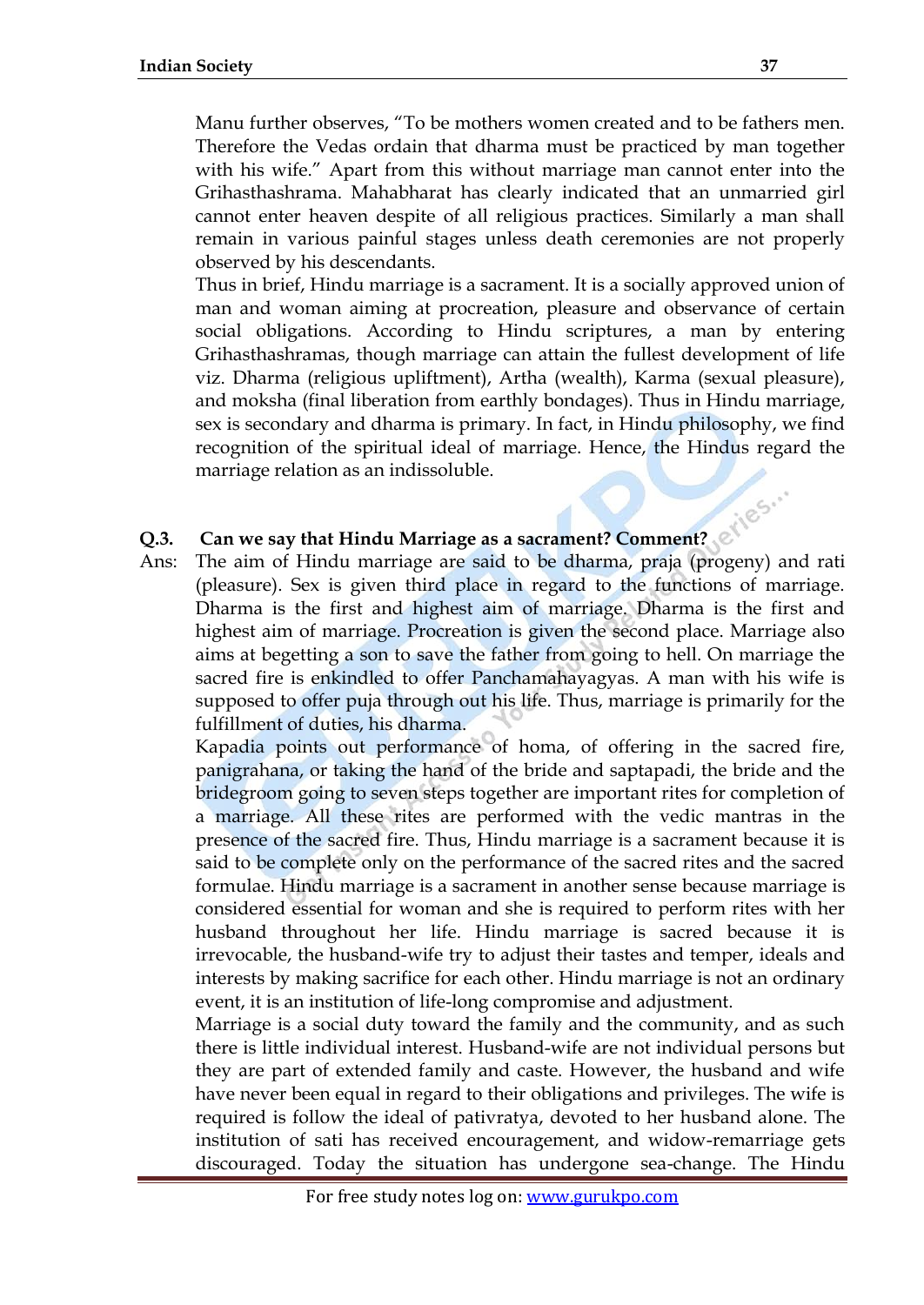Marriage Act of 1955, sociocultural awakening, education and urban employment etc. have weakened the sacred ethos of Hindu marriage. Divorice is becoming quite acceptable. The incidence of widow-marriage has also increased. Women are claiming status equal to men. Despite these changes, religiosity remains attached to marriage to a large extent.

#### **Q.3. How the marriage among Muslims is performed?**

- Ans: It is said that marriage among Muslims is more of a contract rather than a sacrament like Hindus. There are two types of marriage among Muslims :
	- 1. Beena
	- 2. Muta

Under the beena marriage, the beena marriage, the woman comes to live with her husband and the children belong to her husband"s clan. Divorce becomes the sole privilege of the husband in Islam, woman can seek separation "Khula" from her husband

Muta is a union brought about by the mutual consent of the parties concerned. The contract is stipulated for a specific period, and woman has no right to divorce her husband during the period of the contract. The beena marriage is certainly a preferred one there are no elaborate rituals attached to Muslim marriage as we find in the case of Hindu marriage.

Islam disapproves of muta considering it an anachronism as it amounted to greater freedom for a woman in her sex life. Muta also contributed to instability of marriage. Kapadia writes: "It was a contract which took place in the presense of a wali, often with his consent and attested by two witnesses. Muta marriage, being a personal contract, required neither a wali nor a witness. Islam gives the right of divorce only to the male, and this is taken as a part of the Muslim Personal Law. Marriage among Muslims is contracted by paying Mahr, bride price. It is paid to the wife.

## **Multiple Choice Question**

Q.1.The basic grouping of the mates and their children is called\_

- a) Nuclear family
- b) Joint family
- c) Extended family
- d) Stem family

#### Q.2. divorce rates are likely to be high in

- a) An extended family
- b) Consangineal family
- c) Conjugal family
- d) Joint family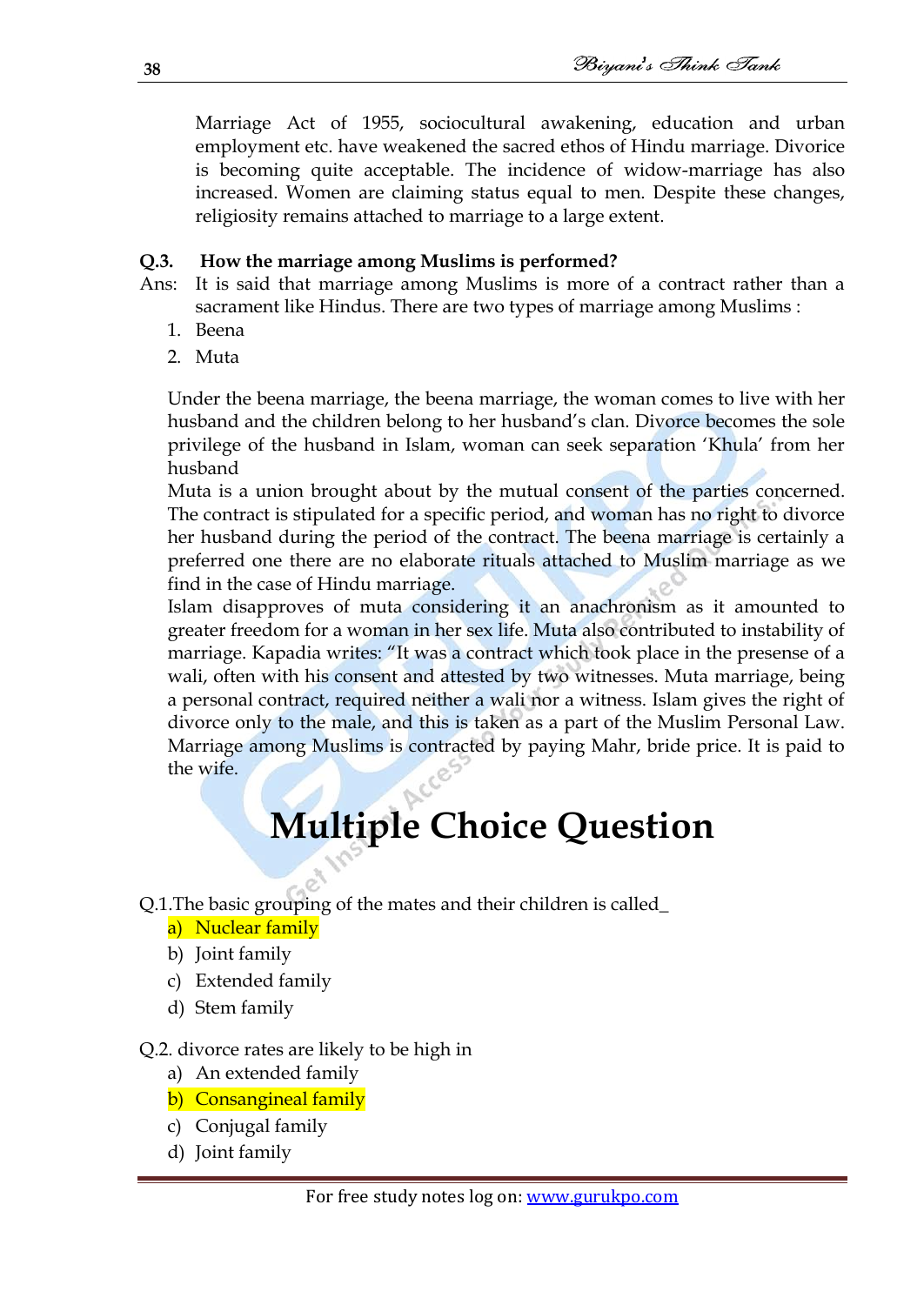#### Q.3. the final stage of Bhramha marriage is

- a) Vivahham
- b) Stapadi
- c) Panigrahana
- d) None

Q.4. cross-cousin marriage is prevelant among

- a) Gond
- b) Goras
- c) Bhil
- d) Santhals

- a) One man with one woman
- b) One man with many woman
- c) One woman with many husbands
- d) Marriage termed as inbreeding

#### Q.6. Hypergamy symbolizes

- a) Marriage amongst the equals
- b) Marriage amongst the superiors
- c) Marriage amongst the inferiors
- d) Marriage in other villages

#### Q.7. vihaha is related to

- a) Spatapadi
- b) Carrying away
- c) Kanyadan
- d) Panigrahan

Q.5. polygyny symbolizes the marriage of<br>
a) One man with one woman<br>
c) One woman with many woman<br>
c) One woman with many husbands<br>
d) Marriage termed as inbreeding<br>
Q.6. Hypergamy symbolizes<br>
a) Marriage amongst the equa Q.8. A type of marriage in which male can have sexual relationship with any female member without social restriction is called

- a) Indogamy
- b) Promiscuity
- c) Group marriage
- d) anuloma

Q.9. the custom of arranged marriage in India contributes to the continuance of

- a) caste endgamy
- b) the exaggerated emphasis on the families rather than the individuals
- c) dowry system
- d) all of the above

Q.10. Polygamy ws made punishable under low in the year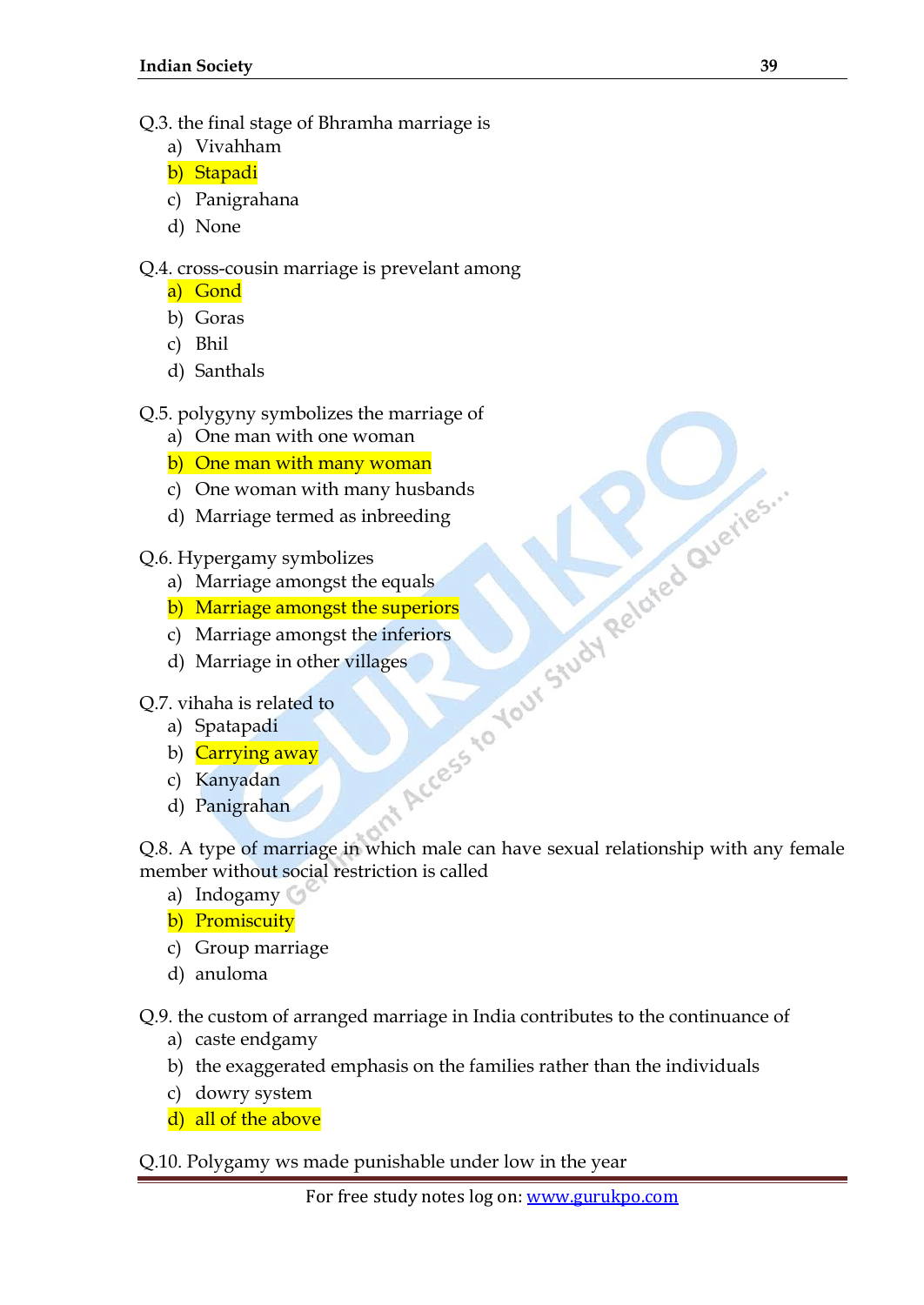- a) 1923
- b) 1924
- c) 1925
- d) 1929

Q.11. The family of orientation denotes a family

- a) In which a person is born and is socialized
- b) In which a woman is married
- c) In oriental countries
- d) Which conducts an orientation course

Get Instant Access to Your Study Related Queries.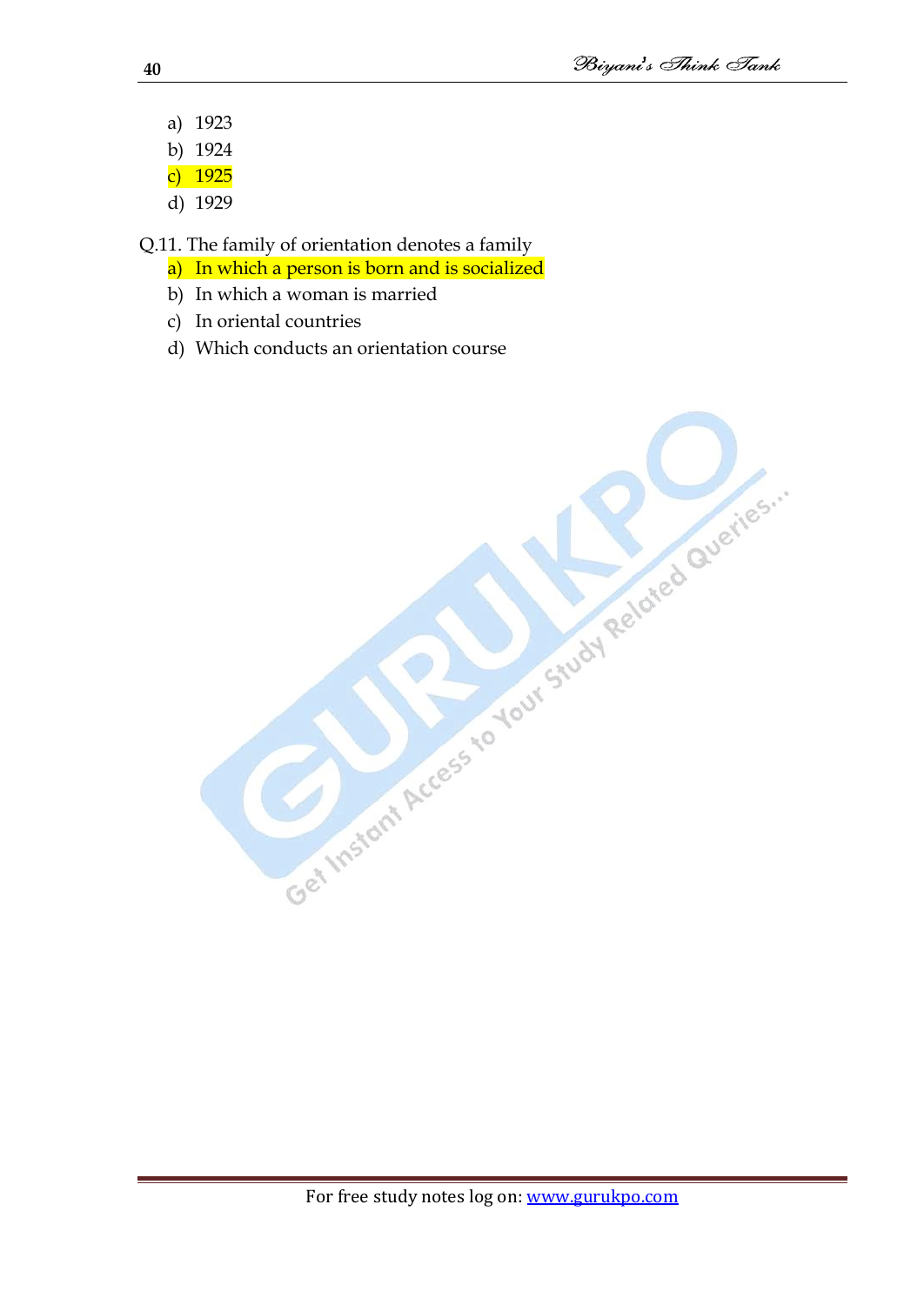## **Chapter: 5**

**Indian Society 41**

## **Social Change**

- **Q.1 What do you understand by social change & Explain any three factor responsible for social change?**
- **Ans.** Social change may be defined as the process in which is discernible significant alteration in the structure and functioning of a particular social system. **According to Jones:-**

Social change is a term used to describe variations in, or modifications of any aspect of social process, social pattern, social interaction or social organization.

#### **Characteristics of Social Change:-**

- a) Social Change is a universal phenomenon.
- b) Social change is community change.
- c) Speed of social change is not uniform.
- d) Nature and speed of social change is not constant.
- e) Social change occurs as an essential law.
- f) Definite Prediction of social change is not possible.
- g) Social change results from interaction of a number of factors.

#### **Factors of social change:-**

**The Physical Factors –** The changes in the physical environment brings about important changes in society. The flood in India may hasten the birth of model villages in place of those which have been mashed off or they may lead to the construction of dams in order to prevent future floods. In most cases in which geographical change is alleged to produce social change, it will be found that the alleged geographical setting is in part-manmade and therefore, itself socially determined.

 $\circ$ 

**Technological Factors** – Technology affects society greatly in that a variation in technology causes a variation in some institution or custom. The introduction of machine technology as a result of the discovery of the new sources of energy has had such far-reaching consequences that it is often described as a 'revolution'. Invention and discovery are significant characteristics of our age. The present age is often called the 'age of power' the 'scientific age'. Mechanization has changed not only the economic structure of society but had also led to a steady devaluation of old forms of social organization and old ideologies.

**The Economic Factors** – The economic life in the fundamentals condition since the existence of men depends upon his ability to sustain himself. The change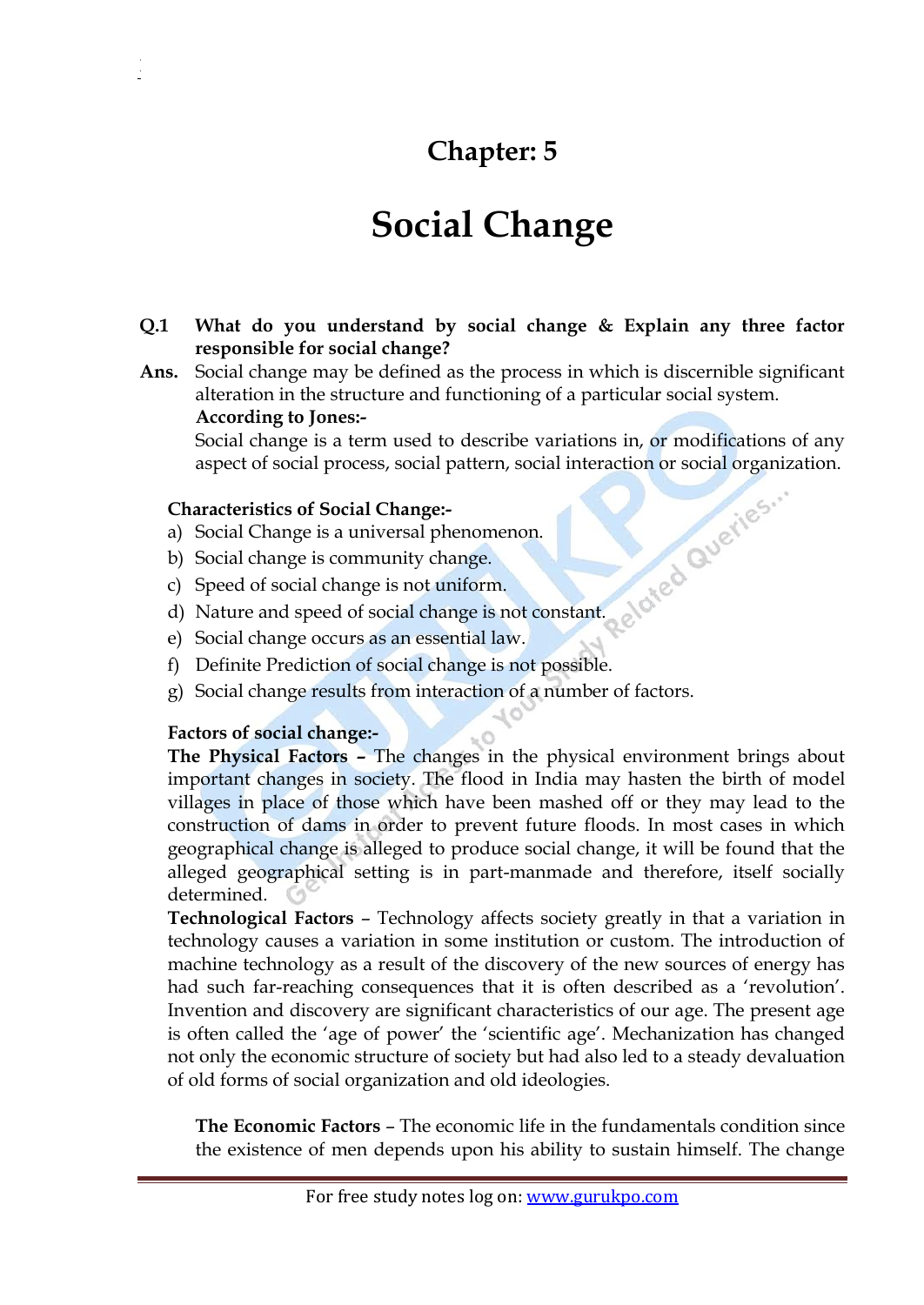of these norms introduces further changes through out the fabrics of the society. Using Hegal's model of thesis, anti thesis and synthesis, he analyzes the stage of feudalism, capitalism and socialism. He envisages that finally a classless society emerges in which no one owns anything and everyone owns everything. In other words, then is to the abolition of the institution of property.

**The Cultural Factors** – The thesis is that the various parts of modern culture are not changing at the same rate; some parts are changing much more rapidly than others; and that since there is a correlation of interdependence of parts, a rapid change in one part of our culture requires re-adjustment through other changes in the various correlated parts of culture-where one part of culture changes first through some discovery or invention, and occasions changes in one part of culture depends upon it, there frequently is a delay in the changes occasioned in the dependent part of the culture.

**Legal Factors** – Ancient and in medieval time the state never issued any edicts or statutes. The king had no power to promulgate a law. The duty of the king was to administer justice according to Dharamsastras. The problem arises as to the agency which brought about changes in law according to changes in social norms. The advent of the British, the Hindu law became stagnant because the British courts looked upon the Dharamsastras as a final authority. Still enlightened leaders like Raja Ram Mohan Roy wanted the British Government to intervene and bring about changes in law to sent the new social values and social outlook.

#### **Q. 2 Define Modernization. How it is different from tradition?**

**Ans.** According to Y. Singh Modernization in the cultural traditions of India might not be identical to or just a replica of modernization in other parts of world. At the some time this historicity of development should not imply a regulation of the evolutionary view point, which primarily lies in the existence of "recurrent casual relationships in independent cultural traditions".

The specific form that modernization might take in different cultural traditions may have distinctive features which can be seen from the little and great tradition of the Indian culture.

Modernization symbolizes a rational attitude toward issues and their evaluation from a universalistic and not particularistic view point; when it involves in emotional response to problems, orientation is empathic and not constrictive; modernization is rooted in the scientific knowledge, technological skill and technological recourses in a particular society.

Modernization is the commitment to scientific world-view, the internalization of humanistic and philosophical view point of science on contemporary problems and not merely the volume of technological advancement it is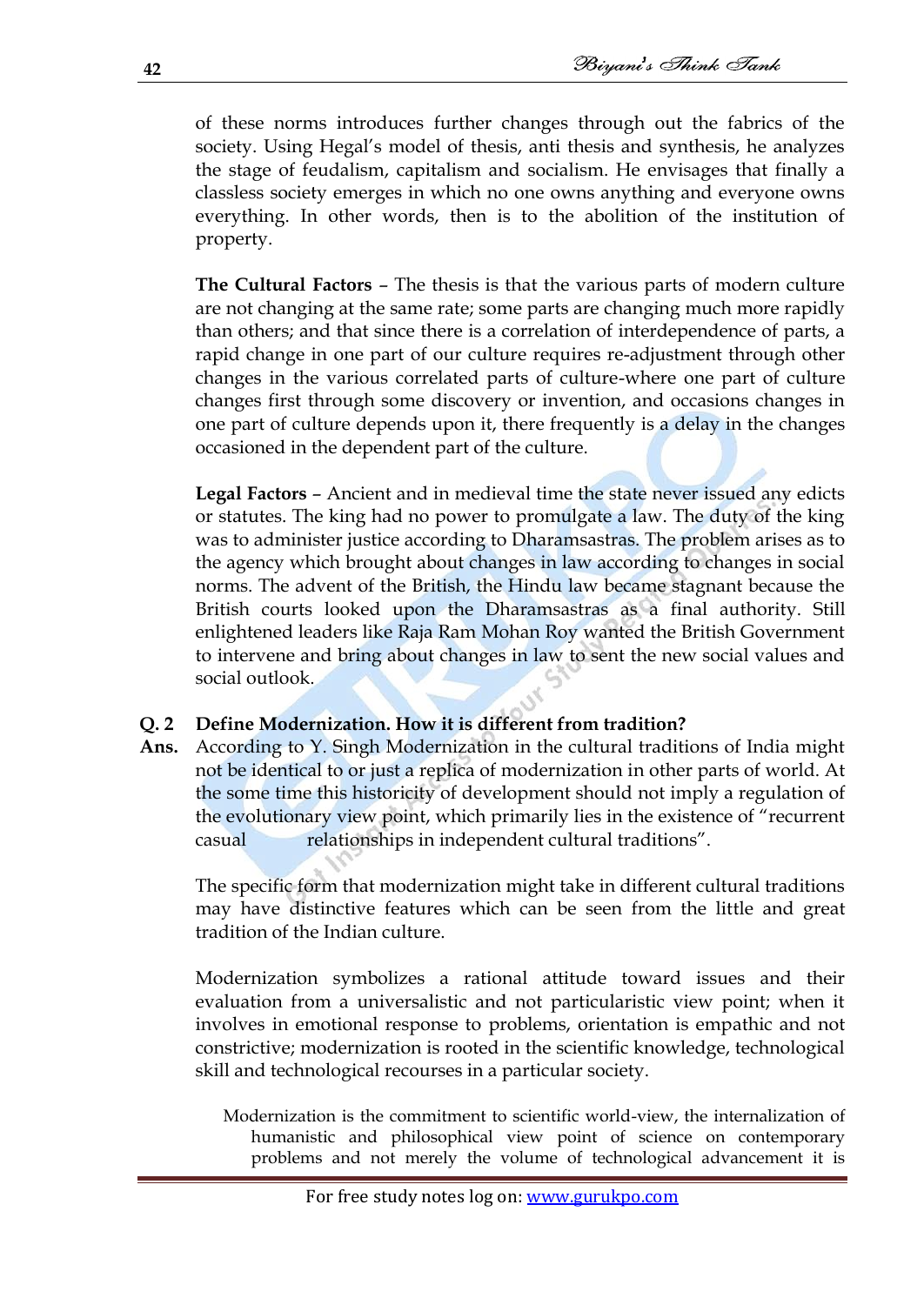possible that a society as also a person might command a maximum of scientific as also a person might command & maximum of emotional requisite. Modernization in its essential attributes or in ideal typical forms is a universalcultural phenomenon. Like science, modernity is not an exclusive possession of any one ethnic or cultural group, but belongs to the humanity as a whole on the contrary the existential adaptation  $\⊂>$  to modernization in every society, take a historical and distinctive form.

Tradition, we mean value-themes encompassing the entire social system of India society prior to the beginning of modernization was organized on the principle of hierarchy, holism, continuity and transcendence.

Hierarchy was engrained not only in the system caste and sub-caste stratification but also in the Hindu concept of human nature, occupational life cycles (ashrams, and moral duties (dharma)). Holism implied a relationship between individual and group in which the former was encompassed by the latter in respect of duties and rights. This group of individual by collectively persisted all along the line of traditional social structure e.g. family, village community, caste and political territory or nation. Communalism in traditional social system was reinforced through the value system of continuity which Hinduism was symbolized by principles of karma, trans-migration of soul and cyclical view of change. The principle of transcendence also posited that legitimation of traditional values could never challenged on grounds of rationality derived from the non-sacred or profane scales of evaluation. It formed a super concept contributing to integration as well as rationalization of the other value-thesis of traditions.

The organization of tradition based on this value-component could be called typical only in the Indian Society. This temporal depth of civilization in traditional Indian society has relevance not only for analyzing the direction the process of modernization might eventually take through major transformation in the social structure and culture, but it is also important for understanding causality and sequence of events through which modernization has made its impacts on the traditional Indian Society. It might reveal also the manner in which initial structural and cultural conditions of modernization of India might contribute to such institutional adaptation which might be universalistic.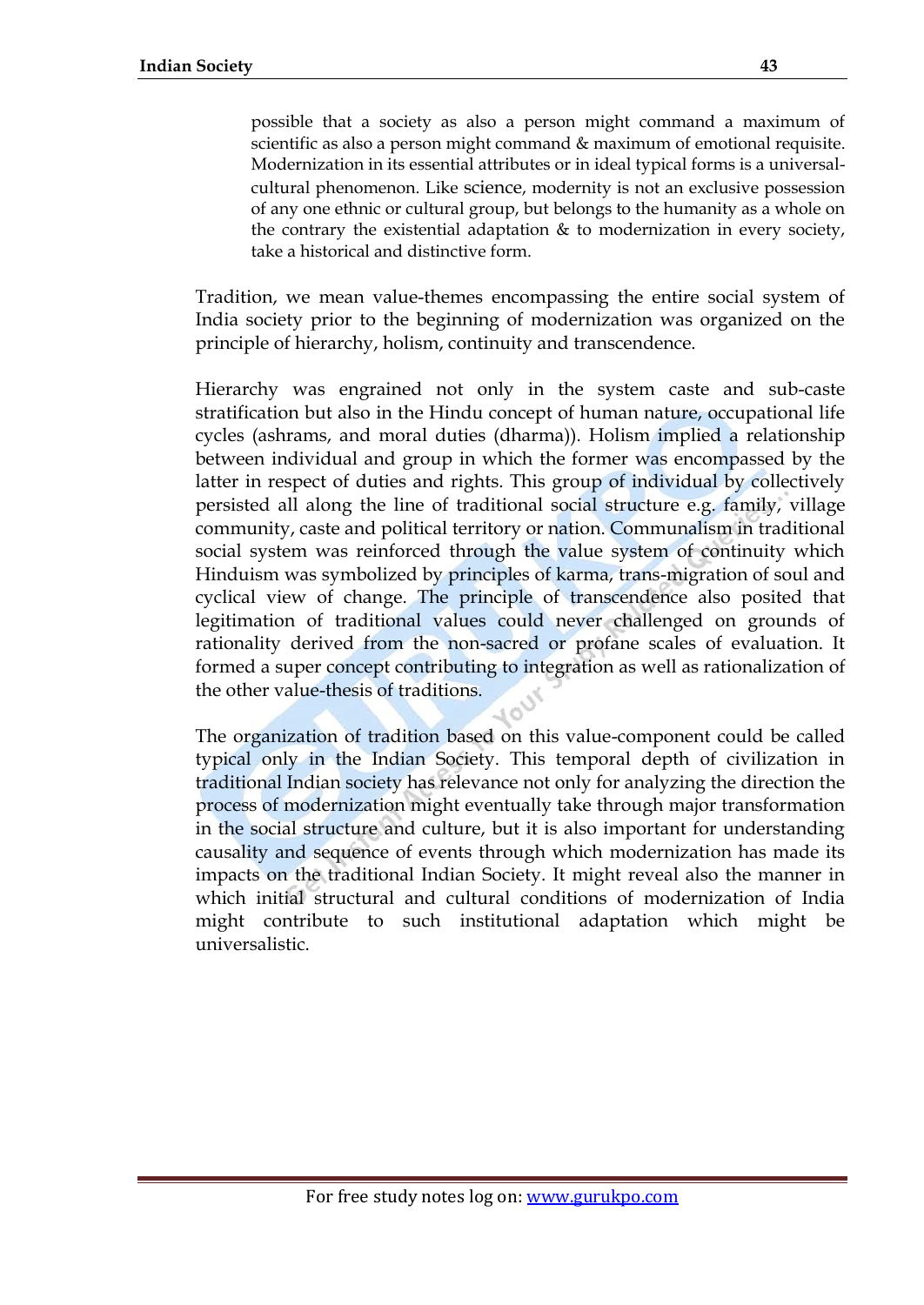## **Chapter 6 Case Study**

- **1. Give the detailed context of Indian society.**
- **2. Do you find social stratification in your society. Give a detailed analysis of the type of stratification found in your society.**
- **3. Bring a case study on the type of marriage performed in your community.**
- **4. Bring a case study analysis of the changes you would like to bring in your society. society.**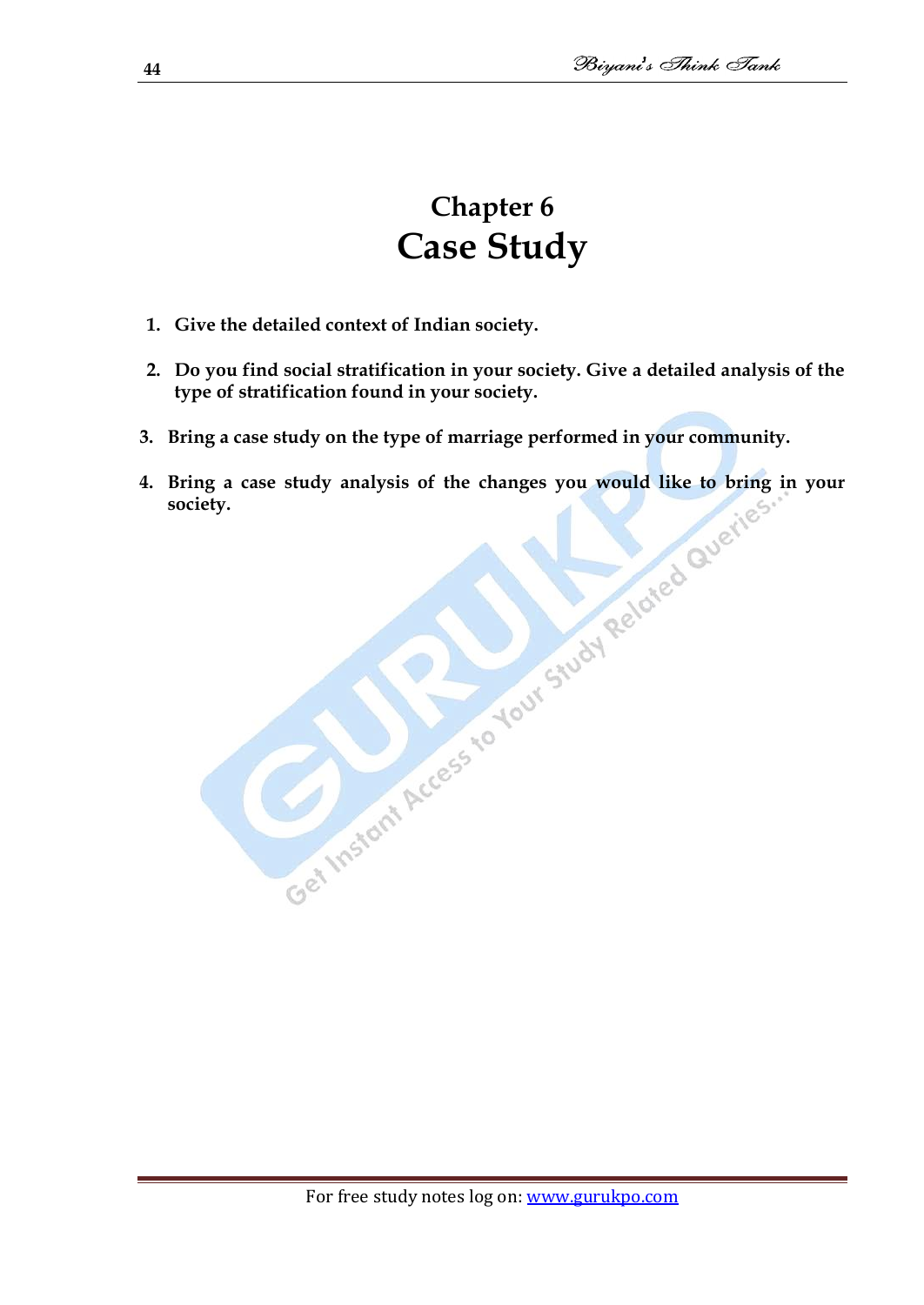## **Chapter 7 Key words**

- **1. Traditional society:** lays emphasis on religion in behavior norms and values, implying continuity with a real or imagined past. It widely accepts rituals, sacrifices and holy feasts.
- **2. Modern society:** focuses on science and reason. According to Stuart Hall the characteristics of modern society are:
	- **a.** The decline of religion and rise of a secular materialistic culture.
	- **b.** The replacing of feudal economy by an economy of money.
	- **c.** The dominance of secular political authority over state and marginalization of religion influence from state.
	- **d.** The decline of social order based on simple division of labour and the development of new division of labour based on specialization. ]
- **3. Kratu:** The view was that the man is altogether composed of desire. As are his desires, so is his discretion/insight (Kratu); as is his discretion, so are his deeds, as are his deeds, so is his destiny.
- **4. Brahma:** If a man has left any desires in him while he lives, he takes birth again, but if no desires are left in him, he becomes one with Brahma.
- **5. Kama:** Means the desire for pleasurable experience through the five senses of sight, hearing, touch, taste and smell.
- **6. Moksha:** The satisfaction of needs of oneness with the universe is moksha.
- **7. Artha:** The satisfaction of need and power is artha
- **8. Dharma:** The satisfaction of need of social order is dharma.
- **9. Brahmacharya Ashram:** It is a specific period of education for all young persons before they can grow independent to work for life. Al home, a child gets education in how to eat, walk, talk, dress, meet other people, and behave in their presence.
- **10. Garhasthya Ashram:** This period of life covers an active period of effective membership of society and covers 25 years of life after the first 25 years of education. This is householder's life, a married life.
- **11. Vanaprashta Ashram:** After the responsibility to children are over, the parents are expected to take to social welfare work, so that they do not remain entrapped in moha (attachment). The idea is not to retire to forests and life in a place away from human habitation but to life in villages, away from thickly populated cities.
- **12. Sanyasa Ashram:** is the final stage in life"s grown. The interest is the universe with its universal consciousness. He is motivated to work for the cases, if interest of a particular group.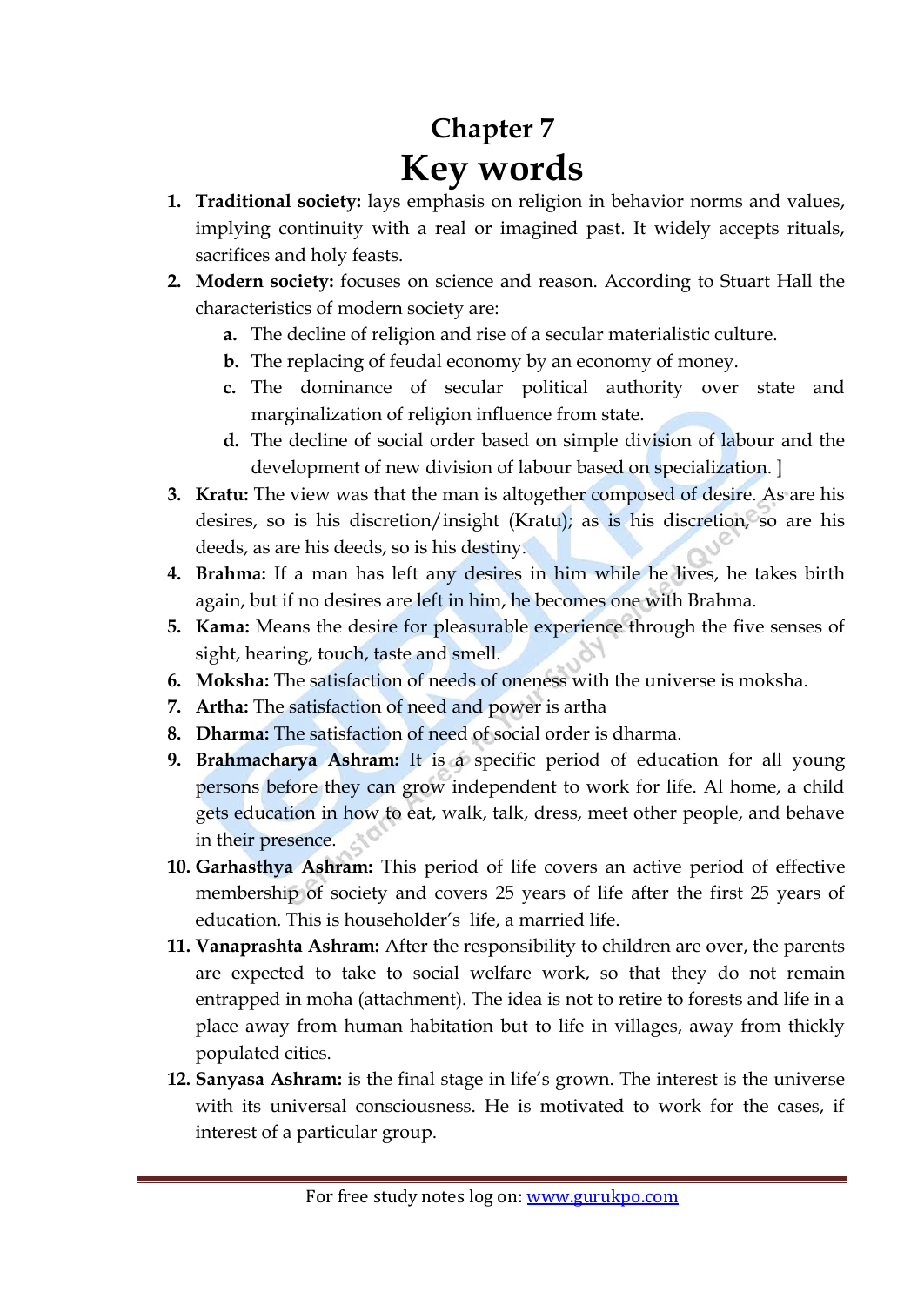- **13. Varna:** It is the division of people into groups on the basis of aptitudes and abilities and vocations. The aptitudes and abilities are classified as those
	- **a.** For scholarship
	- **b.** For administration
	- **c.** For production and distribution
	- **d.** For unskilled labour.
- **14. Caste:** Refers to division of people into groups on the basis of birth and giving particular privileges to some groups and denying similar privileges to others. These groups have their own ethos i.e. their own way of life, their ideas of right and wrong and their customs and manners.
- **15. Class:** A social class a category of people who have a similar socio-economic status in relation to other segments of their community or society.
- **16. Absolute Poverty:** is insufficiency in basic necessities of existence.
- **17. Jajmani system:** is a system of traditional occupational obligations. Castes in early India were economically interdependent on one another. The traditional specialized occupation of a villager followed the specialization assigned to his caste. The specialization fo occupation led to exchange of service in village.
- **18. Social System:** is a set of integrated functioning units, each unit functioning in terms of role assigned it.
- **19. Political system:** is collectively of political institutions, associations and organizations performing roles based on set norms and goals.
- **20. Samjnana:** The Rig Veda is so committed to democratic principles and ideals that has made democracy a deity and aptly called it samjnana.
- **21. Democratic System:** Rule by the consent of the government through elected representatives of the citizen.
- **22. Totalitarian system:** A system which the state controls and regulates all the phases of life considered essential aspect all phases of life considered essential for perpetuating its power and for carrying out programmes arbitrarily.
- **23. Centralized Authority:** is stressed over the autonomy of individuals or subgroups within the society. In practice, the state is represented by politically powerful ruling class or elite that dominates all other interest groups.
- **24. Oligarchic system:** A system in which a small group rules and holds supreme power over a larger society.
- **25. Economic democracy:** lays emphasis on a welfare state and revolts against concentration of wealth and economic disparities.
- **26. Moral democracy:** is directed toward orientation of the popular attitude and thinking with the concepts of right and wrong conduct.
- **27. Congress Party:** known as Indian National Congress, was formed in 1885. For about 35 years, it functioned as a pressure groups, for 27 years as national movement and for about 40 years as a ruling party.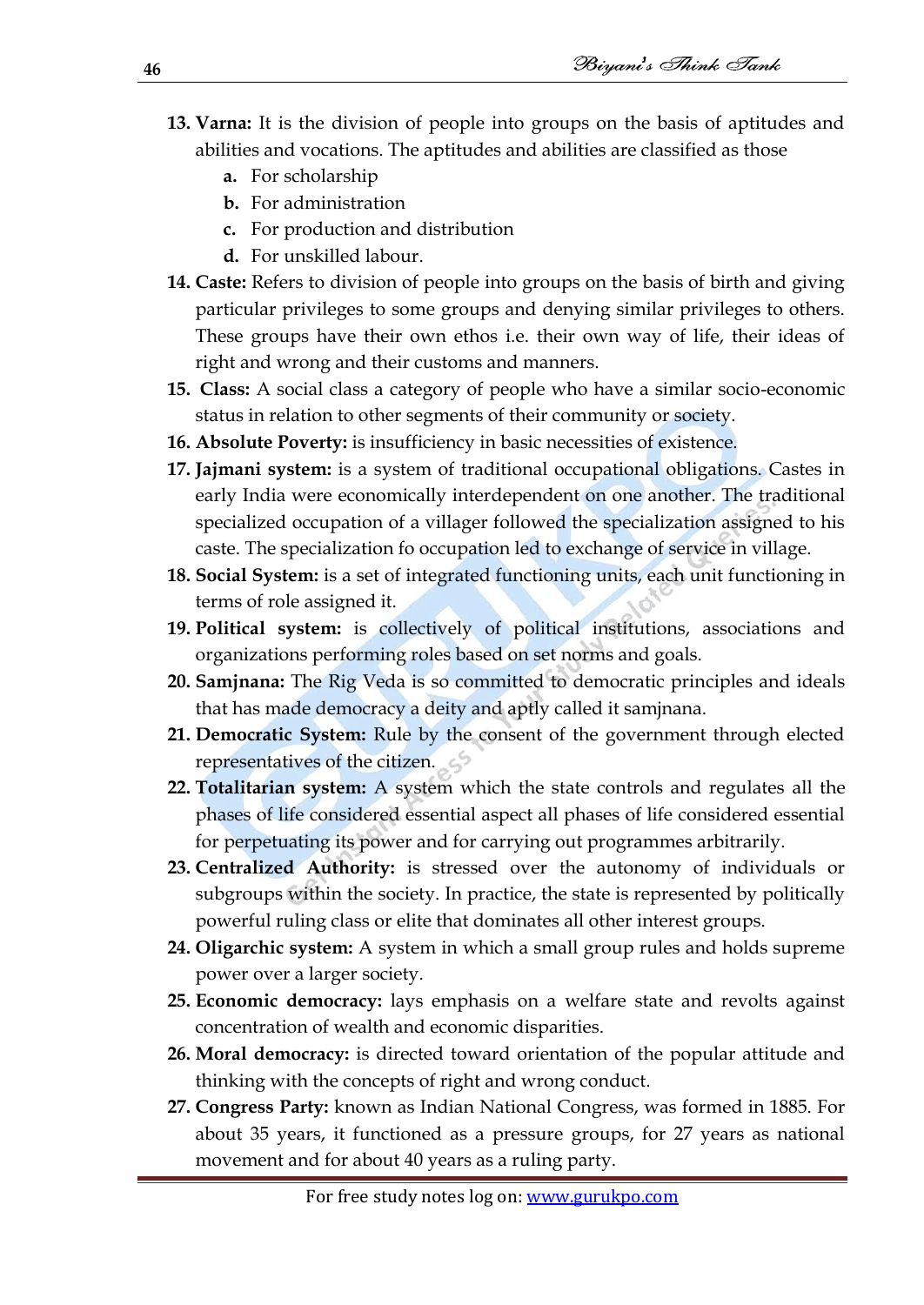- **28. Bhartiya Janata Party:** was originally the Hindu Maha Sabha which advocated Hindu notion. Vir Savarkar became its president in 1937.
- **29. Pluralist power structure:** is characterized by
	- **a.** Decentralized structure
	- **b.** Mutually interdependent
	- **c.** Symmetrical relations
	- **d.** Many components
	- **e.** Centralized structure
	- **f.** Comparatively independent actors
- **30. Elitist power structure:** has centralized structure. Comparatively independent actors. Asymmetrical relations. Its many components have casual impact on the system.
- **31. Gurukula System:** The Hindu revivalistic set up a number of schools and institutions of higher learning modeled on the Gurukula system of ancient India.
- **32. Student indiscipline:** is described as disobedience to authority, disrespect to teachers and elders, deviations from norms, refusing to accept control, and rejecting socially sanctioned goals and means.
- **33. Communalism:** Communalism is ideology which states the society is divided into religious communities whose interest differ and are at times even opposed to each other.
- **34. Assimilationist communalism:** is one in which small religious groups are assimilated into a big religious group.
- **35. Retreatist Communalism:** is one in which a small religious community keeps it self away from politics.
- **36. Retaliatory Communalism:** attempts to harm, injure, the members of other religious communities.
- **37. Secessionist Communalism:** is one in which a religious community wants a separate political identity and demands an independent state.
- **38. Tribe:** community occupying a common geographic area and having a similar language and culture or beliefs and practices.
- **39. Landlords:** who derive income primarily from land ownership by collecting rent from tenants, sub-tenants and share croppers.
- **40. Bonded Labours:** refers to the relationships between a creditor and debtor who obtains loan owing to economic compulsion confronting his da-to-day life.
- **41. 20-point programme:** Indira Gandhi announced this programme in July, 1975 for reducing poverty and economic exploitation and for the uplift of the weaker sections of society.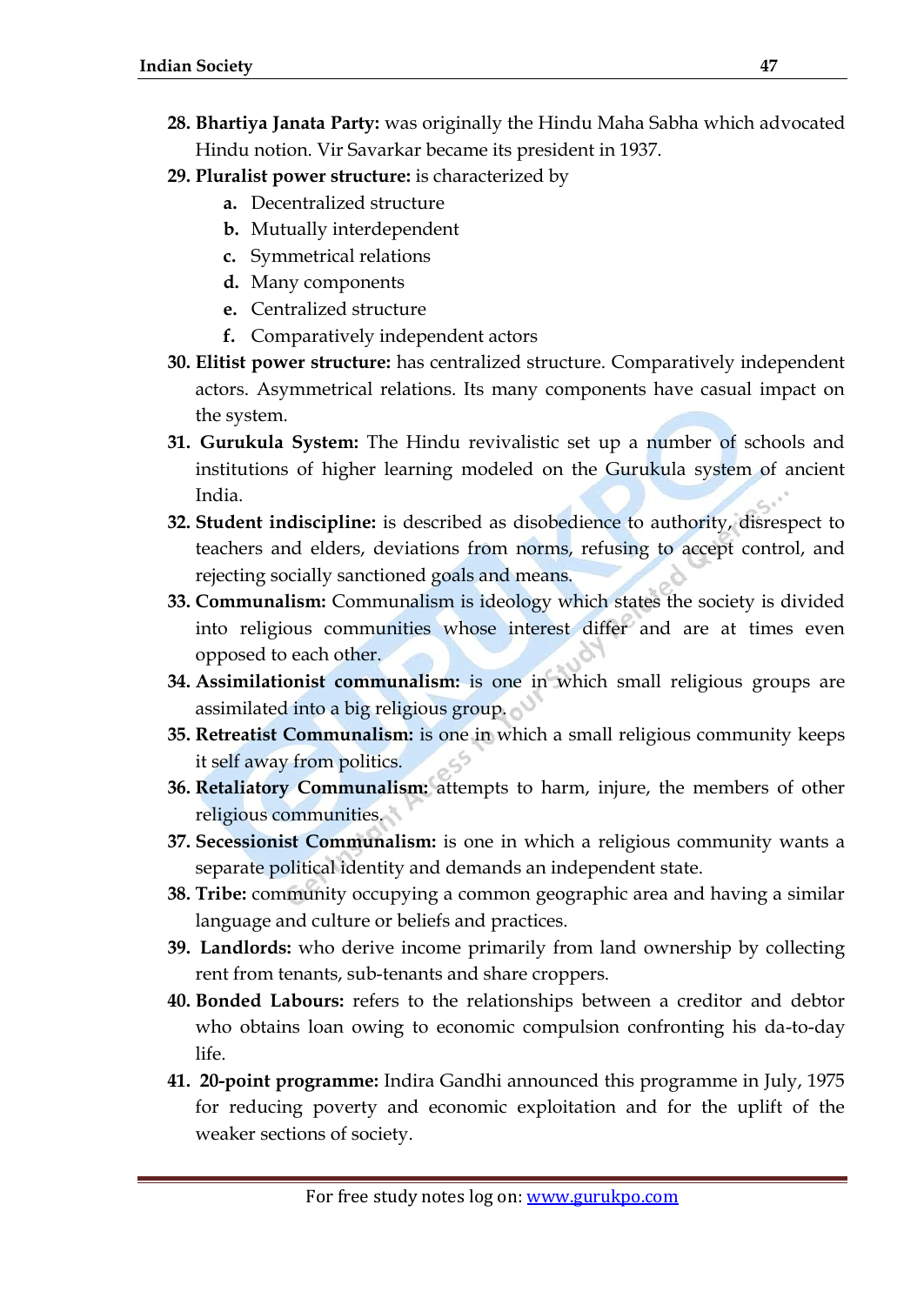- **42. IRDP:** The Integrated Rural Development Programme is a major instrument of government to alleviate poverty. Its objective is to enable selected families to cross the poverty line by taking up self-employment ventures in a variety of activities like agriculture, horticulture and animal husbandry in primary sectors, weaving and handicrafts in the secondary sectors.
- **43. TRYSEM:** The scheme called Training Rural Youth for Self-Employment was started on August 15, 1979 to provide technical skills to the rural youth to enable them to seek employment in the fields of agriculture, industry, services and business activities.

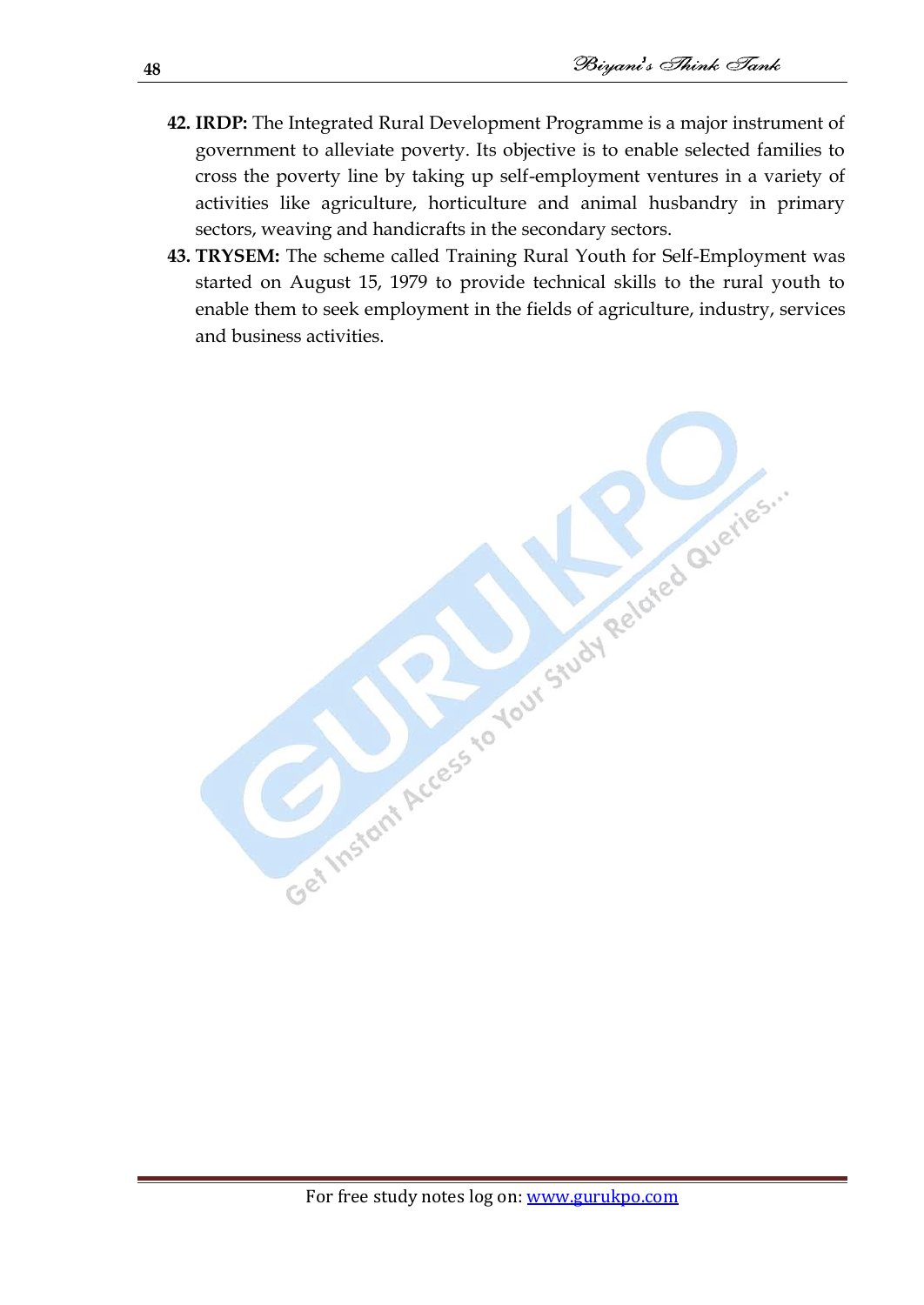#### **[ B.A.(Part III ) EXAMINATION ,2011]**

[Also Common with Subsidiary Paper of B.A.(Hons.)Part -III ] Faculty of Arts (Three Year Scheme of 10+2+3 Pattern] **SOCIOLOGY**

Time : Three Hours

Answers of all the question (objective as well as descriptive ) are to be given in the main answer book only. Answer of objective type questions must be given in sequential order. Similarly all the part of one question of descriptive part should be answered at one place in the answer book. One complete question should not be answered at different place in the answer book.

No supplementary answer book will be given to any candidate. Hence the candidates should write their answer precisely.

#### **SOCIOLOGY**

Second Paper : Indian Society Second Paper : Indian Society<br>
Time : Three Hours<br>
PART-I/ORIECTERE

#### PART-I(OBJECTIVE )

- 1-''The elements patterns and complexts in any society;s culture are inseparabele.'' Who said it:
	-
	-

(a) G.S.Ghurye (b)Emile Durkheim (c) Max Weber (d) Karl Marx

2- Who has not propounded cultural pluralism in Sociology :

| (a) Max Weber  | (b)Karl Marx      |
|----------------|-------------------|
| (c) R.K.Merton | (d) HerberSpencer |

3- What is the number of main races in India as denoted by B.S.Guha :-

| $(a)$ 4 | (b)3 |
|---------|------|
| (c) 6   | (d)5 |

- 4- Who has authored the book 'Indian Society' :- (a) D N Majumdar (b)J.H.Hutoon (c ) M.N.Srinivas (d) S.C.Dube
- 5- 'The unification of India was an important achievement of the British rigime.'Who has said it (a) K.M.Pannikar (b)Herbert Risley (c )D.P.Mukharjee (d)I.P.Desai

For free study notes log on: www.gurukpo.com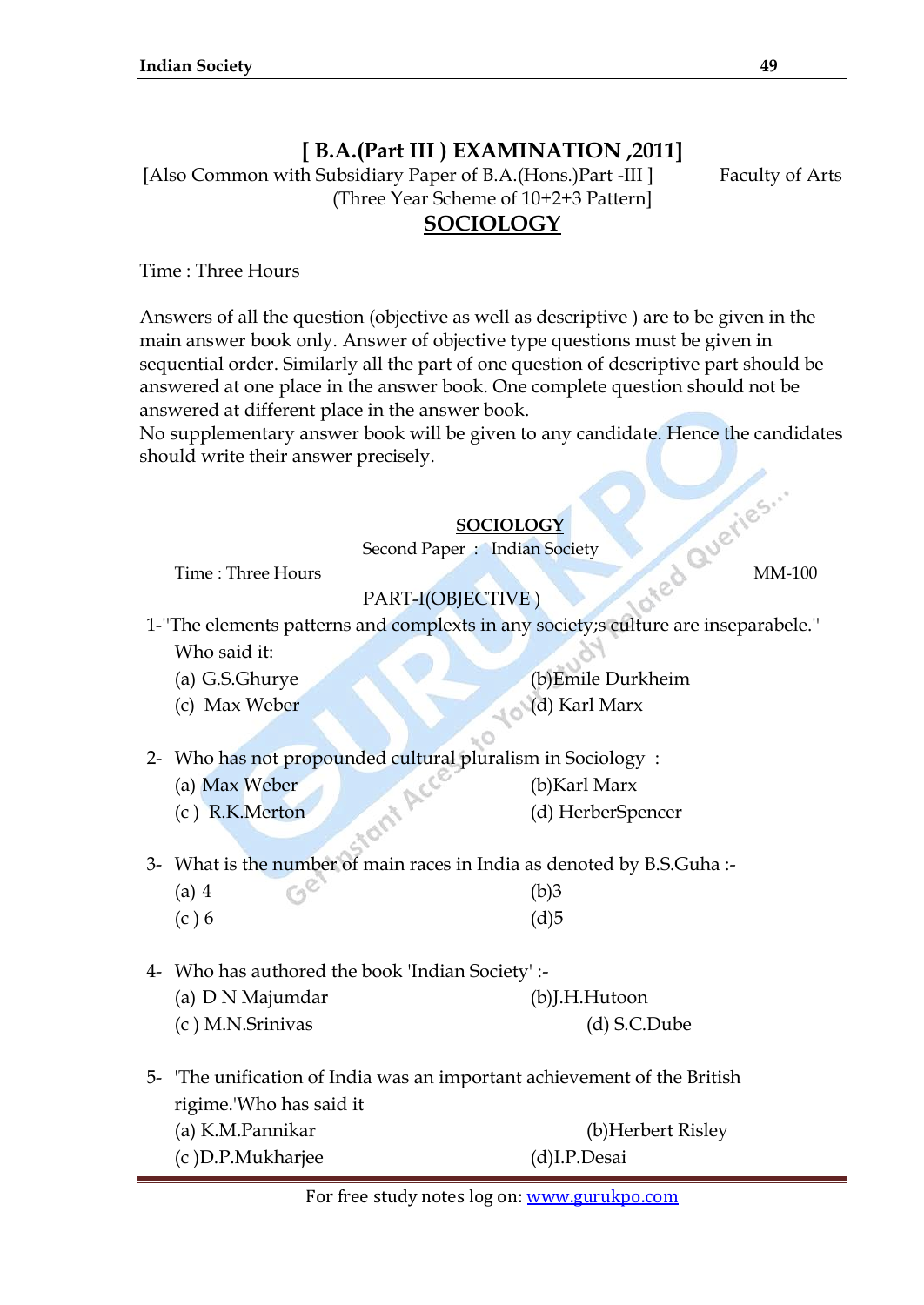6- Who is the author of the book entitled 'Fundamental Unity of India' (a) K.M.Pannikar (b)Radha Kamal Mukharjee (c )D.P.Mukharjee (d)G.s.Ghurye

1- Where a person's social position rests for life on the factors of birth and heredity such social stratification system is known as : (a)Varna System (b) Open system (c )Closed system (d)All the above

2- Who said it : 'Religion is the opiate for masses' : (a)Emile Durkheim (b) Raja Ram Mohan Rai (c )Karl Marx (d) Hegel

3- Given below are names of certain books and their authors,Pair them correctly (a)Cast In India (1)Blunt (b) Races and Cultures in India (2) Ghurye (c )Caste,class and Occupation (3)Hutton (d)Social Services in India (4)Majumdar

- 10-Indicate the number of social classes pointed out by Karl Marx : (a)Five (b)Three (c) Four (d) Two
- 11- 'Marriage is a socially apporved way to establish a procration oriented family.'Who said this, (a)Gillin and Gillin (b)Kapadia (c)Yogendra Singh (d)Bogardus
- 12-In which year the legislative bill to restict child marriage in India was passed at the joint initiative of Raja Ram Mohan Roy and Ishwar Chandera Vidhyasagar : (a)1891 (b)1858 (c )1860 (d)1874
- 13-"In Island ,marriage is a contract requiring the signature of two witnesses.As a consideration for this contract ,Mehar is given as a gift to the bride." Who has made these observations :-
	- (a) Amir ali (b) Kapadiya
	- (c ) D.F mulla (d) Irfan ahmad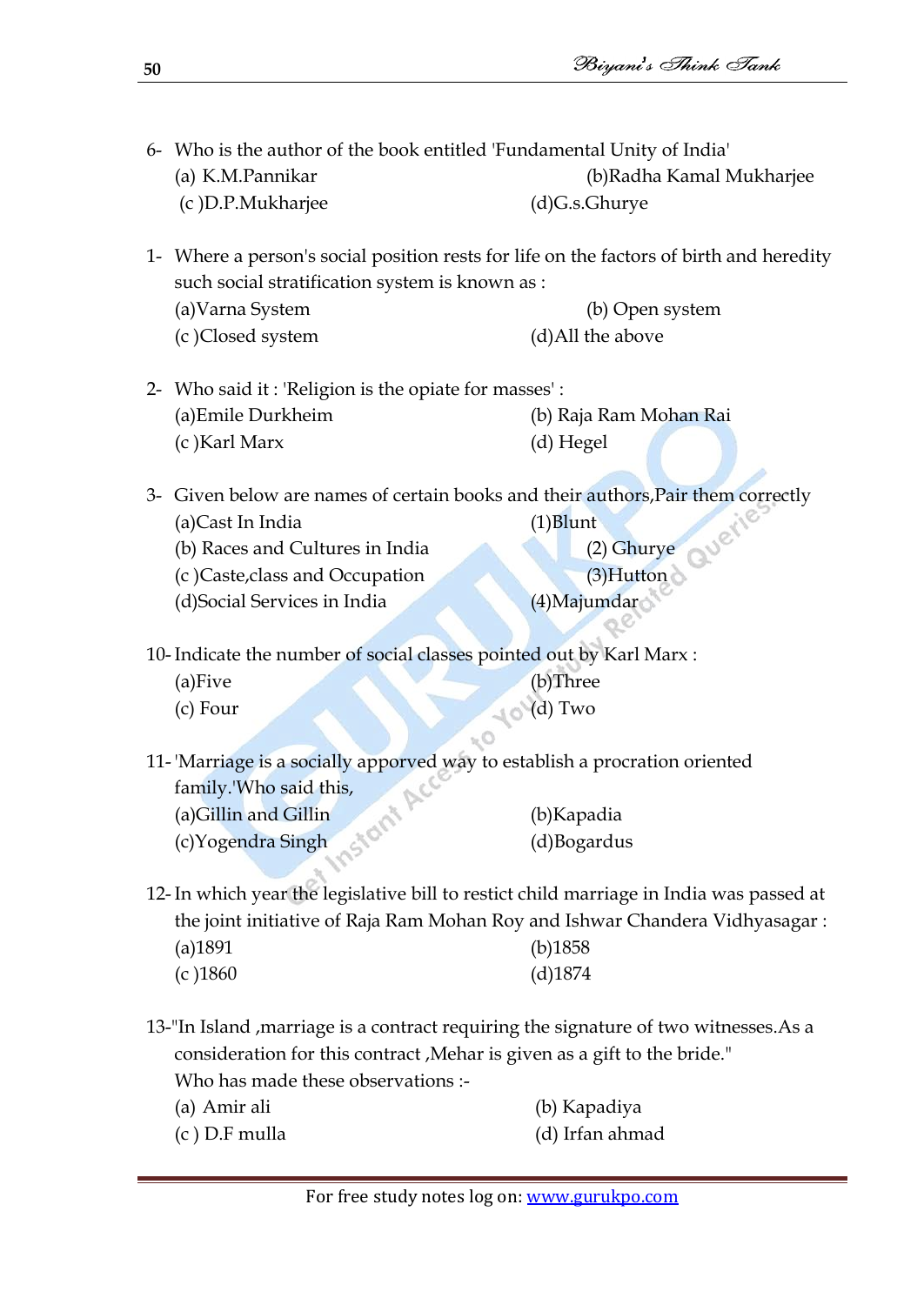- (a) Purushartha (b) Ashram
- (b) Varna (d) None of the above
- (c)

15- The belief in "Supernatural forces "forms the basis of :

- (a) Fateism (b) Caste System
- (c ) Religion (d) Rebirth

16- Who was the first 'teerthankar' of the jain religion :

- (a) Parshavnath (b) Rishbdev
- (b) Swami Mahaveer (d) None of the above
- (c)

17- Who has propounded the concepts of "Sanskirtization"a and "Brahaminization ":

- (a) Andre Bettle (b) Admond Burke
- (c ) M N Sriniva (d) K M Kapadia

- 18 Which of these points does not apply to Muslim marriage :
	- (a) Sanction to intra-spousal rights
	- (b)Right to divorce
	- (c )Marrying and idolator woman
	- (d ) Intra-spousal pre –consent to marriage

19- Which of these points does not apply to a Christian marriage :

| (a) Gratification           | (b) Procreation         |
|-----------------------------|-------------------------|
| (c) Attainment of salvation | (d) Scared relationship |

- 20- In which year the Hindu Marriage Act was enforeced :
	- (a) 1949 (b) 1952 (c)  $1955$  (d)  $1961$
- 21- Name any four forms of Hindu marriage.
- 22- Name any two factors responsible for increase in age –at-marriage.
- 23- Objective of Hindu marriage as pointed out by Kapadia.
- 24- Basic characteristics of the caste systems
- 25- Name of the three bases of the Varna Systems
- 26- Define "social class"
- 27- Difference between "family of origin "and "family of procreation".
- 28- Dysfunctions of the dowry systems.
- 29- Objective of Muslim marriage.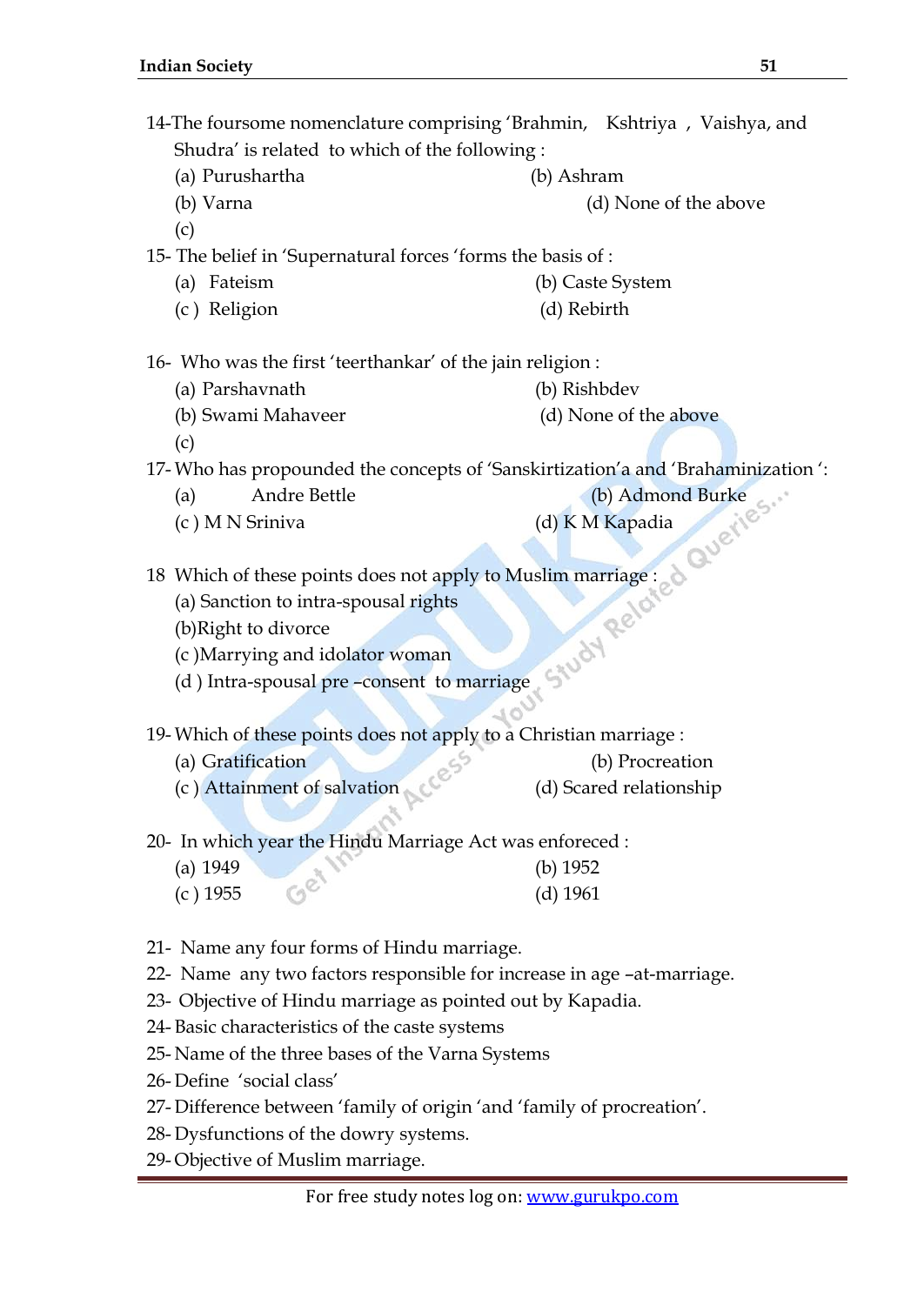30- What are "Triratna" in relation to Jain religion.

#### **PART-II ( DESCRIPTIVE ) Maximum marks :60 Section-A**

- 1- Define "cultural pluralism", How this has contributed to "unity in diversity" in India?
- 2- Define social class. Differentiate between class and caste.

#### **Section-B**

- 1- Describe the emerging structural and relational patterns of family in India.
- 2- Write an essay on the Parsi religion.

#### **Section –C**

- 1- Critically evaluate the role of the Five-Year Plans in India in narrowing down socio-economic disparities.
- 2- Write an essay on the various scheme launched in independent India to tackle the problems of poverty and unemployment.<br> **Cond Paper : Indian Society**

#### **Second Paper : Indian Society**

- 1- Component of unity in Indian culture
- 2- Component of diversity in Indian culture .
- 3- Distinction between differentiation and straitification
- 4- Bases of Social Stratification
- 5- Characteristics of Joint Family
- 6- Aims of Hindu marriage.
- 7- Dower (mehar)
- 8- Distinction between Caste and Tribe
- 9- Judicial separation.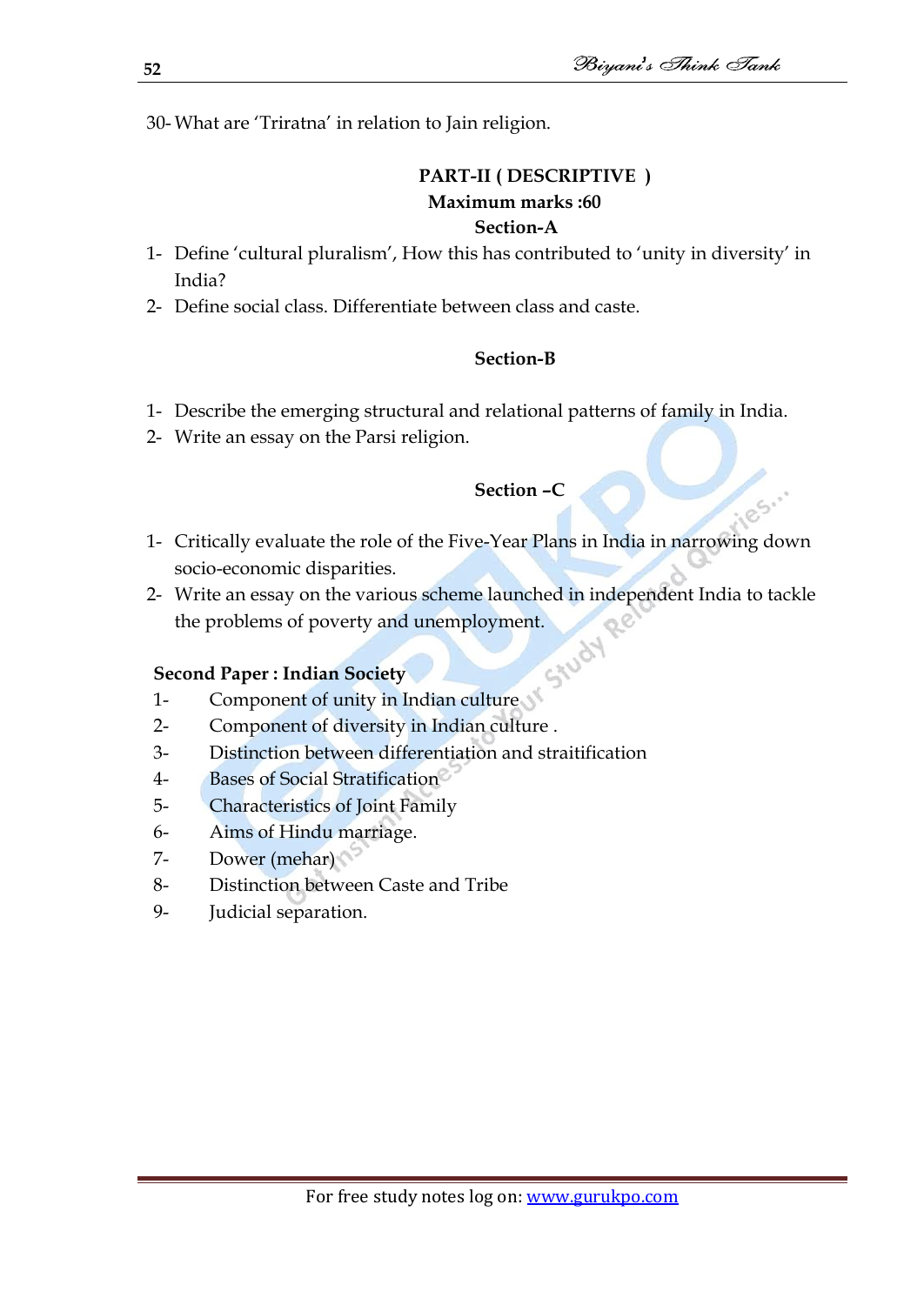#### **Descriptive Part-II SECTION-A**

- 1- Write an essay on Unity in Diversity.
- 2- Explain the concept of social stratification.Discuss new emerging patterns of stratification in India Society.

#### **SECTION-B**

- 3- Hindu marriage is a religious sacrament.Commenting upon this statement discuss the main forms of Hindu marriage.
- 4- Describe the main characteristics of Joint family ,analyse the pattern of change.

#### **SECTION-C**

- 5- Discuss the concept of Planned Change and point out its achievements in Indian
- rural society.<br>Attempt a critical note on main schemes and goals of Planned Chan<br>Attempt a critical note on main schemes and goals of Planned Chan<br>Attempt a critical note on main schemes and goals of Planned Chan 6- Attempt a critical note on main schemes and goals of Planned Change in India.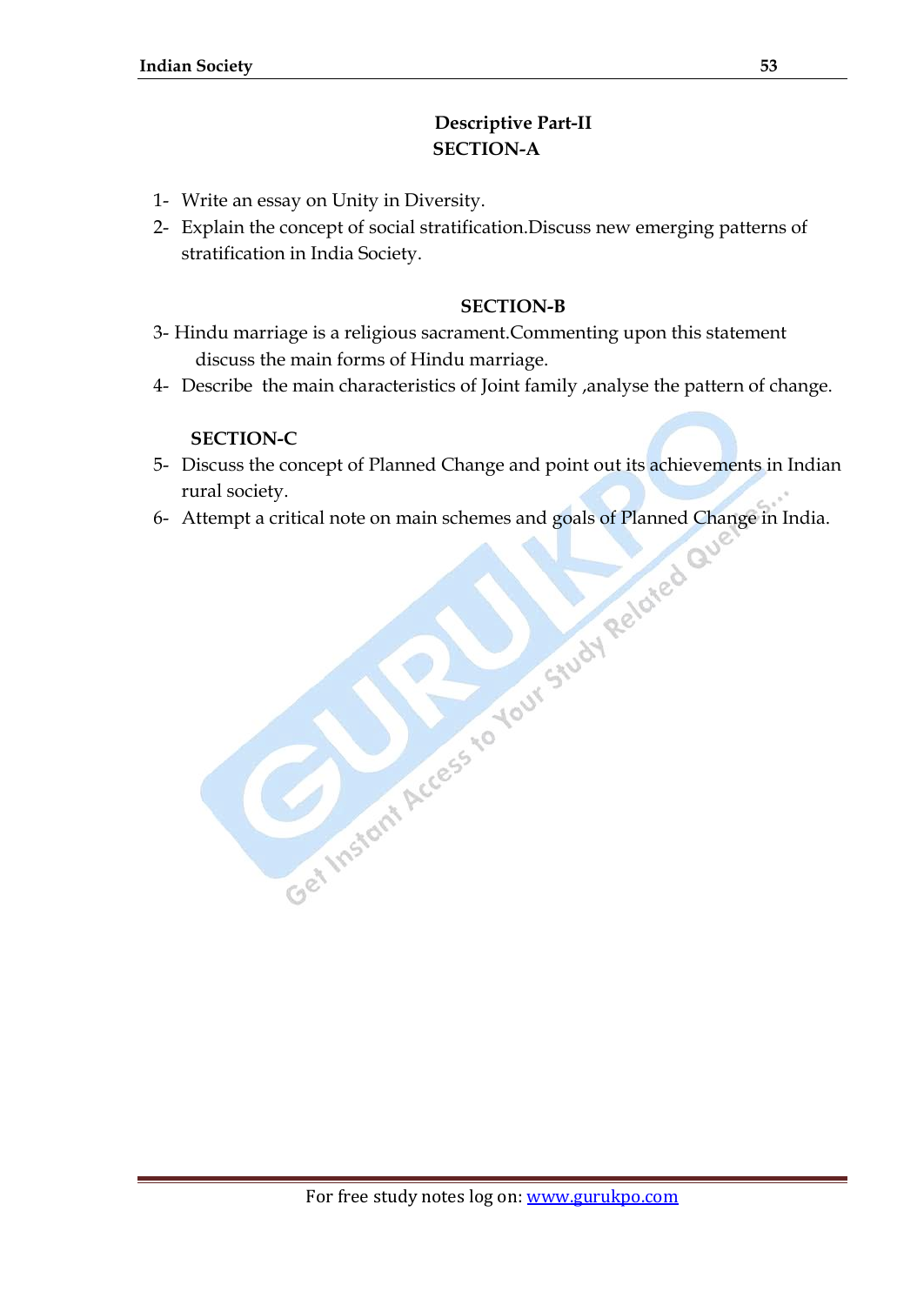#### **RAJASTHAN UNIVERSITY EXAMINATION -2009 PAPER-III SOCIOLOGY SECOND PAPER : INDIAN SOCIETY**

- 1-The book "Marriage and Family in India" is written by :-
- (a) M N Srinivas (b)
	- K M Kapadia
- (c )Yogendra Singh (d) Irawati karve

2-Which factor for changes is caste system in India :-<br>
(a) Western education and Civilization<br>
(b) Industrilization and urbanization<br>
(c) Establishment of Democracy<br>
3-Who gave the term 'Wester nisation' :<br>
(a) I.P Desai<br>

- (a) Western education and Civilization
- (b) Industrilization and urbanization
- (c) Establishment of Democracy
- (d) ALL OF THE ABOVE

#### 3-Who gave the term "Wester nisation" :

- (a) I.P Desai
- (b) M.N.Srinivas
- (c) B.R.Chouhan
- (d) D.N.Majumadar

#### 4-Who gave the Riligious theory of the origin of caste :-

 $\frac{1}{2}$ 

- (a) Abbe Dubois
- (b) Herbert Risley
- (c) J H.Huttpm
- (d) Hockart and Senart

#### 5-The Book "Hindu Society at Cross Roads "is written by

- (a) M S Gore
- (b) Narmedeshwar Prasad
- (c) K M Panniker
- (d) R N Saxena

#### 6-The book "Manu Smariti" is related with which religion :-

- (a) Parsi
- (b) Sikh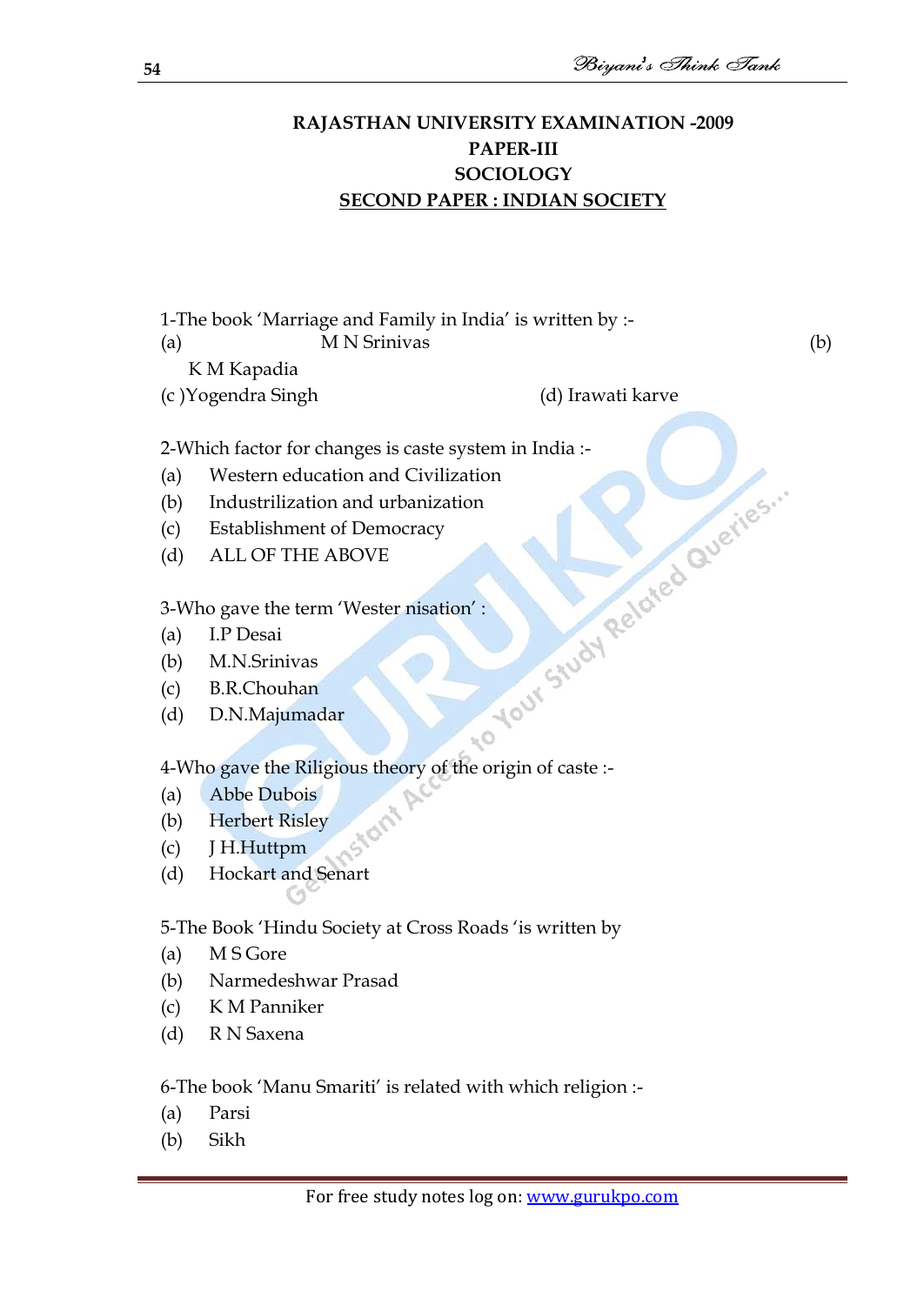| (c)<br>(d)               | Islam<br>Hindu                                                                                                                           |                                                       |  |
|--------------------------|------------------------------------------------------------------------------------------------------------------------------------------|-------------------------------------------------------|--|
| (a)Rural                 | 7-'NAREGA' Employment Generated Programme is related which community :-<br>(c)Rural-urban                                                | (b) Urban<br>(d) None of the above                    |  |
| (a) $20$<br>(b) $18$     | 8-Which are the number of famous Sanskars in Hindu religion :-                                                                           | $(b)$ 16<br>$(d)$ 14                                  |  |
|                          | 9-Which is the main scheme of construction of house in BPL family in rural area :-<br>(a) Jeevandhara Yojana<br>(c) Jawahar Rojgar Yojna | (b) Indira Avas Yojna<br>(d)NAREGA                    |  |
|                          | 10-What is main characteristics of Joint family In India:-<br>(a) Large size of member<br>(c)Common residence                            | 1185.00<br>(b)Common property<br>(d) All of the above |  |
|                          | 10- Who gave the term 'Hindu marriage is a scrament'.<br>(a) K.M.Kapadia<br>(c_)I.P.Desai                                                | (b) Majumadar and Mandan<br>(d) Yogendra singh        |  |
| $(a)$ 1957<br>(c)1955    | 11-In which year passed the Hindu Marriage Act :-<br>Access                                                                              | $(b)$ 1956<br>$(d)$ 1958                              |  |
| $(a)$ 1957<br>$(c)$ 1955 | 12-In which year passed the Hindu Marriage Act :-                                                                                        | $(b)$ 1956<br>$(d)$ 1958                              |  |
| (a) $75.85$<br>(c)60.38  | 13-What is female literacy rate in India according to census of 2001:                                                                    | $(b)$ 54.16<br>(d)62.28                               |  |
| (a)<br>$\left( c\right)$ | 14-Mention the period of Eleventh five-year plan :-<br>1997-2002<br>2007-2012                                                            | $(b)$ 2002-2007<br>$(d)$ 2006-2011                    |  |

15Which society have characteristics unity in diversity :-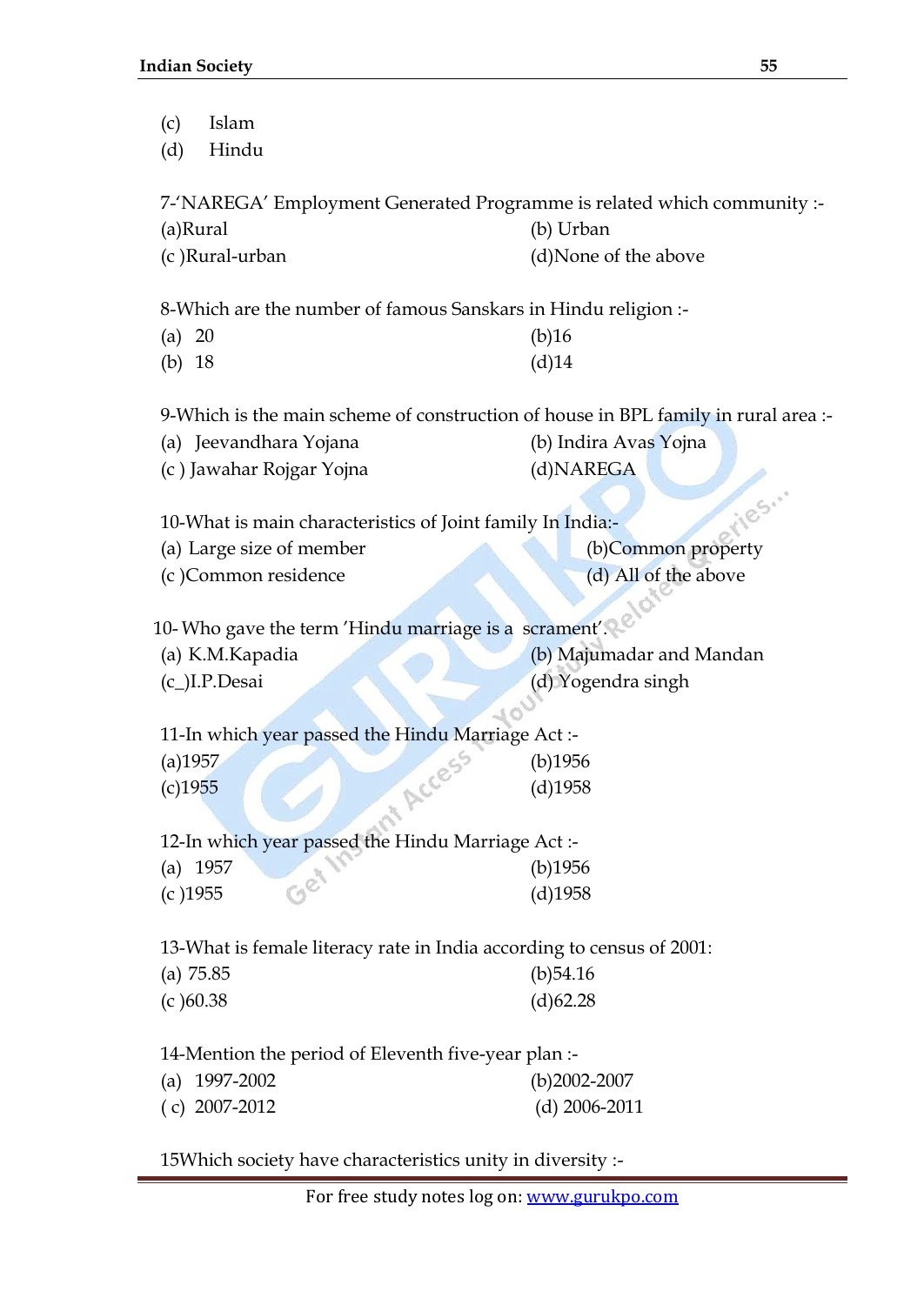- (a) European society (b) African Society
- 

(c ) Indian society (d) American society

16-The main characteristics of caste systems is :-

- (e) Segmental division of society
- (f) Hierarchy
- (g) Endogamy
- (h) All of the above

#### **17-20 Match the following :-**

| 17- Karma and Rebirth | -Below poverty line    |
|-----------------------|------------------------|
| $18-BPL$              | -Indra dev             |
| 19-Indian society     | -Planned social change |
| 20-Rural development  | -Hindu religion        |

- 21-What is cultural diversity ?
- 22-What is casteism ?
- 23- Give two characteristics of nuclear family.
- 24-What is purushartha ?
- 25-Types of Muslim marriage ?
- 26-What is transition in Indian culture ?
- 27-Partiloma marriage ?
- 28- Give four characteristics of planned social change .
- 29- What are the types of social stratification ?
- 30- Mention any two programmes generating employment is Rural area :

#### **SECOND PAPER : INDIAN SOCIETY**

#### **SECTION- A**

- Get 1- What diversities are found in Indian society ? How there is unity in india despite of the diversities ?Give Examples.
- 2- Write short note on :
- (i) Cultural pluralism in Indian society
- (ii) Famous basis of social stratification in contemporary Indian society.

#### **SECTION-B**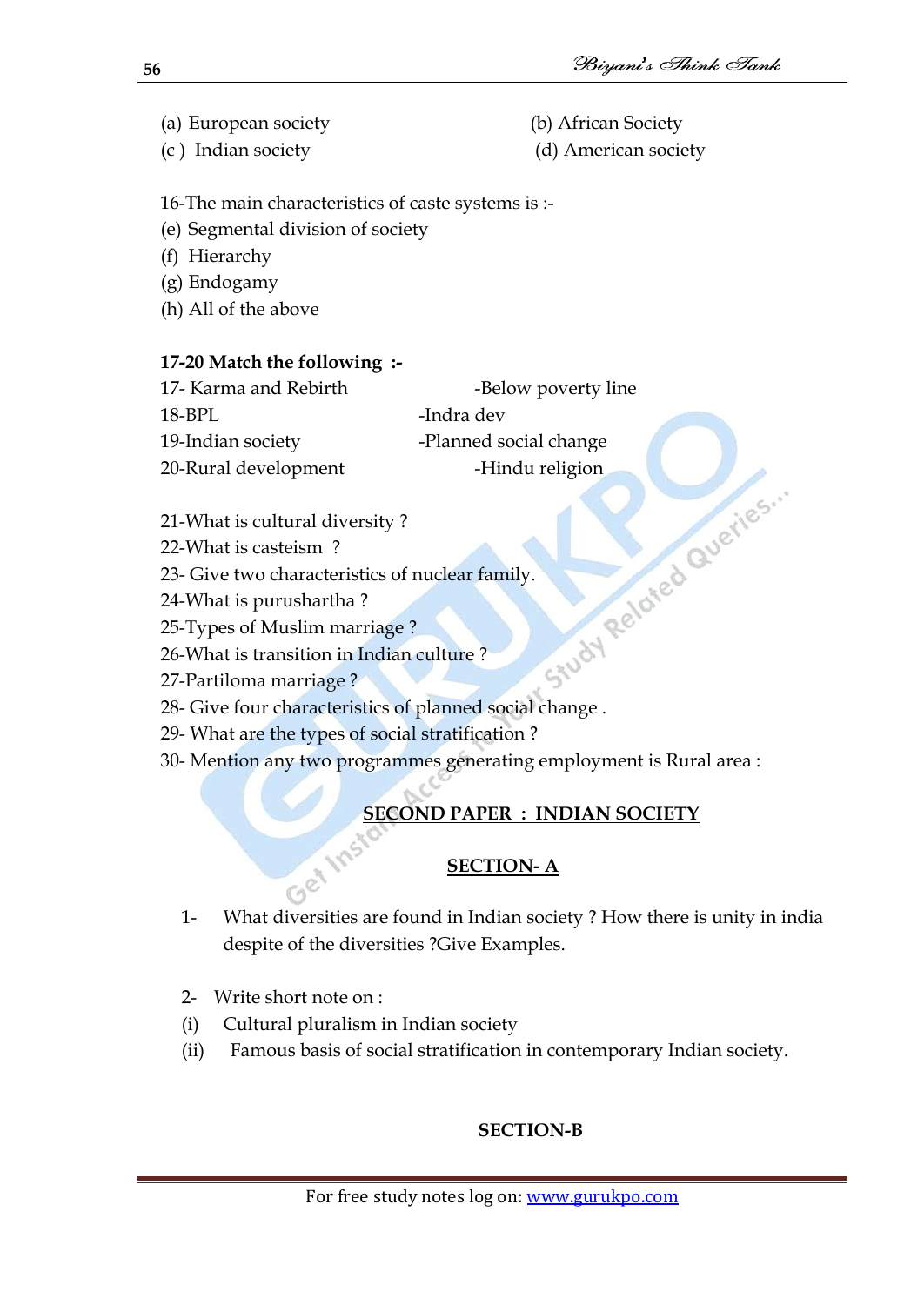- 3- Define joint family Discuss the changing patterns of joint family
- 4- Write short notes on : (i)Changes in the important aspects of Hindu marriage. (II) Divorce system in Muslim Marriage

#### **SECTION-C**

- 5 What do you understand by planned change ? Give its major characteristics.
- 6 Write short notes on :-
	- (a) Five year plans and planned change
	- (b) Relation between Rural development and Panchayati Raj systems.

Get Instant Access to Your Study Related Queries."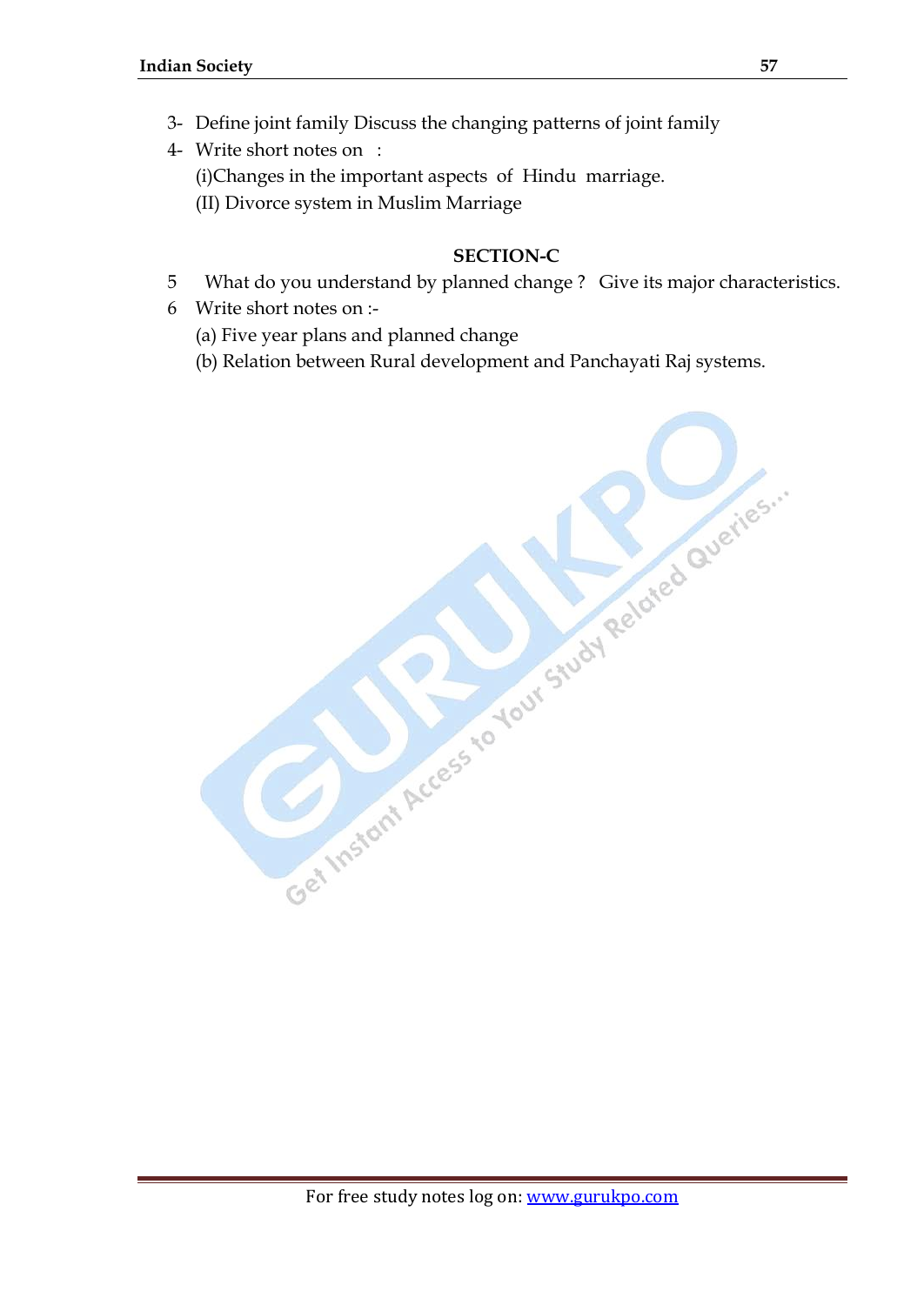#### **B.A PART –III EXAMINATION -2008 SOCIOLOGY Second Paper : Indian Society**

#### **Time :One Hour MM :40**

#### **OBJECTIVE TYPE QUESTION**

- 1- The book 'Modernisation of Indian Tradition 'is written by :
	- (a) M N Sriniva (b) Yogendra Singh
	- (c ) K L Sharma (d) I P Desai
- 
- 2- 'Caste is a Closed Class .' Who said it :
	-
- (a) Irawati Karve (b) Narmedeshwar Prasad
	- (c ) K M Kapadia (d) D N Majumadar

- 3- The process of Sanskritization is indicated in Indian society :<br>
(a) Political Change (b) Religious change (c) Cultural C<sup>L</sup> (a) Political Change (b) Religious change (c) Cultural Change (d) Economical Change
	-
- 
- 4- In which year was the 'Untouchbility Offence Act' ruled :
	- (a) 1954 (b) 1955
	- (c ) 1956 (d) 1965

- 5- Which tier of Panchayati raj system in India is :- (a) One tier (b) Two-tier
	- (c ) Three-tier (d) Four –tier
- 6- Who gave the term 'Dominant Caste ': (a) I P Desai (b) D N Majmumadar (c) J H Hattan (d) M N Srinivas
- 7- What is litracy rate in India according to census of 2001 :
	- (a)  $40.2\%$  (b)  $65.38\%$
	- (c ) 48.7% (d) 56.8%
- 8- The book of 'Social Change In Modern India is writen by :-
	- (a) K L Sharam (b) Yogendra singh
	- (c ) M N Sriniwas (d) S C Dube
- 9- National Rural Employment Gurantee Yojna' is manily related to development of rural area
	- (a) Development of Infrastructural facility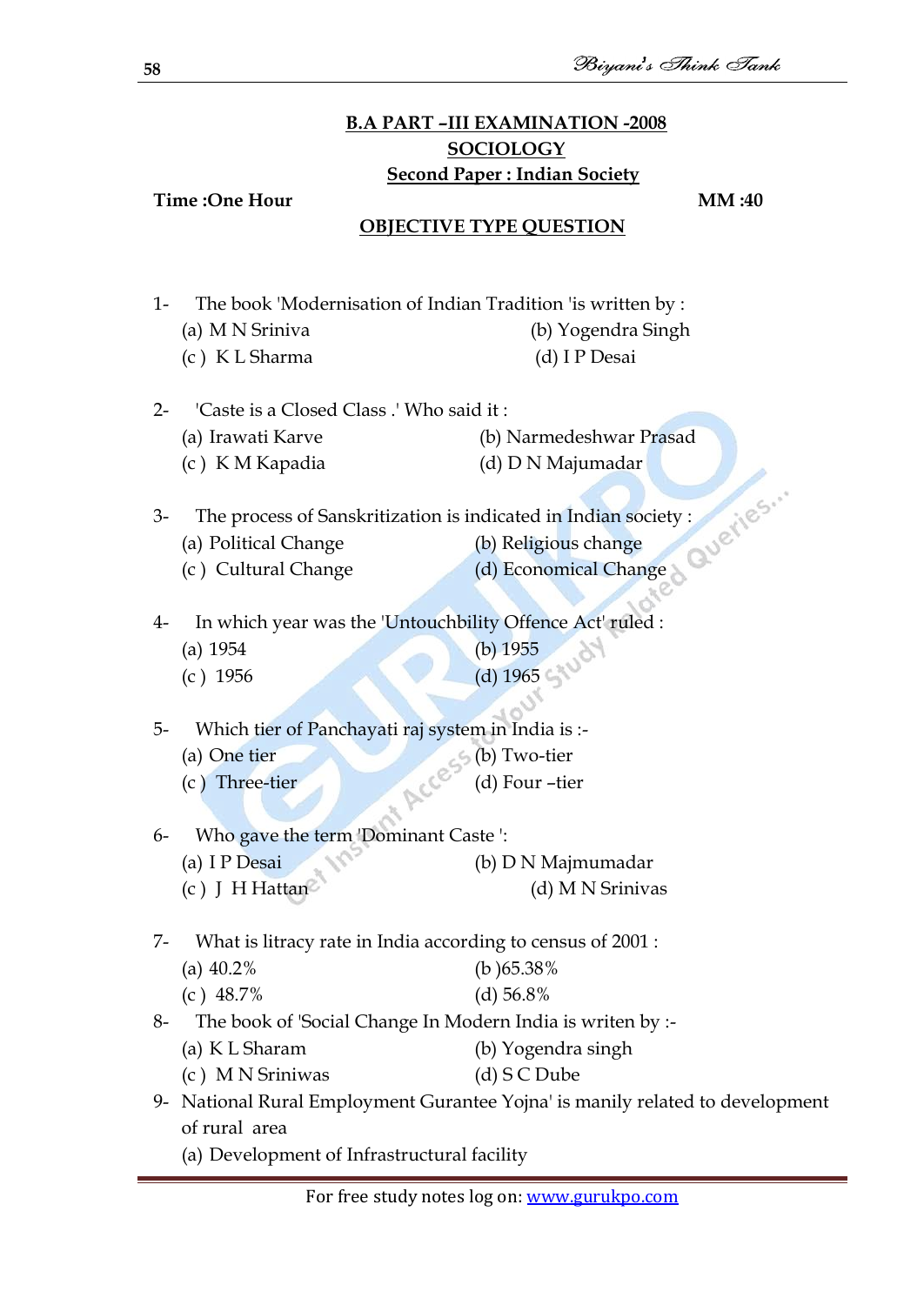- (b) Improved to health facility
- (c ) Generated guarnteed employment
- (d) Development of communication facility
- 10- The book 'Hindu Social Organization ' is written by :
	- (a) K M Panikar (b ) K M Kapadia
	- ( c) P N Prabhu (d ) A S Altekar
- 11- The theory of 'Karma 'was proposed in which religious book.
	- (a) Geeta (b) Ramayan
		-
	- (c ) Vishnu Purana (d) Shiv Puran
- 12- The book 'society in India' s written by :
	- (a) Robert Redfield (b) Melino waski
	-
- 
- ( c) Mendalbalam (d) Milton Singor
- 
- 13- What is included in planing :
	- (a) Unlimited Time
	- (b) Unlimited Resources
	- ( c) Predetermined objective
	- (d) Walfare of particular individual
- 14- Mention the period of Tenth Five -Year Plan :-
	-

- 
- (a) 1997-2002<br>
(c) 1990-1995<br>
(d) 2000-2005<br>
(d) 2000-2005 (c ) 1990-1995 (d) 2000-2005
- 15- Which scociety have characteristic pluralism of culture :
	- (a) European Society (b) African Society
		-
- 
- (c ) Indian Society (d) None of the above
- 16- In which society 'caste' is characteristic of stratification :
	- (a) Hindu (b) Muslim
	- ( c) Budhist (d) Charisitian

#### **Match the following :-**

| 17- Marriage and family among the Mulims | G.S.Ghurye   |
|------------------------------------------|--------------|
| 18- Caste, Class and occupation          | I.Ahamad     |
| 19- Social Stratification                | M N Srinivas |
| 20- Sanskritisation                      | K L Sharma   |

For free study notes log on: www.gurukpo.com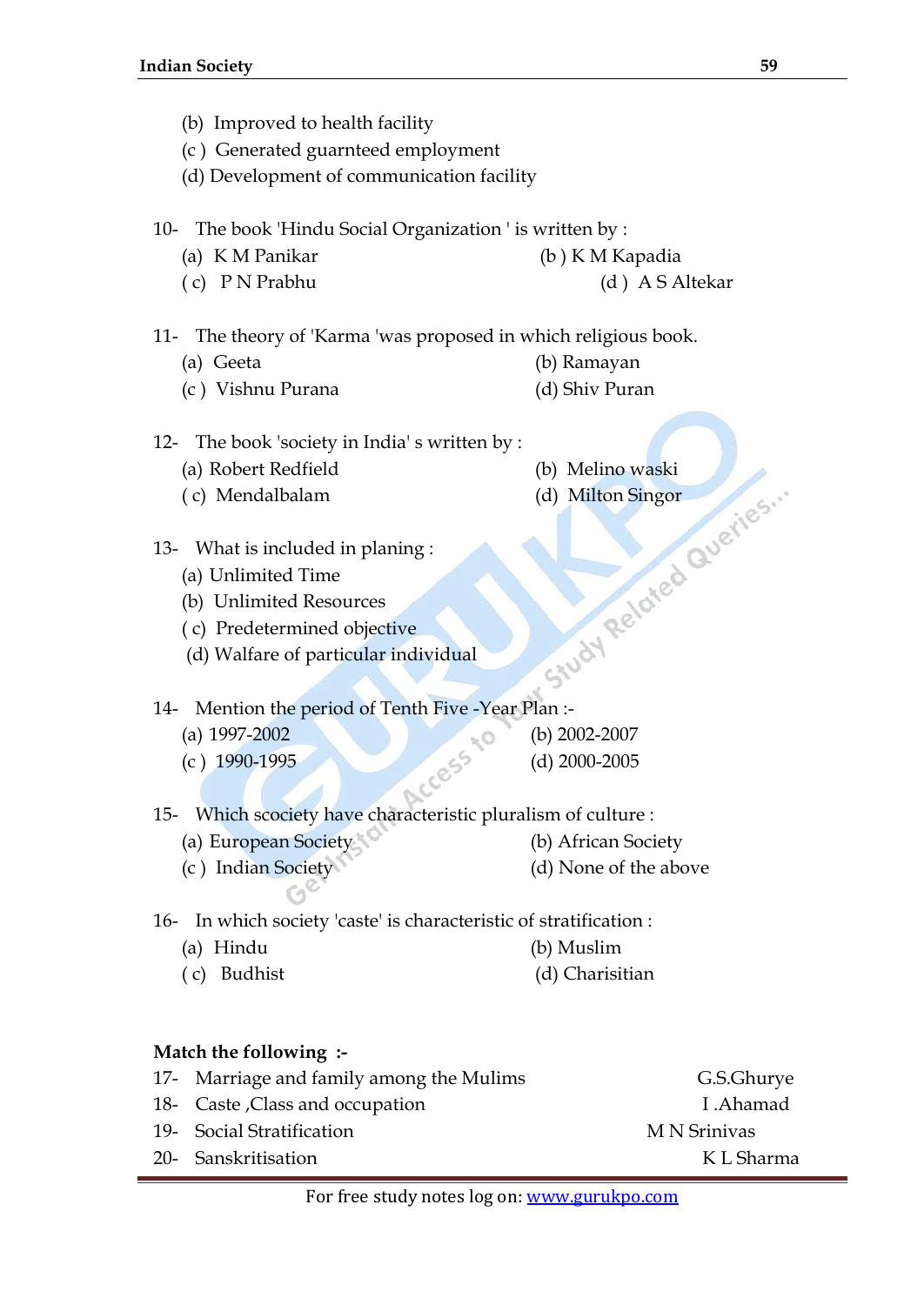- 21- The cultural component of unity in Indian culture .
- 22- The Indian culture is a melting pot .Explain.
- 23- Give two characteristics of caste system.
- 24- Define class.
- 25- What is 'Mehar'
- 26- Give two characteristics of Joint Family.
- 27- Mention any two programme generating employment in rural areas.
- 28- What is Jajmani system ?
- 29- What is globalization ?

## **Second Paper Indian Society section-A**

#### **Time :Two Hour Max Mark : 60**

#### 1- Define unity,Explain the elements of unity in Indian Society. 10+10

- 2- Write short notes on :
	- (i) Explain the new emerging patterns of Social straification in Indian Society 10+10
	- (ii) Main hurdles of Natinal Integration in Indian Society.

#### **Section-B**

- 3- (A) ''Hindu Marriage is a Sacrament'' .Explain 10 (B) Discuss impact of legislations among the Hindu marriage.
- 4- What are the main characteristics of joint family? Discuss the impact of globalisation on joint family.

#### **Section-C**

- 5- Write an eassy on relation of 'Religion and Society' in India. 20
- 6- What do you understand by planned change ?Discuss the important of planned change with special reference to developing countries of India.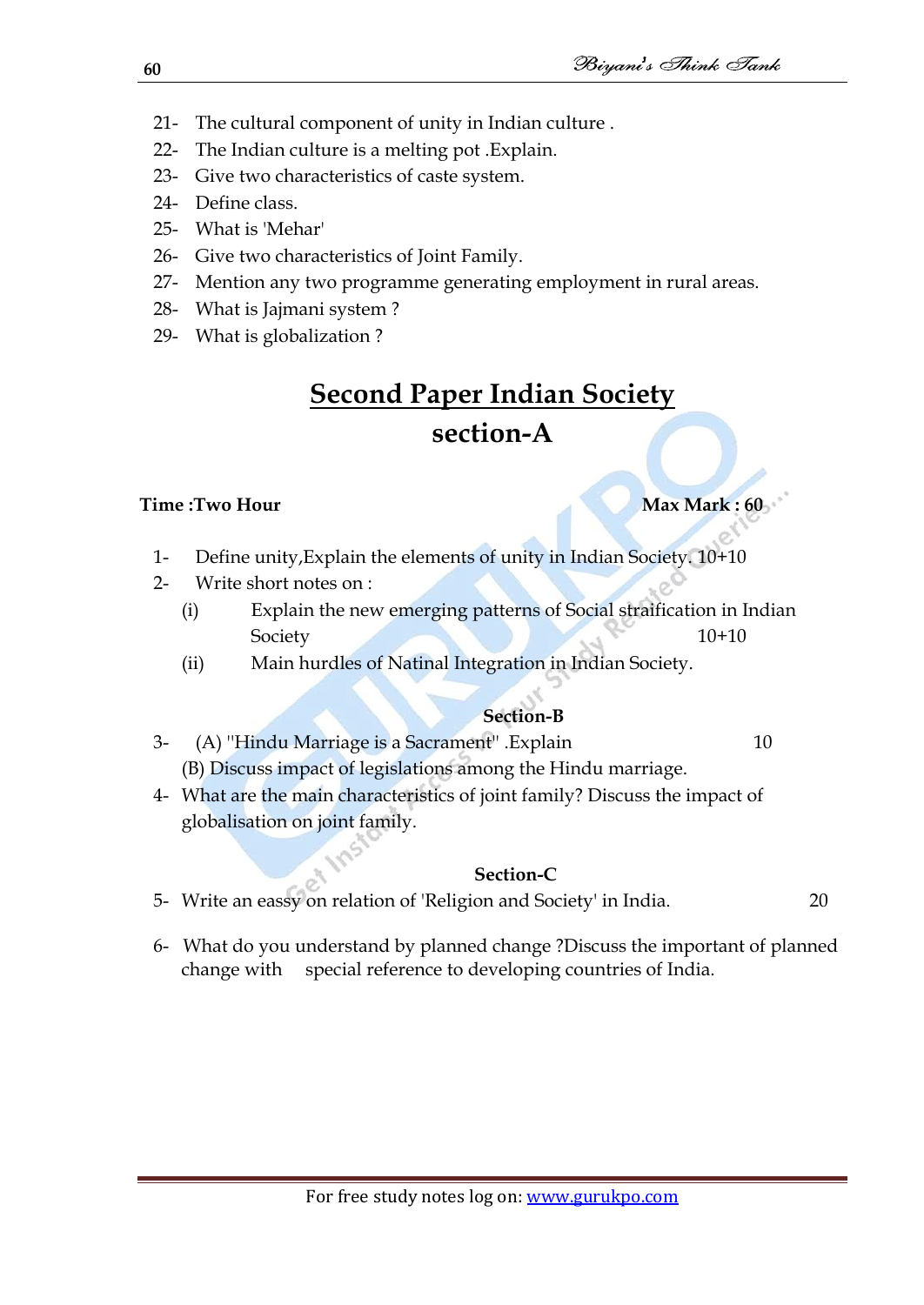|      |                                                                      | <b>B.A (Part III) EXAMINATION, 2007</b>                                                                                                   |                     |
|------|----------------------------------------------------------------------|-------------------------------------------------------------------------------------------------------------------------------------------|---------------------|
|      | $(10+2+3)$                                                           |                                                                                                                                           | (Faculty of Arts)   |
|      |                                                                      | (Three Year Scheme)                                                                                                                       |                     |
|      |                                                                      | <b>SOCIOLOGY</b>                                                                                                                          |                     |
|      |                                                                      | <b>SECOND PAPER: INDIAN SOCIETY</b>                                                                                                       |                     |
|      | <b>Time: One Hour</b>                                                |                                                                                                                                           | <b>MM: 40</b>       |
|      |                                                                      | Both questions are compulsory                                                                                                             |                     |
|      | question                                                             | Write the correct Serial No. of answer in the brackets given at the end of each                                                           |                     |
|      | (i) 'Caste is closed clan' who said it:                              |                                                                                                                                           |                     |
|      | (a) Hutton                                                           |                                                                                                                                           |                     |
|      | (c) Ghurya                                                           |                                                                                                                                           |                     |
|      |                                                                      |                                                                                                                                           |                     |
|      | (ii) Concept of Varnasharma is related to which society              |                                                                                                                                           |                     |
|      | (a) European                                                         |                                                                                                                                           |                     |
|      | Indian<br>(c)                                                        |                                                                                                                                           | $\lambda$           |
|      | (iii) Hindu Marriage Act ws enforced in:<br>(a) $1948$<br>$(c)$ 1955 | $\begin{pmatrix} 1 & 0 \\ 0 & 0 \end{pmatrix}$ Muslim<br>(d) American<br>(d) American<br>(d) American<br>(d) 1952<br>(d) 1952<br>(d) 1952 |                     |
|      | (iv) Who gave the Harijan name to untouchable castes:                |                                                                                                                                           |                     |
|      | (a) Ambedkar                                                         | (b) Gandhi                                                                                                                                |                     |
|      | (b) Nehru<br>Instan                                                  | (d) shastri                                                                                                                               |                     |
|      | (c)                                                                  |                                                                                                                                           |                     |
| (v)  | Twenty point programme first launched by :                           |                                                                                                                                           |                     |
|      | (a) Indra Gandhi                                                     | (b) Nehru                                                                                                                                 |                     |
|      | (c) Vajpayee                                                         | (d) Shastri                                                                                                                               | $\big)$<br>$\left($ |
| (vi) |                                                                      | 'Hindu marriage is a religious sacrament 'who said it :                                                                                   |                     |
|      | (a) Panikar                                                          | (b) Kapadia                                                                                                                               |                     |
|      | (c) Prabhu                                                           | (d) Altekar                                                                                                                               | $\big)$<br>$\left($ |
|      | (vii) Caste is based on :                                            |                                                                                                                                           |                     |
|      | (a) Color                                                            | (b) Function                                                                                                                              |                     |
|      | c)Education                                                          | (d) Birth                                                                                                                                 |                     |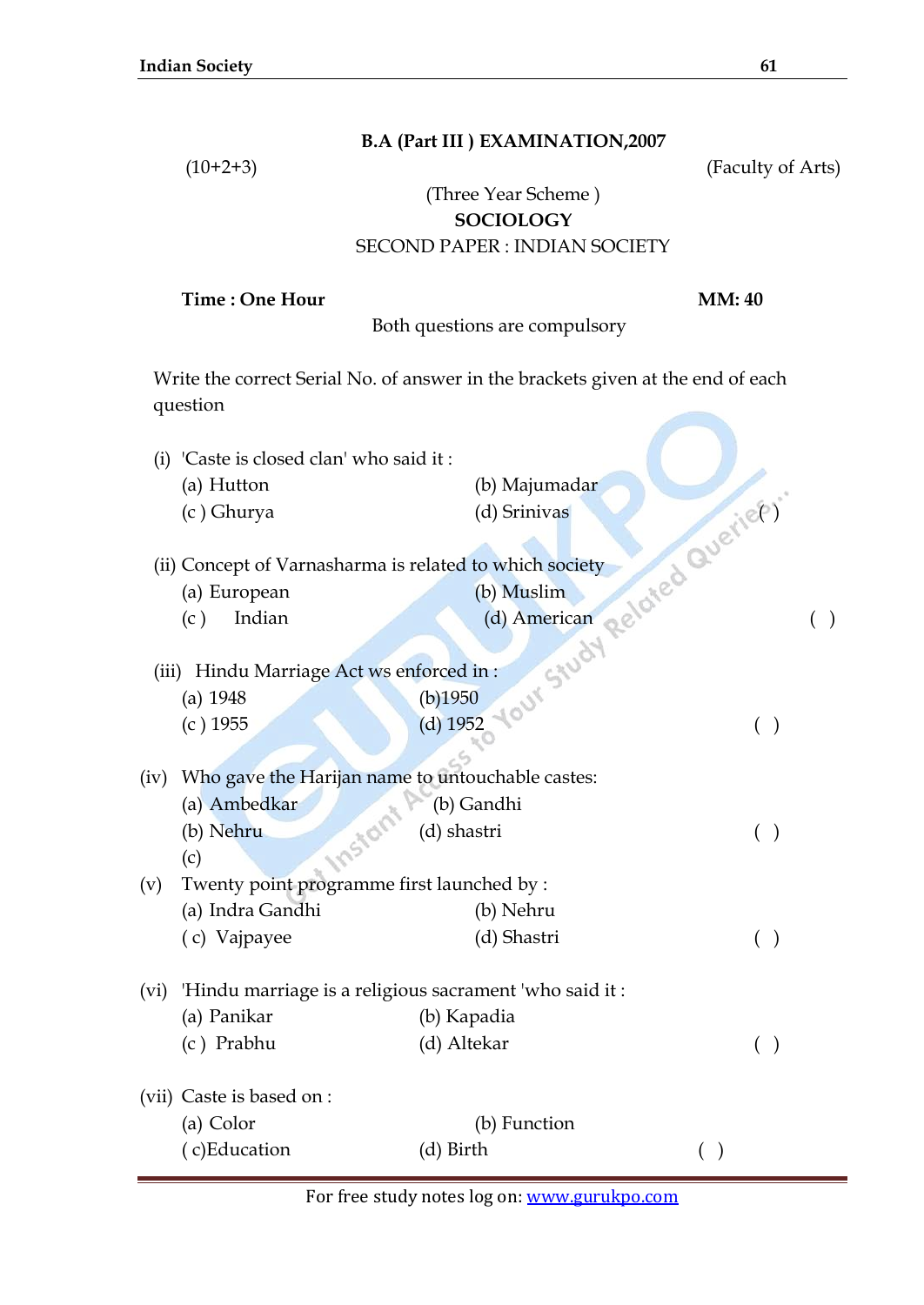(viii) Who propounded the concept of sanskritization (a) Majumadar (b) Dube (c ) Srinivas (d) Kothari ( ) (xi) Which factor is changing joint family (a) Religion (b) Caste (c ) Tradition (d) Westernization ( ) (x) Planned change is related with (a) Rural change (b) Urban Change (d) Change in slums (d) Total change (b) xi) Five debts are related with which religion : (a) Jain (b)Budha  $(c)$  Sikh (d) Hindu ( ) xii) Who supported the Racial theory of origin of caste (a) Hutton (b) Risley (c) Ghurye (d) Majumadar ( ) xiii) The basic characteristic which is not present in Indian society (a) Materialistic (b) Joint Family (c) (c ) Caste system (d) Purusharth xiv) Author of the book 'Human Society ' : (a) Inkles (b) Johnson (c )Devis (d) Maciver and Page ( ) xv) Author of the book "Marriage and family in India" (a) Prabhu (b) Majumadar (c ) Kapadia (d) Dubey ( ) xvi ) Name which book is written by K L Sharma. (a) Caste in India (b) Society ( c) Sociology (d) Indian Society ( ) xvii) Name which book is written by Ram Ahuja (a)Anthoropolgy (b) Indian Social System (c ) Sociology (d) What is Sociology ( )

xviii) Name which book is written by Srinivas :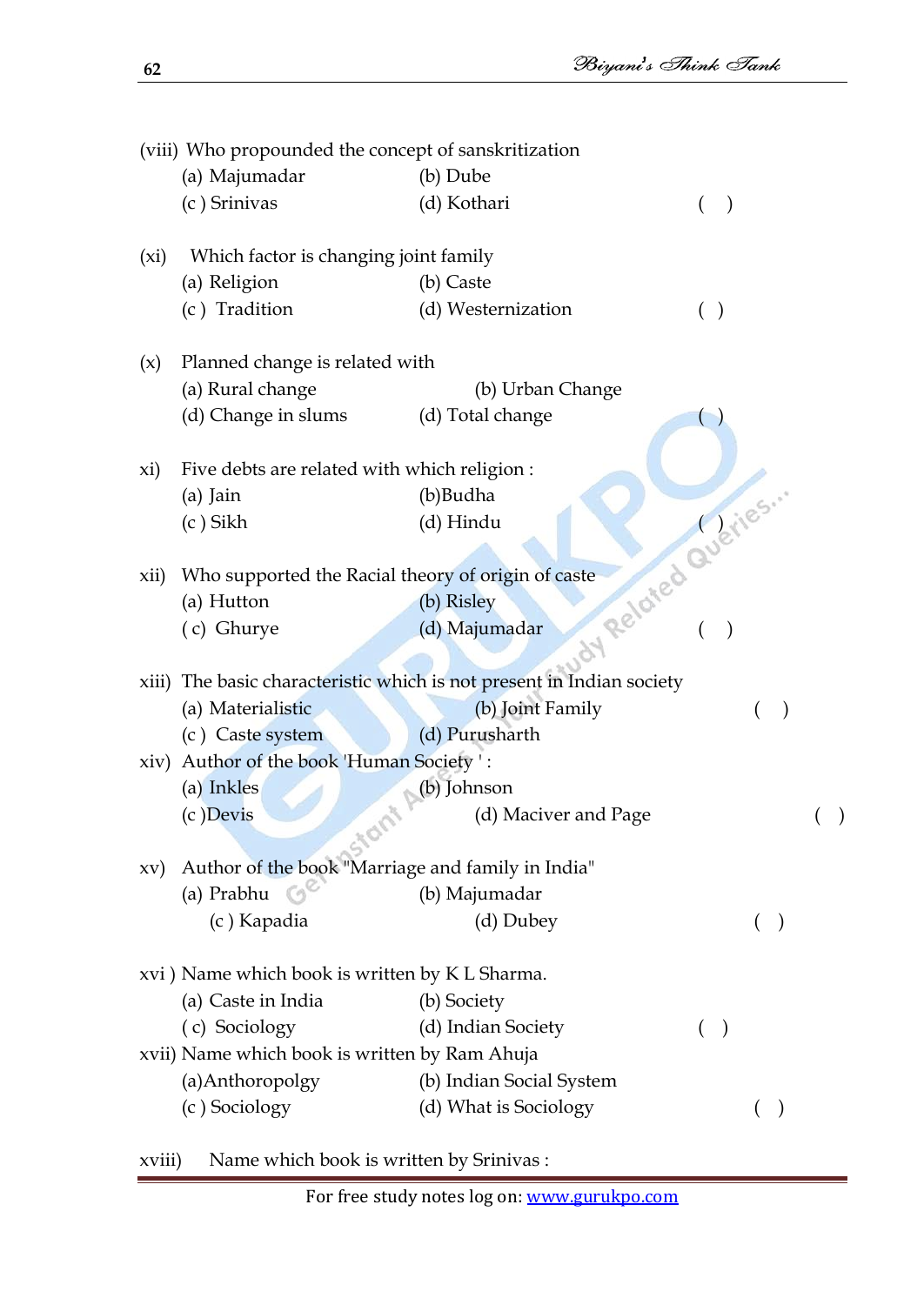- (a) Social change in Modern India
- (b) Society
- (c) Sociology
- (d) Culture

xix) Name which book is written by Majumadar

- (a) Introduction to Social Anthropology
- (b) Religion
- (c) Culture
- (d) Society
- xx) Name which book is written by Bowman :
	- (a) The Marriage
	- (b) Marriage
	- (c) A Marriage for modern
	- (d) Modern Marriage

Explain the following in not more than twenty words each :<br>
1.Distinction between caste and class ?<br>
2.Distinction between 'batil'and 'mark' :

1.Distinction between caste and class ?

2.Distinctin between 'batil'and 'mutah'marriage

3.Distinction between 'Irregular'and 'Illegel'marriage.

4.Distinction between 'Divorce 'and 'Judicial separation'

5.Distinction between 'Sammnya Dharma' and 'Vishistha Dharam'

6.Tradition forms of social stratification

7.Characteristics of stratification.

 $G^{\mathcal{C}}$ 

8.Characteristics of caste.

9.Components of Diversity in Indian Culture.

10. Components of unity in Indian culture.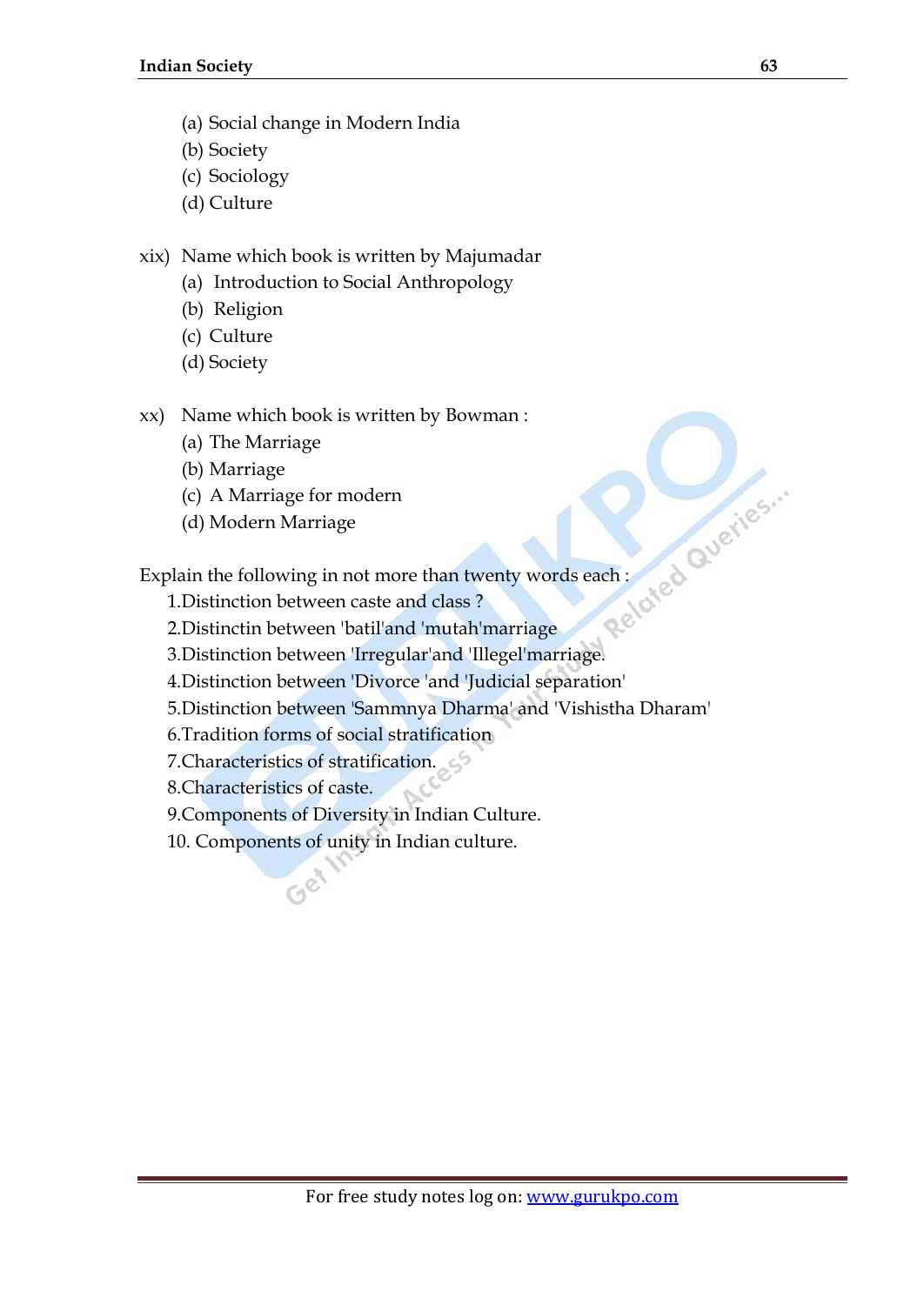4+16

#### **SECOND PAPER : INDIAN SOCIETY**

#### **Time : 2 hour MM :60**

#### **SECTION-A**

- 1. Discuss diversities based on caste and religious beliefs in the context of Indian Society. 10+10
- 2. Define stratification .Explain the emerging patterns of social stratification in Indian Society .  $4+16$
- 3. Define Hindu Marriage .Compare the Hindu Marriage systems with muslim marriage system. 4+16
- 4. Define joint family .Criticaly examine the changing patterns of family in indian society 4+16
	- 5. Define religion .Discuss forms and importance of religion in Indian society 4+8+8
- 6. Distinguish between change and planned social change .Give important characteristics of planned social change in India.